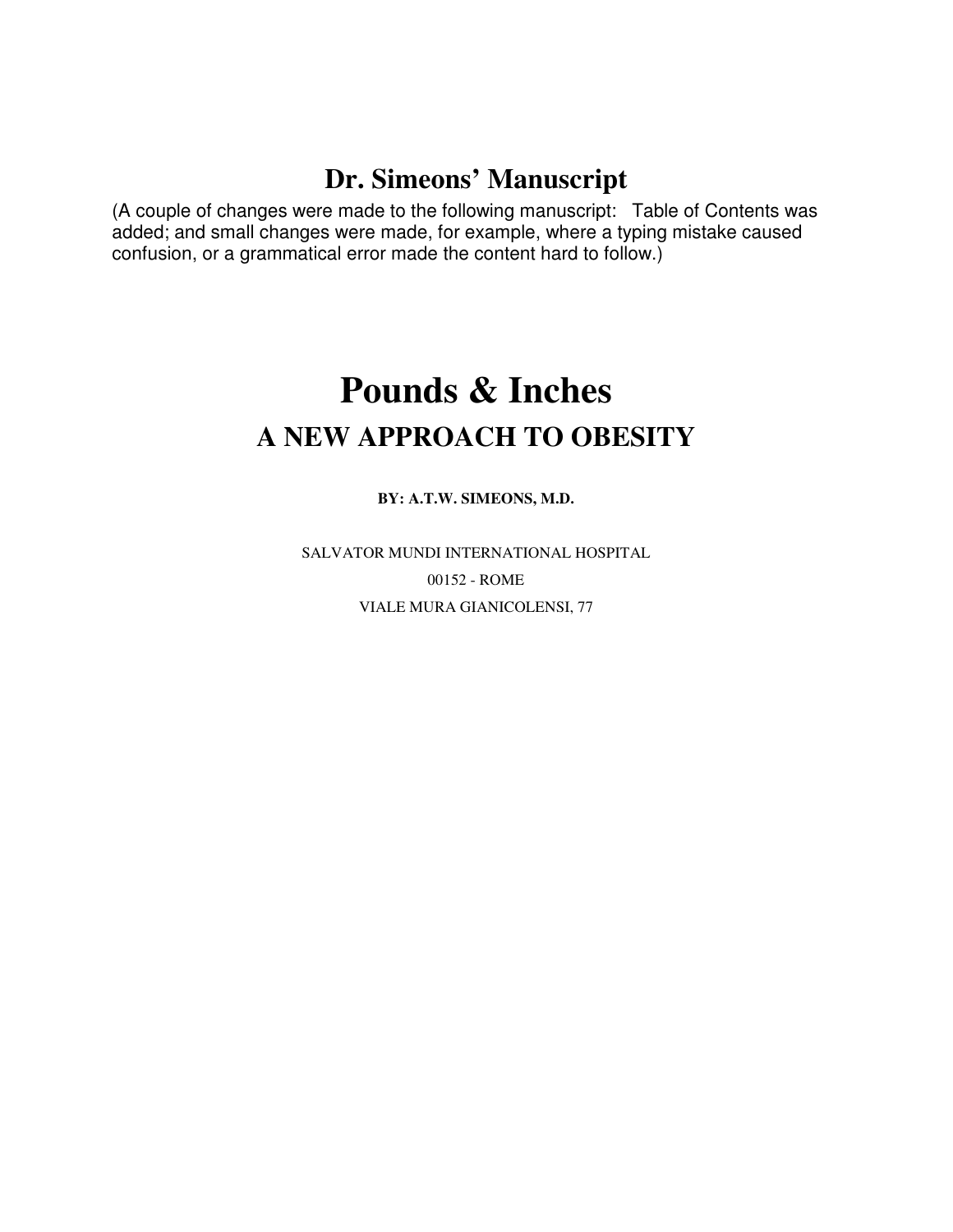#### **Table of Contents**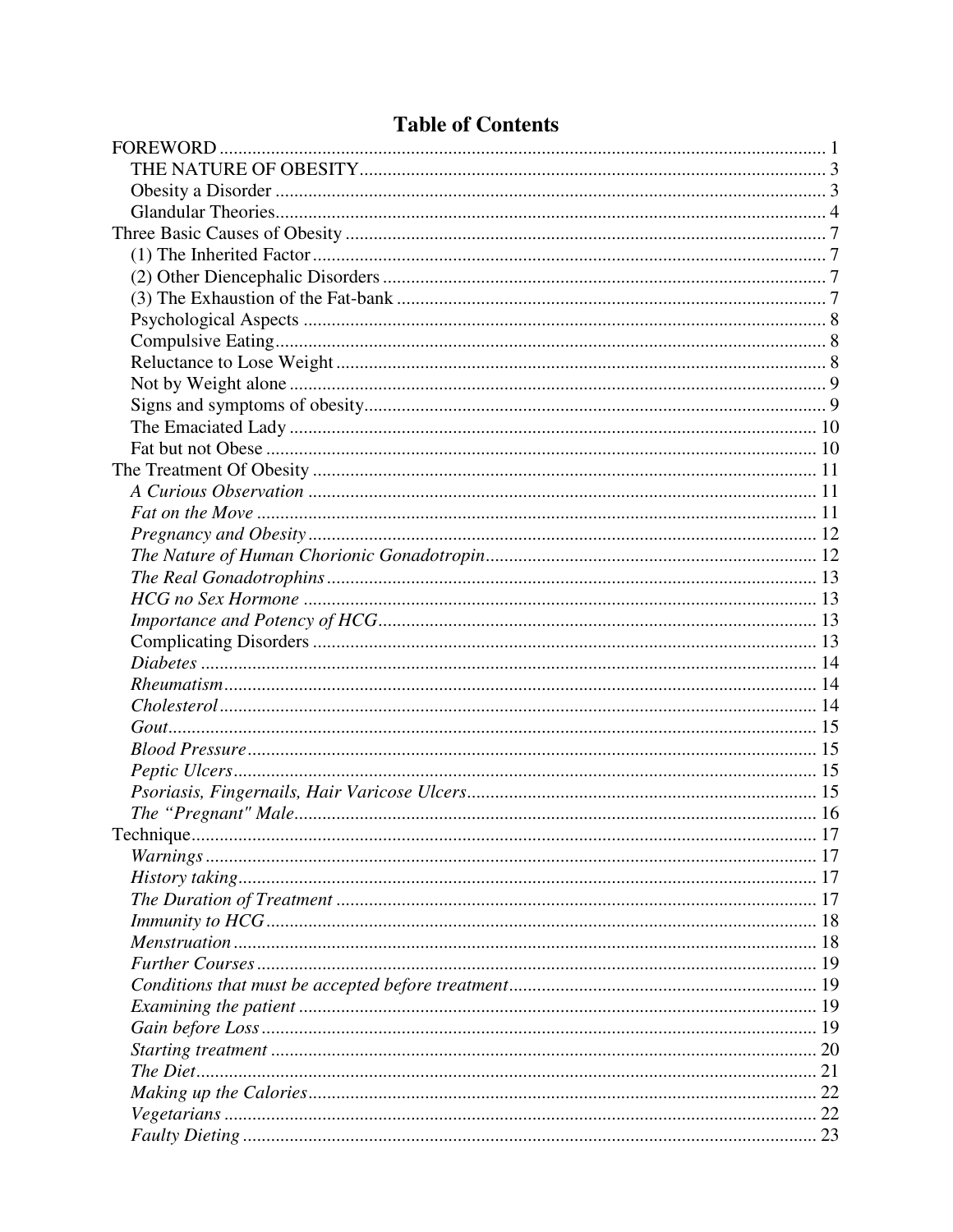| 23 |
|----|
|    |
|    |
|    |
|    |
|    |
|    |
|    |
|    |
|    |
|    |
|    |
|    |
|    |
|    |
|    |
|    |
|    |
|    |
|    |
|    |
|    |
|    |
|    |
|    |
|    |
|    |
|    |
|    |
|    |
|    |
|    |
|    |
|    |
|    |
|    |
|    |
|    |
|    |
|    |
|    |
|    |
|    |
|    |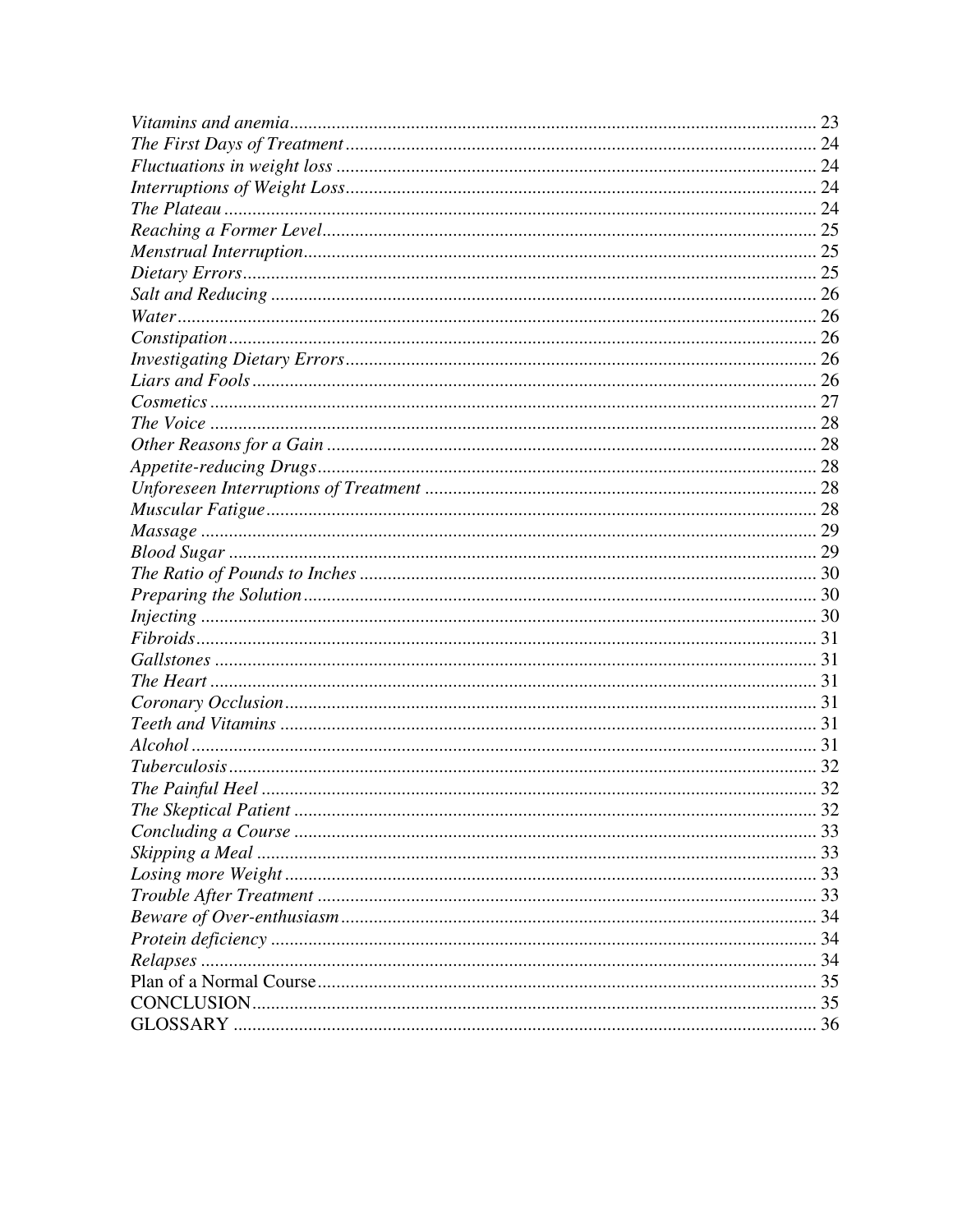# **FOREWORD**

This book discusses a new interpretation of the nature of obesity, and while it does not advocate yet another fancy slimming diet it does describe a method of treatment which has grown out of theoretical considerations based on clinical observation.

What I have to say is, in essence, the views distilled out of forty years of grappling with the fundamental problems of obesity, its causes, its symptoms, and its very nature. In these many years of specialized work, thousands of cases have passed through my hands and were carefully studied. Every new theory, every new method, every promising lead was considered, experimentally screened and critically evaluated as soon as it became known. But invariably the results were disappointing and lacking in uniformity.

I felt that we were merely nibbling at the fringe of a great problem, as, indeed, do most serious students of overweight. We have grown pretty sure that the tendency to accumulate abnormal fat is a very definite metabolic disorder, much as is, for instance, diabetes. Yet the localization and the nature of this disorder remained a mystery. Every new approach seemed to lead into a blind alley, and though patients were told that they are fat because they eat too much, we believed that this is neither the whole truth nor the last word in the matter.

Refusing to be side-tracked by an all too facile interpretation of obesity, I have always held that overeating is the result of the disorder, not its cause, and that we can make little headway until we can build for ourselves some sort of theoretical structure with which to explain the condition. Whether such a structure represents the truth is not important at this moment. What it must do is to give us an intellectually satisfying interpretation of what is happening in the obese body. It must also be able to withstand the onslaught of all hitherto known clinical facts and furnish a hard background against which the results of treatment can be accurately assessed.

To me this requirement seems basic, and it has always been the center of my interest. In dealing with obese patients it became a habit to register and order every clinical experience as if it were an odd looking piece of a jig-saw puzzle. And then, as in a jig saw puzzle, little clusters of fragments began to form, though they seemed to fit in nowhere. As the years passed these clusters grew bigger and started to amalgamate until, about sixteen years ago, a complete picture became dimly discernible. This picture was, and still is, dotted with gaps for which I cannot find the pieces, but I do now feel that a theoretical structure is visible as a whole.

With mounting experience, more and more facts seemed to fit snugly into the new framework, and then, when a treatment based on such speculations showed consistently satisfactory results, I was sure that some practical advance had been made, regardless of whether the theoretical interpretation of these results is correct or not.

The clinical results of the new treatment have been published in scientific journal and these reports have been generally well received by the profession, but the very nature of a scientific article does not permit the full presentation of new theoretical concepts nor is there room to discuss the finer points of technique and the reasons for observing them.

During the 16 years that have elapsed since I first published my findings, I have had many hundreds of inquiries from research institutes, doctors and patients. Hitherto I could only refer those interested to my scientific papers, though I realized that these did not contain sufficient information to enable doctors to conduct the new treatment satisfactorily. Those who tried were obliged to gain their own experience through the many trials and errors which I have long since overcome.

Doctors from all over the world have come to Italy to study the method, first hand in my clinic in the Salvator Mutidi International Hospital in Rome. For some of them the time they could spare has been too short to get a full grasp of the technique, and in any case the number of those whom I have been able to meet personally is small compared with the many requests for further detailed information which keep coming in. I have tried to keep up with these demands by correspondence, but the volume of this work has become unmanageable and that is one excuse for writing this book.

In dealing with a disorder in which the patient must take an active part in the treatment, it is, I believe, essential that he or she have an understanding of what is being done and why. Only then can there be intelligent cooperation between physician and patient. In order to avoid writing two books, one for the physician and another for the patient - a prospect which would probably have resulted in no book at all - I have tried to meet the requirements of both in a single book. This is a rather difficult enterprise in which I may not have succeeded. The expert will grumble about long-windedness while the lay-reader may occasionally have to look up an unfamiliar word in the glossary provided for him.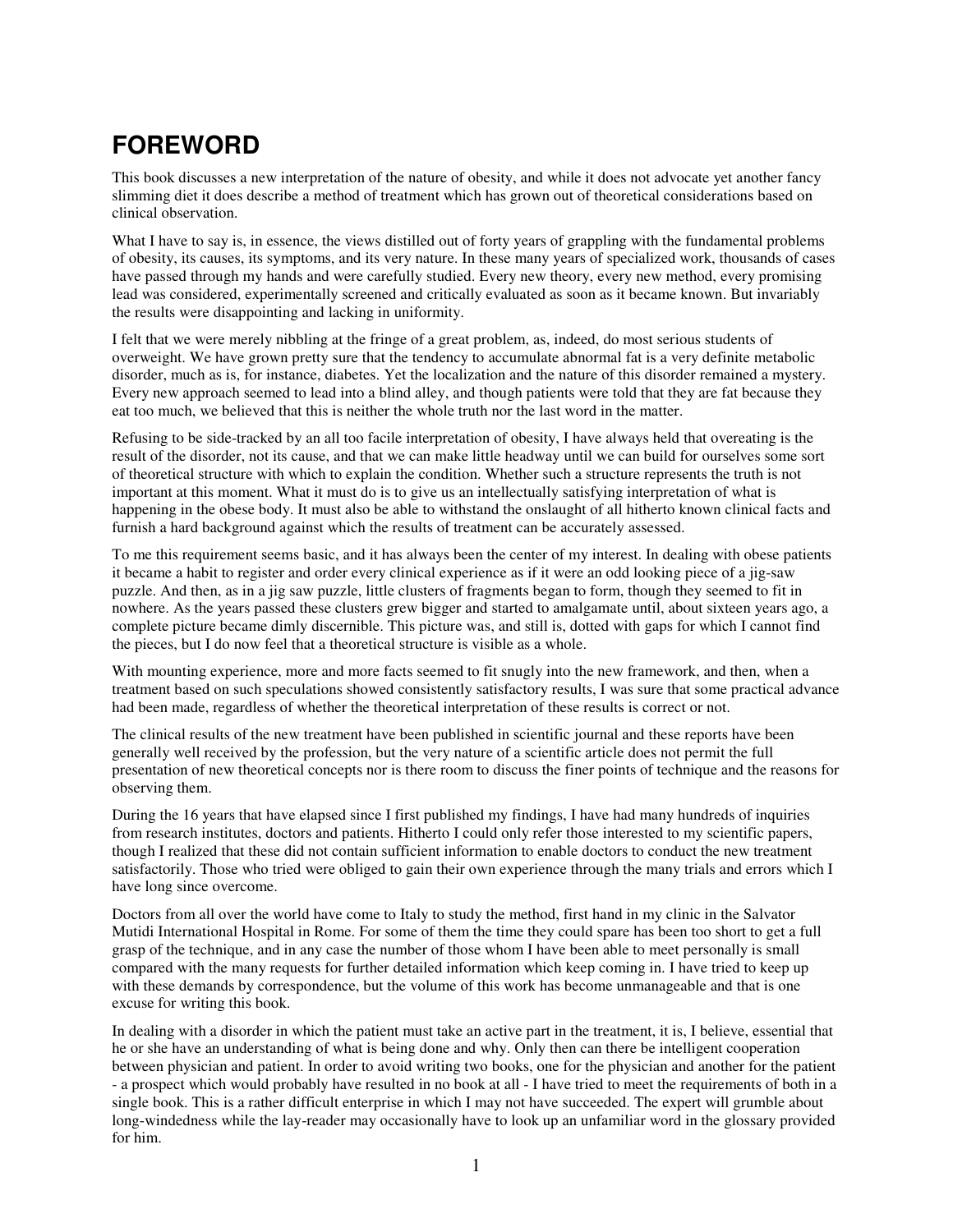To make the text more readable I shall be unashamedly authoritative and avoid all the hedging and tentativeness with which it is customarily to express new scientific concepts grown out of clinical experience and not as yet confirmed by clear-cut laboratory experiments. Thus, when I make what reads like a factual statement, the professional reader may have to translate into: clinical experience seems to suggest that such and such an observation might be tentatively explained by such and such a working hypothesis, requiring a vast amount of further research before the hypothesis can be considered a valid theory. If we can from the outset establish this as a mutually accepted convention, I hope to avoid being accused of speculative exuberance.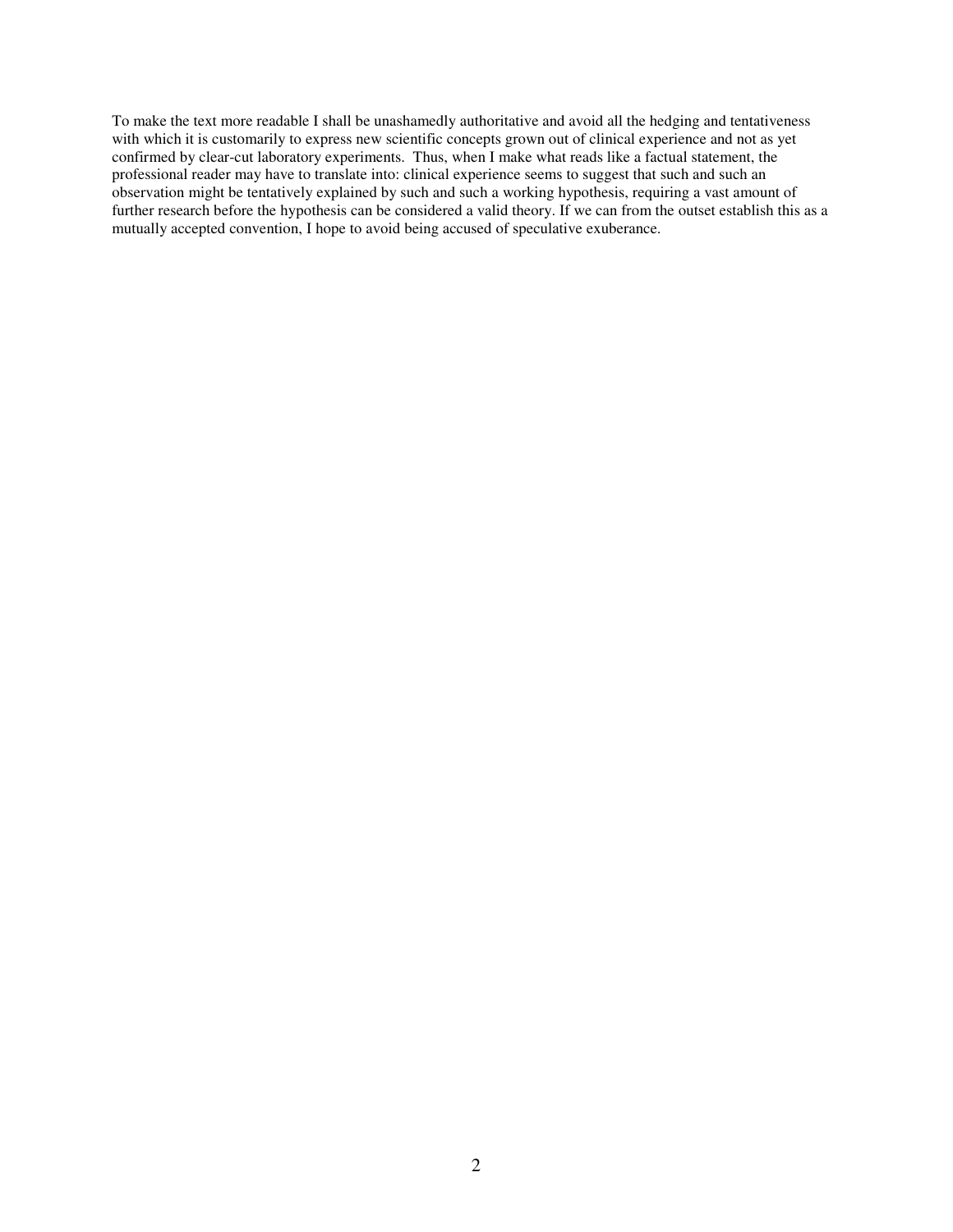# **THE NATURE OF OBESITY**

#### **Obesity a Disorder**

As a basis for our discussion we postulate that obesity in all its many forms is due to an abnormal functioning of some part of the body and that every ounce of abnormally accumulated fat is always the result of the same disorder of certain regulatory chanisms. Persons suffering from this particular disorder will get fat regardless of whether they eat excessively, normally or less than normal. A person who is free of the disorder will never get fat, even if he frequently overeats.

Those in whom the disorder is severe will accumulate fat very rapidly, those in whom it is moderate will gradually increase in weight and those in whom it is mild may be able to keep their excess weight stationary for long periods. In all these cases a loss of weight brought about by dieting, treatments with thyroid, appetite-reducing drugs, laxatives, violent exercise, massage, or baths is only temporary and will be rapidly regained as soon as the reducing regimen is relaxed. The reason is simply that none of these measures corrects the basic disorder.

While there are great variations in the severity of obesity, we shall consider all the different forms in both sexes and at all ages as always being due to the same disorder. Variations in form would then be partly a matter of degree, partly an inherited bodily constitution and partly the result of a secondary involvement of endocrine glands such as the pituitary, the thyroid, the adrenals or the sex glands. On the other hand, we postulate that no deficiency of any of these glands can ever directly produce the common disorder known as obesity.

If this reasoning is correct, it follows that a treatment aimed at curing the disorder must be equally effective in both sexes, at all ages and in all forms of obesity. Unless this is so, we are entitled to harbor grave doubts as to whether a given treatment corrects the underlying disorder. Moreover, any claim that the disorder has been corrected must be substantiated by the ability of the patient to eat normally of any food he pleases without regaining abnormal fat after treatment. Only if these conditions are fulfilled can we legitimately speak of curing obesity rather than of reducing weight.

Our problem thus presents itself as an enquiry into the localization and the nature of the disorder which leads to obesity. The history of this enquiry is a long series of high hopes and bitter disappointments.

#### *The History of Obesity*

There was a time, not so long ago, when obesity was considered a sign of health and prosperity in man and of beauty, amorousness and fecundity in women. This attitude probably dates back to Neolithic times, about 8000 years ago; when for the first time in the history of culture, man began to own property, domestic animals, arable land, houses, pottery and metal tools. Before that, with the possible exception of some races such as the Hottentots, obesity was almost non-existent, as it still is in all wild animals and most primitive races.

Today obesity is extremely common among all civilized races, because a disposition to the disorder can be inherited. Wherever abnormal fat was regarded as an asset, sexual selection tended to propagate the trait. It is only in very recent times that manifest obesity has lost some of its allure, though the cult of the outsize bust - always a sign of latent obesity - shows that the trend still lingers on.

#### *The Significance of Regular Meals*

In the early Neolithic times another change took place which may well account for the fact that today nearly all inherited dispositions sooner or later develop into manifest obesity. This change was the institution of regular meals. In pre-Neolithic times, man ate only when he was hungry and on1y as much as he required too still the pangs of hunger. Moreover, much of his food was raw and all of it was unrefined. He roasted his meat, but he did not boil it, as he had no pots, and what little he may have grubbed from the Earth and picked from the trees, he ate as he went along.

The whole structure of man's omnivorous digestive tract is, like that of an ape, rat or pig, adjusted to the continual nibbling of tidbits. It is not suited to occasional gorging as is, for instance, the intestine of the carnivorous cat family. Thus the institution of regular meals, particularly of food rendered rapidly, placed a great burden on modern man's ability to cope with large quantities of food suddenly pouring into his system from the intestinal tract.

The institution of regular meals meant that man had to eat more than his body required at the moment of eating so as to tide him over until the next meal. Food rendered easily digestible suddenly flooded his body with nourishment of which he was in no need at the moment. Somehow, somewhere this surplus had to be stored.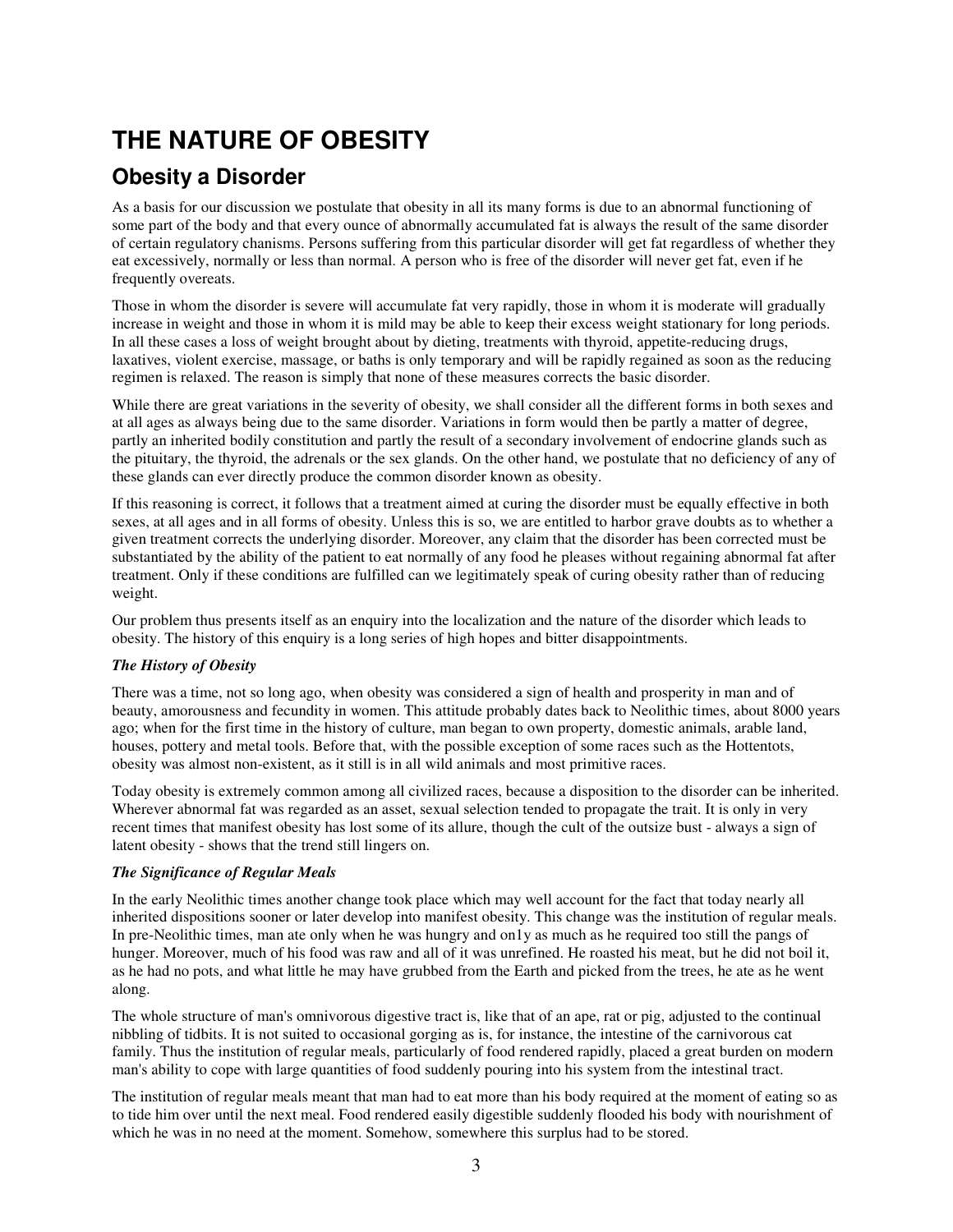#### *Three Kinds of Fat*

In the human body we can distinguish three kinds of fat. The first is the structural fat which fills the gaps between various organs, a sort of packing material. Structural fat also performs such important functions as bedding the kidneys in soft elastic tissue, protecting the coronary arteries and keeping the skin smooth and taut. It also provides the springy cushion of hard fat under the bones of the feet, without which we would be unable to walk.

The second type of fat is a normal reserve of fuel upon which the body can freely draw when the nutritional income from the intestinal tract is insufficient to meet the demand. Such normal reserves are localized all over the body. Fat is a substance which packs the highest caloric value into the smallest space so that normal reserves of fuel for muscular activity and the maintenance of body temperature can be most economically stored in this form. Both these types of fat, structural and reserve, are normal, and even if the body stocks them to capacity this can never be called obesity.

But there is a third type of fat which is entirely abnormal. It is the accumulation of such fat, and of such fat only, from which the overweight patient suffers. This abnormal fat is also a potential reserve of fuel, but unlike the normal reserves it is not available to the body in a nutritional emergency. It is, so to speak, locked away in a fixed deposit and is not kept in a current account, as are the normal reserves.

When an obese patient tries to reduce by starving himself, he will first lose his normal fat reserves. When these are exhausted he begins to burn up structural fat, and only as a last resort will the body yield its abnormal reserves, though by that time the patient usually feels so weak and hungry that the diet is abandoned. It is just for this reason that obese patients complain that when they diet they lose the wrong fat. They feel famished and tired and their face becomes drawn and haggard, but their belly, hips, thighs and upper arms show little improvement. The fat they have come to detest stays on and the fat they need to cover their bones gets less and less. Their skin wrinkles and they look old and miserable. And that is one of the most frustrating and depressing experiences a human being can have.

#### *Injustice to the Obese*

When then obese patients are accused of cheating, gluttony, lack of will power, greed and sexual complexes, the strong become indignant and decide that modern medicine is a fraud and its representatives fools, while the weak just give up the struggle in despair. In either case the result is the same: a further gain in weight, resignation to an abominable fate and the resolution at least to live tolerably the short span allotted to them - a fig for doctors and insurance companies.

Obese patients only feel physically well as long as they are stationary or gaining weight. They may feel guilty, owing to the lethargy and indolence always associated with obesity. They may feel ashamed of what they have been led to believe is a lack of control. They may feel horrified by the appearance of their nude body and the tightness of their clothes. But they have a primitive feeling of animal content which turns to misery and suffering as soon as they make a resolute attempt to reduce. For this there are sound reasons.

In the first place, more caloric energy is required to keep a large body at a certain temperature than to heat a small body. Secondly the muscular effort of moving a heavy body is greater than in the case of a light body. The muscular effort consumes calories which must be provided by food. Thus, all other factors being equal, a fat person requires more food than a lean one. One might therefore reason that if a fat person eats only the additional food his body requires he should be able to keep his weight stationary. Yet every physician who has studied obese patients under rigorously controlled conditions knows that this is not true. Many obese patients actually gain weight on a diet which is calorically deficient for their basic needs. There must thus be some other mechanism at work.

#### **Glandular Theories**

At one time it was thought that this mechanism might be concerned with the sex glands. Such a connection was suggested by the fact that many juvenile obese patients show an under-development of the sex organs. The middleage spread in men and the tendency of many women to put on weight in the menopause seemed to indicate a causal connection between diminishing sex function and overweight. Yet, when highly active sex hormones became available, it was found that their administration had no effect whatsoever on obesity. The sex glands could therefore not be the seat of the disorder.

#### *The Thyroid Gland*

When it was discovered that the thyroid gland controls the rate at which body-fuel is consumed, it was thought that by administering thyroid gland to obese patients their abnormal fat deposits could be burned up more rapidly. This too proved to be entirely disappointing, because as we now know, these abnormal deposits take no part in the body's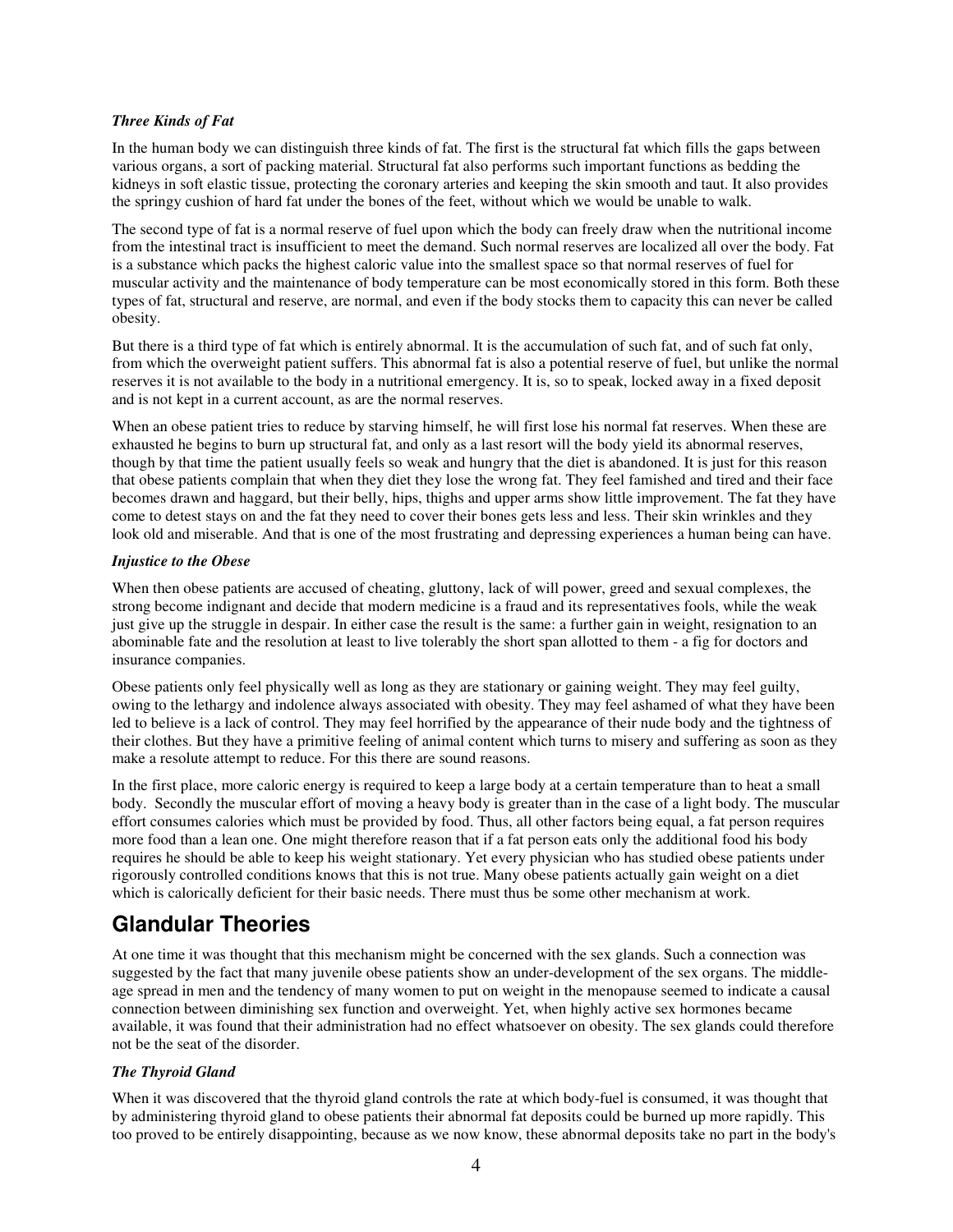energy-turnover - they are inaccessibly locked away. Thyroid medication merely forces the body to consume its normal fat reserves, which are already depleted in obese patients, and then to break down structurally essential fat without touching the abnormal deposits. In this way a patient may be brought to the brink of starvation in spite of having a hundred pounds of fat to spare. **Thus any weight loss brought about by thyroid medication is always at the expense of fat of which the body is in dire need.**

While the majority of obese patients have a perfectly normal thyroid gland and some even have an overactive thyroid, one also occasionally sees a case with a real thyroid deficiency. In such cases, treatment with thyroid brings about a small loss of weight, but this is not due to the loss of any abnormal fat. It is entirely the result of the elimination of a mucoid substance, called myxedema, which the body accumulates when there is a marked primary thyroid deficiency. Moreover, patients suffering only from a severe lack of thyroid hormone never become obese in the true sense. Possibly also the observation that normal persons - though not the obese - lose weight rapidly when their thyroid becomes overactive may have contributed to the false notion that thyroid deficiency and obesity are connected. Much misunderstanding about the supposed role of the thyroid gland in obesity is still met with, and it is now really high time that thyroid preparations be once and for all struck off the list of remedies for obesity. This is particularly so because giving thyroid gland to an obese patient whose thyroid is either normal or overactive, besides being useless, is decidedly dangerous.

#### *The Pituitary Gland*

The next gland to be falsely incriminated was the anterior lobe of the pituitary. This most important gland lies well protected in a bony capsule at the base of the skull. It has a vast number of functions in the body, among which is the regulation of all the other important endocrine glands. The fact that various signs of anterior pituitary deficiency are often associated with obesity raised the hope that the seat of the disorder might be in this gland. But although a large number of pituitary hormones have been isolated and many extracts of the gland prepared, not a single one or any combination of such factors proved to be of any value in the treatment of obesity. Quite recently, however, a fatmobilizing factor has been found in pituitary glands, but it is still too early to say whether this factor is destined to play a role in the treatment of obesity.

#### *The Adrenals*

Recently, a long series of brilliant discoveries concerning the working of the adrenal or suprarenal glands, small bodies which sit atop the kidneys, have created tremendous interest. This interest also turned to the problem of obesity when it was discovered that a condition which in some respects resembles a severe case of obesity - the so called Cushing's Syndrome - was caused by a glandular new-growth of the adrenals or by their excessive stimulation with ACTH, which is the pituitary hormone governing the activity of the outer rind or cortex of the adrenals.

When we learned that an abnormal stimulation of the adrenal cortex could produce signs that resemble true obesity, this knowledge furnished no practical means of treating obesity by decreasing the activity of the adrenal cortex. There is no evidence to suggest that in obesity there is any excess of adrenocortical activity; in fact, all the evidence points to the contrary. There seems to be rather a lack of adrenocortical function and a decrease in the secretion of ACTH from the anterior pituitary lobe.

So here again our search for the mechanism which produces obesity led us into a blind alley. Recently, many students of obesity have reverted to the nihilistic attitude that obesity is caused simply by overeating and that it can only be cured by under eating.

#### *The Diencephalon or Hypothalamus*

For those of us who refused to be discouraged there remained one slight hope. Buried deep down in the massive human brain there is a part which we have in common with all vertebrate animals the so-called diencephalon. It is a very primitive part of the brain and has in man been almost smothered by the huge masses of nervous tissue with which we think, reason and voluntarily move our body. The diencephalon is the part from which the central nervous system controls all the automatic animal functions of the body, such as breathing, the heart beat, digestion, sleep, sex, the urinary system, the autonomous or vegetative nervous system and via the pituitary the whole interplay of the endocrine glands.

It was therefore not unreasonable to suppose that the complex operation of storing and issuing fuel to the body might also be controlled by the diencephalon. It has long been known that the content of sugar - another form of fuel - in the blood depends on a certain nervous center in the diencephalon. When this center is destroyed in laboratory animals, they develop a condition rather similar to human stable diabetes. It has also long been known that the destruction of another diencephalic center produces a voracious appetite and a rapid gain in weight in animals which never get fat spontaneously.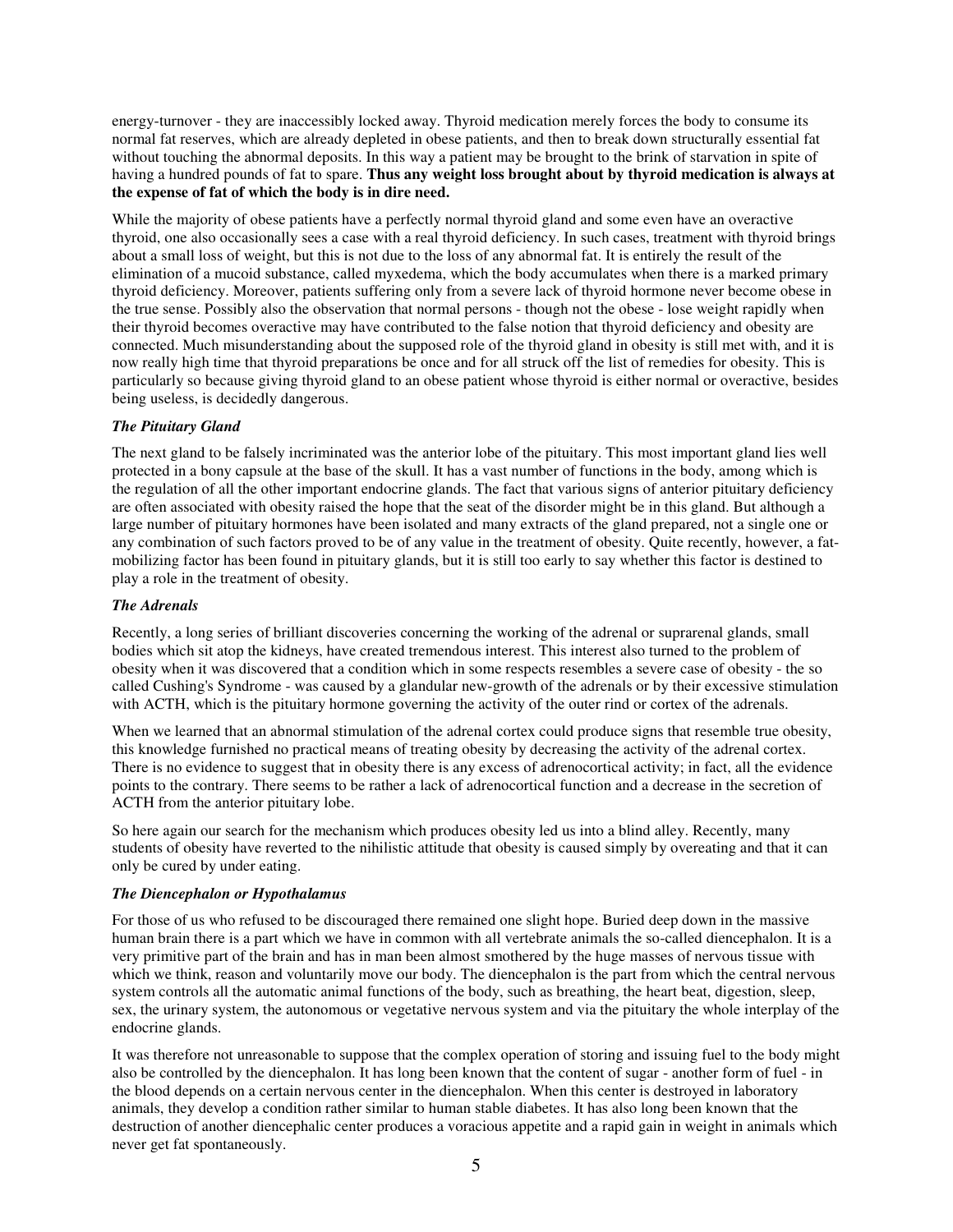#### *The Fat- bank*

Assuming that in man such a center controlling the movement of fat does exist, its function would have to be much like that of a bank. When the body assimilates from the intestinal tract more fuel than it needs at the moment, this surplus is deposited in what may be compared with a current account. Out of this account it can always be withdrawn as required. All normal fat reserves are in such a current account, and it is probable that a diencephalic center manages the deposits and withdrawals.

When now, for reasons which will be discussed later, the deposits grow rapidly while small withdrawals become more frequent, a point may be reached which goes beyond the diencephalon's banking capacity. Just as a banker might suggest to a wealthy client that instead of accumulating a large and unmanageable current account he should invest his surplus capital, the body appears to establish a fixed deposit into which all surplus funds go but from which they can no longer be withdrawn by the procedure used in a current account. In this way the diencephalic "fat-bank" frees itself from all work which goes beyond its normal banking capacity. The onset of obesity dates from the moment the diencephalon adopts this labor-saving ruse. Once a fixed deposit has been established the normal fat reserves are held at a minimum, while every available surplus is locked away in the fixed deposit and is therefore taken out of normal circulation.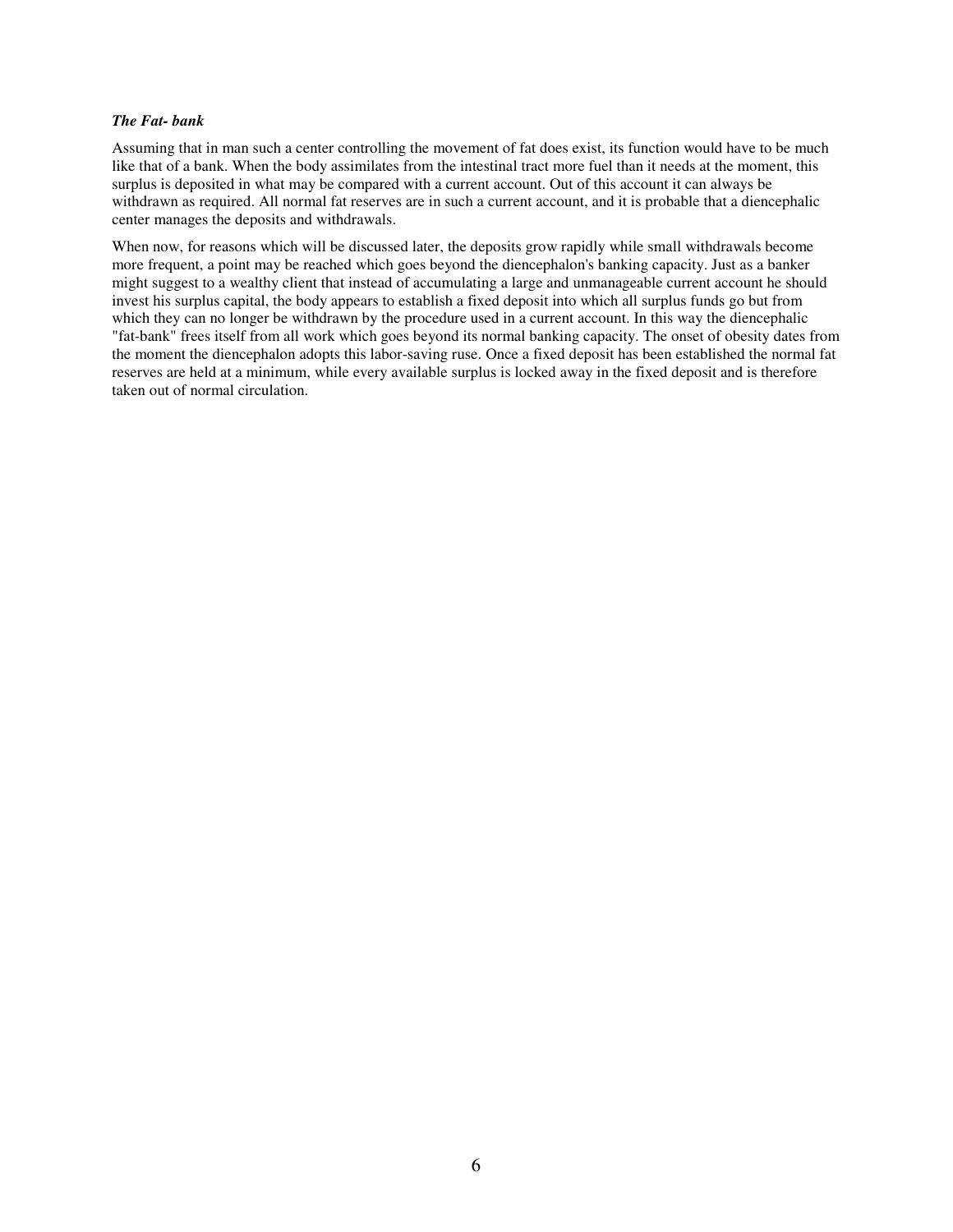# **Three Basic Causes of Obesity**

# **(1) The Inherited Factor**

Assuming that there is a limit to the diencephalon's fat banking capacity, it follows that there are three basic ways in which obesity can become manifest. The first is that the fat-banking capacity is abnormally low from birth. Such a congenitally low diencephalic capacity would then represent the inherited factor in obesity. When this abnormal trait is markedly present, obesity will develop at an early age in spite of normal feeding; this could explain why among brothers and sisters eating the same food at the same table some become obese and others do not.

# **(2) Other Diencephalic Disorders**

The second way in which obesity can become established is the lowering of a previously normal fat-banking capacity owing to some other diencephalic disorder. It seems to be a general rule that when one of the many diencephalic centers is particularly overtaxed; it tries to increase its capacity at the expense of other centers.

In the menopause and after castration the hormones previously produced in the sex-glands no longer circulate in the body. In the presence of normally functioning sex-glands their hormones act as a brake on the secretion of the sexgland stimulating hormones of the anterior pituitary. When this brake is removed the anterior pituitary enormously increases its output of these sex-gland stimulating hormones, though they are now no longer effective. In the absence of any response from the non-functioning or missing sex glands, there is nothing to stop the anterior pituitary from producing more and more of these hormones. This situation causes an excessive strain on the diencephalic center which controls the function of the anterior pituitary. In order to cope with this additional burden the center appears to draw more and more energy away from other centers, such as those concerned with emotional stability, the blood circulation (hot flushes) and other autonomous nervous regulations, particularly also from the not so vitally important fat-bank.

The so called stable type of diabetes involves the diencephalic blood sugar regulating center the diencephalon tries to meet this abnormal load by switching energy destined for the fat bank over to the sugar-regulating center, with the result that the fat-banking capacity is reduced to the point at which it is forced to establish a fixed deposit and thus initiate the disorder we call obesity. In this case one would have to consider the diabetes the primary cause of the obesity, but it is also possible that the process is reversed in the sense that a deficient or overworked fat-center draws energy from the sugar-center, in which case the obesity would be the cause of that type of diabetes in which the pancreas is not primarily involved. Finally, it is conceivable that in Cushing's syndrome those symptoms which resemble obesity are entirely due to the withdrawal of energy from the diencephalic fat-bank in order to make it available to the highly disturbed center which governs the anterior pituitary adrenocortical system.

Whether obesity is caused by a marked inherited deficiency of the fat-center or by some entirely different diencephalic regulatory disorder, its insurgence obviously has nothing to do with overeating and in either case obesity is certain to develop regardless of dietary restrictions. In these cases any enforced food deficit is made up from essential fat reserves and normal structural fat, much to the disadvantage of the patient's general health.

# **(3) The Exhaustion of the Fat-bank**

But there is still a third way in which obesity can become established, and that is when a presumably normal fatcenter is suddenly (with emphasis on suddenly) called upon to deal with an enormous influx of food far in excess of momentary requirements. At first glance it does seem that here we have a straight-forward case of overeating being responsible for obesity, but on further analysis it soon becomes clear that the relation of cause and effect is not so simple. In the first place we are merely assuming that the capacity of the fat center is normal while it is possible and even probable that the only persons who have some inherited trait in this direction can become obese merely by overeating.

Secondly, in many of these cases the amount of food eaten remains the same and it is only the consumption of fuel which is suddenly decreased, as when an athlete is confined to bed for many weeks with a broken bone or when a man leading a highly active life is suddenly tied to his desk in an office and to television at home. Similarly, when a person, grown up in a cold climate, is transferred to a tropical country and continues to eat as before, he may develop obesity because in the heat far less fuel is required to maintain the normal body temperature.

When a person suffers a long period of privation, be it due to chronic illness, poverty, famine or the exigencies of war, his diencephalic regulations adjust themselves to some extent to the low food intake. When then suddenly these conditions change and he is free to eat all the food he wants, this is liable to overwhelm his fat-regulating center.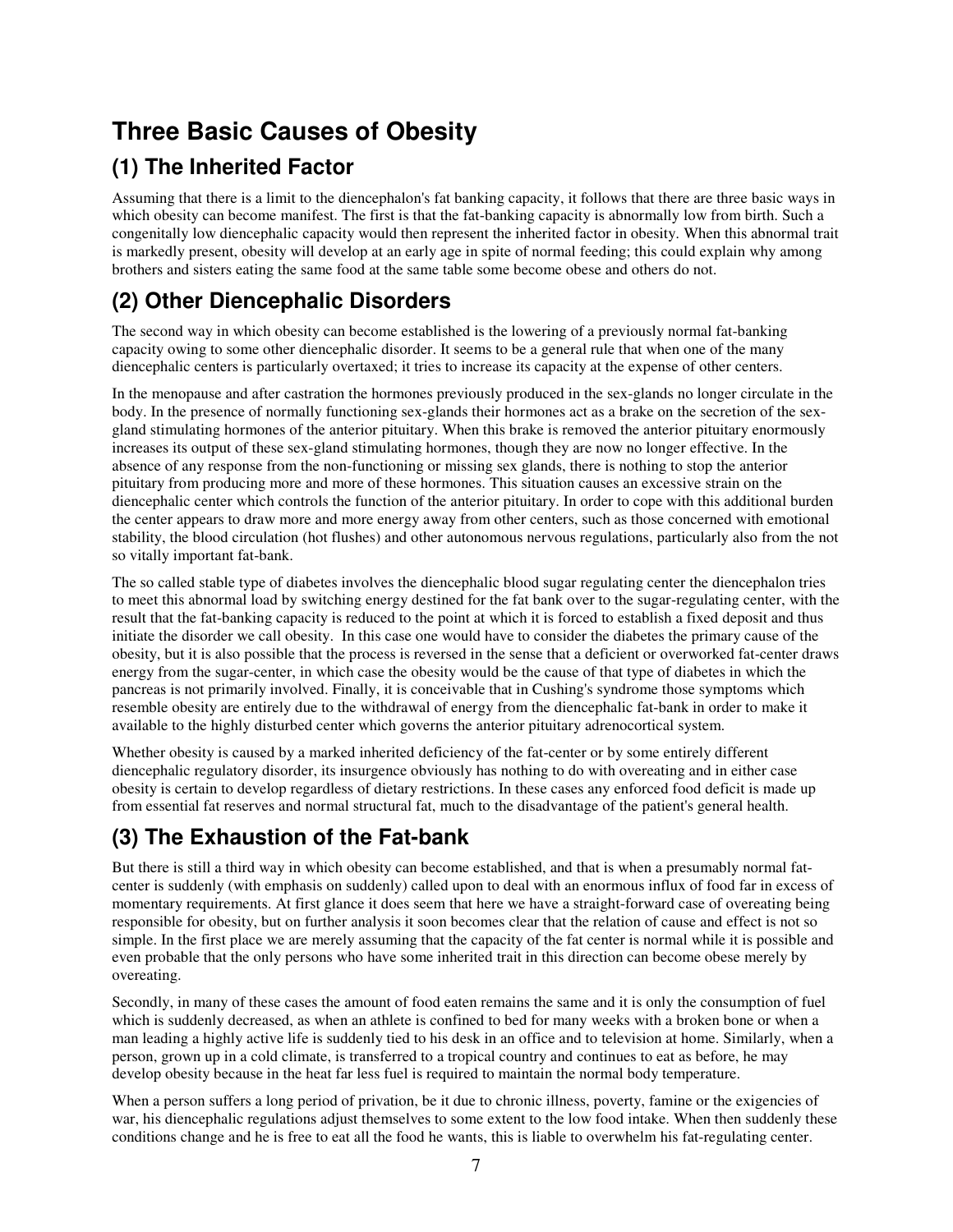During the WWII about 6000 grossly underfed Polish refugees who had spent harrowing years in Russia were transferred to a camp in India where they were well housed, given normal British army rations and some cash to buy a few extras. Within about three months, 85% were suffering from obesity.

In a person eating coarse and unrefined food, the digestion is slow and only a little nourishment at a time is assimilated from the intestinal tract. When such a person is suddenly able to obtain highly refined foods such as sugar, white flour, butter and oil these are so rapidly digested and assimilated that the rush of incoming fuel which occurs at every meal may eventually overpower the diencephalic regulatory mechanisms and thus lead to obesity. This is commonly seen in the poor man who suddenly becomes rich enough to buy the more expensive refined foods, though his total caloric intake remains the same or is even less than before.

#### **Psychological Aspects**

Much has been written about the psychological aspects of obesity. Among its many functions the diencephalon is also the seat of our primitive animal instincts, and just as in an emergency it can switch energy from one center to another, so it seems to be able to transfer pressure from one instinct to another. Thus, a lonely and unhappy person deprived of all emotional comfort and of all instinct gratification except the stilling of hunger and thirst can use these as outlets for pent up instinct pressure and so develop obesity. Yet once that has happened, no amount of psychotherapy or analysis, happiness, company or the gratification of other instincts will correct the condition.

# **Compulsive Eating**

No end of injustice is done to obese patients by accusing them of compulsive eating, which is a form of diverted sex gratification. Most obese patients do not suffer from compulsive eating; they suffer genuine hunger - real, gnawing, torturing hunger - which has nothing whatever to do with compulsive eating. Even their sudden desire for sweets is merely the result of the experience that sweets, pastries and alcohol will most rapidly of all foods allay the pangs of hunger. This has nothing to do with diverted instincts.

On the other hand, compulsive eating does occur in some obese patients, particularly in girls in their late teens or early twenties. Fortunately from the obese patients' greater need for food, it comes on in attacks and is never associated with real hunger, a fact which is readily admitted by the patients. They only feel a feral desire to stuff. Two pounds of chocolates may be devoured in a few minutes; cold, greasy food from the refrigerator, stale bread, leftovers on stacked plates, almost anything edible is crammed down with terrifying speed and ferocity.

I have occasionally been able to watch such an attack without the patient's knowledge, and it is a frightening, ugly spectacle to behold, even if one does realize that mechanisms entirely beyond the patient's control are at work. A careful enquiry into what may have brought on such an attack almost invariably reveals that it is preceded by a strong unresolved sex-stimulation, the higher centers of the brain having blocked primitive diencephalic instinct gratification. The pressure is then let off through another primitive channel, which is oral gratification. In my experience the only thing that will cure this condition is uninhibited sex, a therapeutic procedure which is hardly ever feasible, for if it were, the patient would have adopted it without professional prompting, nor would this in any way correct the associated obesity. It would only raise new and often greater problems if used as a therapeutic measure.

Patients suffering from real compulsive eating are comparatively rare. In my practice they constitute about 1-2%. Treating them for obesity is a heartrending job. They do perfectly well between attacks, but a single bout occurring while under treatment may annul several weeks of therapy. Little wonder that such patients become discouraged. In these cases I have found that psychotherapy may make the patient fully understand the mechanism, but it does nothing to stop it. Perhaps society's growing sexual permissiveness will make compulsive eating even rarer.

Whether a patient is really suffering from compulsive eating or not is hard to decide before treatment because many obese patients think that their desire for food (to them unmotivated) is due to compulsive eating, while all the time it is merely a greater need for food. The only way to find out is to treat such patients. Those that suffer from real compulsive eating continue to have such attacks, while those who are not compulsive eaters never get an attack during treatment.

### **Reluctance to Lose Weight**

Some patients are deeply attached to their fat and cannot bear the thought of losing it. If they are intelligent, popular and successful in spite of their handicap, this is a source of pride. Some fat girls look upon their condition as a safeguard against erotic involvements, of which they are afraid. They work out a pattern of life in which their obesity plays a determining role and then become reluctant to upset this pattern and face a new kind of life which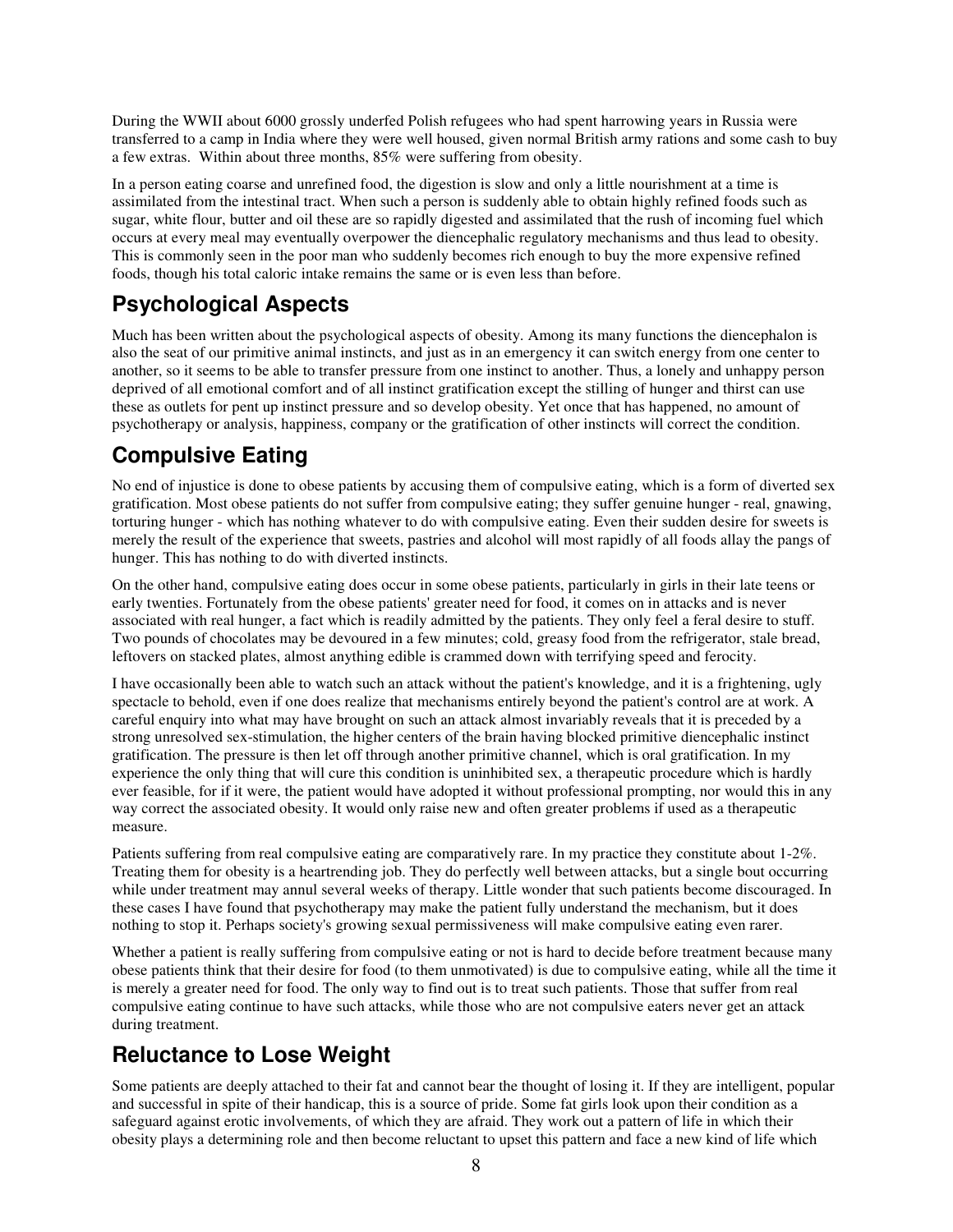will be entirely different after their figure has become normal and often very attractive. They fear that people will like them - or be jealous - on account of their figure rather than be attracted by their intelligence or character only. Some have a feeling that reducing means giving up an almost cherished and intimate part of them. In many of these cases psychotherapy can be helpful, as it enables these patients to sec the whole situation in the full light of consciousness. An affectionate attachment to abnormal fat is usually seen in patients who became obese in childhood, but this is not necessarily so.

In all other cases the best psychotherapy can do in the usual treatment of obesity is to render the burden of hunger and never-ending dietary restrictions slightly more tolerable. Patients who have successfully established an erotic transfer to their psychiatrist are often better able to bear their suffering as a secret labor of love.

There are thus a large number of ways in which obesity can be initiated, though the disorder itself is always due to the same mechanism, an inadequacy of the diencephalic fat-center and the laying down of abnormally fixed fat deposits in abnormal places. This means that once obesity has become established, it can no more be cured by eliminating those factors which brought it on than a fire can be extinguished by removing the cause of the conflagration. Thus a discussion of the various ways in which obesity can become established is useful from a preventative point of view, but it has no bearing on the treatment of the established condition. The elimination of factors which are clearly hastening the course of the disorder may slow down its progress or even halt it, but they can never correct it.

# **Not by Weight alone**

Weight alone is not a satisfactory criterion by which to judge whether a person is suffering from the disorder we call obesity or not. Every physician is familiar with the sylphlike lady who enters the consulting room and declares emphatically that she is getting horribly fat and wishes to reduce. Many an honest and sympathetic physician at once concludes that he is dealing with a "nut." If he is busy he will give her short shrift, but if he has time he will weigh her and show her tables to prove that she is actually underweight.

I have never yet seen or heard of such a lady being convinced by either procedure. The reason is that in my experience the lady is nearly always right and the doctor wrong. When such a patient is carefully examined one finds many signs of potential obesity, which is just about to become manifest as overweight. The patient distinctly feels that something is wrong with her, that a subtle change is taking place in her body, and this alarms her.

There are a number of signs and symptoms which are characteristic of obesity. In manifest obesity many and often all these signs and symptoms are present. In latent or just beginning cases some are always found, and it should be a rule that if two or more of the bodily signs are present, the case must be regarded as one that needs immediate help.

# **Signs and symptoms of obesity**

The bodily signs may be divided into such as have developed before puberty, indicating a strong inherited factor, and those which develop at the onset of manifest disorder. Early signs are a disproportionately large size of the two upper front teeth, the first incisor, or a dimple on both sides of the sacral bone just above the buttocks. When the arms are outstretched with the palms upward, the forearms appear sharply angled outward from the upper arms. The same applies to the lower extremities. The patient cannot bring his feet together without the knees overlapping; he is, in fact, knock-kneed.

The beginning accumulation of abnormal fat shows as a little pad just below the nape of the neck, colloquially known as the Duchess' Hump. There is a triangular fatty bulge in front of the armpit when the arm is held against the body. When the skin is stretched by fat rapidly accumulating under it, it many split in the lower layers. When large and fresh, such tears are purple, but later they are transformed into white scar-tissue. Such striation, as it is called, commonly occurs on the abdomen of women during pregnancy, but in obesity it is frequently found on the breasts, the hips and occasionally on the shoulders. In many cases striation is so fine that the small white lines are only just visible. They are always a sure sign of obesity, and though this may be slight at the time of examination such patients can usually remember a period in their childhood when they were excessively chubby.

Another typical sign is a pad of fat on the insides of the knees, a spot where normal fat reserves are never stored. There may be a fold of skin over the pubic area and another fold may stretch round both sides of the chest, where a loose roll of fat can be picked up between two fingers. In the male an excessive accumulation of fat in the breasts is always indicative, while in the female the breast is usually, but not necessarily, large. Obviously excessive fat on the abdomen, the hips, thighs, upper arms, chin and shoulders are characteristic, and it is important to remember that any number of these signs may be present in persons whose weight is statistically normal; particularly if they are dieting on their own with iron determination.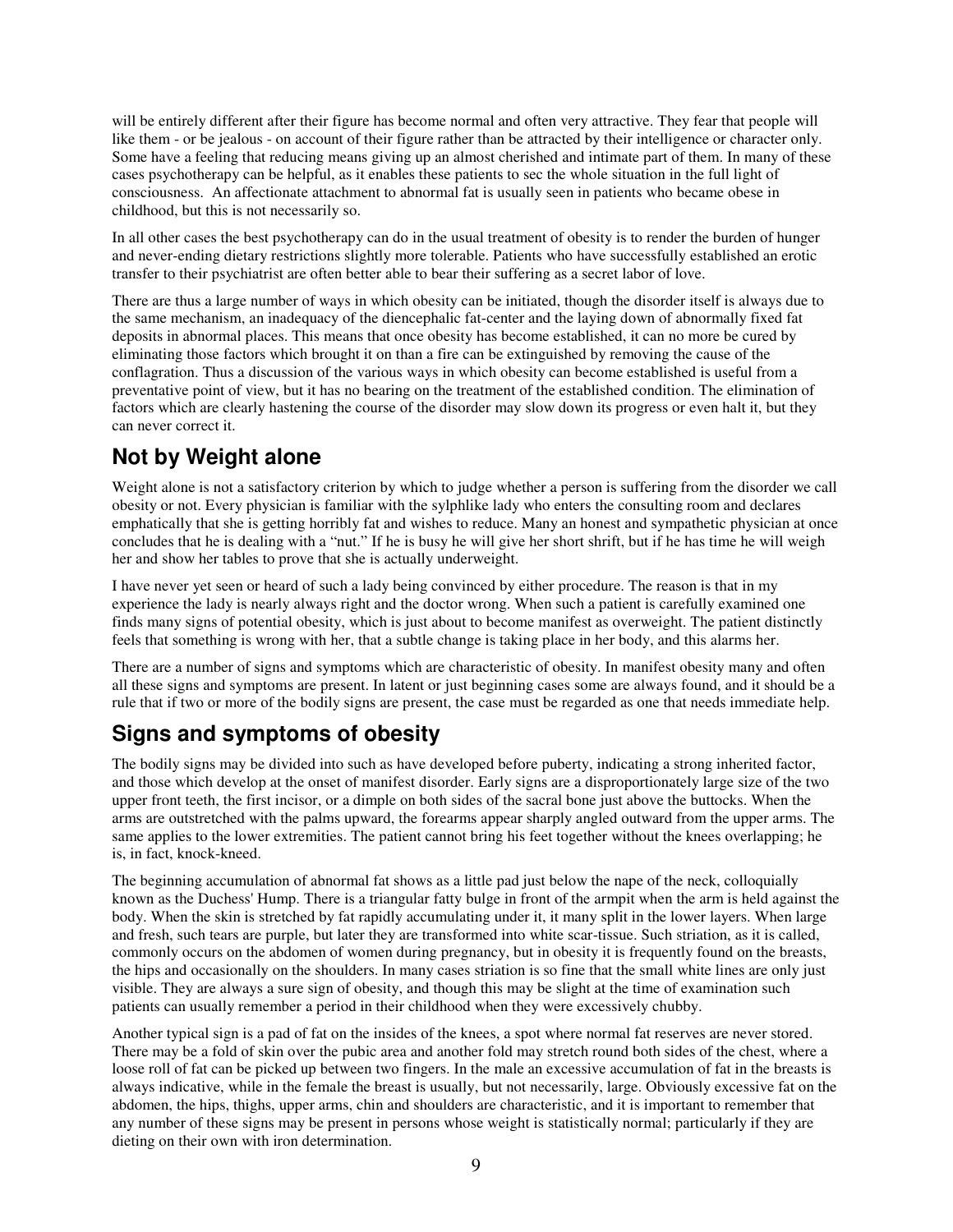Common clinical symptoms which are indicative only in their association and in the frame of the whole clinical picture are: frequent headaches, rheumatic pains without detectable bony abnormality; a feeling of laziness and lethargy, often both physical and mental and frequently associated with insomnia, the patients saying that all they want is to rest; the frightening feeling of being famished and sometimes weak with hunger two to three hours after a hearty meal and an irresistible yearning for sweets and starchy food which often overcomes the patient quite suddenly and is sometimes substituted by a desire for alcohol; constipation and a spastic or irritable colon are unusually common among the obese, and so are menstrual disorders.

Returning once more to our sylphlike lady, we can say that a combination of some of these symptoms with a few of the typical bodily signs is sufficient evidence to take her case seriously. A human figure, male or female, can only be judged in the nude; any opinion based on the dressed appearance can be quite fantastically wide off the mark, and I feel myself driven to the conclusion that apart from frankly psychotic patients such as cases of anorexia nervosa; a morbid weight fixation does not exist. I have yet to see a patient who continues to complain after the figure has been rendered normal by adequate treatment.

### **The Emaciated Lady**

I remember the case of a lady who was escorted into my consulting room while I was telephoning. She sat down in front of my desk, and when I looked up to greet her I saw the typical picture of advanced emaciation. Her dry skin hung loosely over the bones of her face, her neck was scrawny and collarbones and ribs stuck out from deep hollows. I immediately thought of cancer and decided to which of my colleagues at the hospital I would refer her. Indeed, I felt a little annoyed that my assistant had not explained to her that her case did not fall under my specialty. In answer to my query as to what I could do for her, she replied that she wanted to reduce. I tried to hide my surprise, but she must have noted a fleeting expression, for she smiled and said "I know that you think I'm mad, but just wait." With that she rose and came round to my side of the desk. Jutting out from a tiny waist she had enormous hips and thighs.

By using a technique which will presently be described, the abnormal fat on her hips was transferred to the rest of her body which had been emaciated by months of very severe dieting. At the end of a treatment lasting five weeks, she, a small woman, had lost 8 inches round her hips, while her face looked fresh and florid, the ribs were no longer visible and her weight was the same to the ounce as it had been at the first consultation.

### **Fat but not Obese**

While a person who is statistically underweight may still be suffering from the disorder which causes obesity, it is also possible for a person to be statistically overweight without suffering from obesity. For such persons weight is no problem, as they can gain or lose at will and experience no difficulty in reducing their caloric intake. They are masters of their weight, which the obese are not. Moreover, their excess fat shows no preference for certain typical regions of the body, as does the fat in all cases of obesity. Thus, the decision whether a borderline case is really suffering from obesity or not cannot be made merely by consulting weight tables.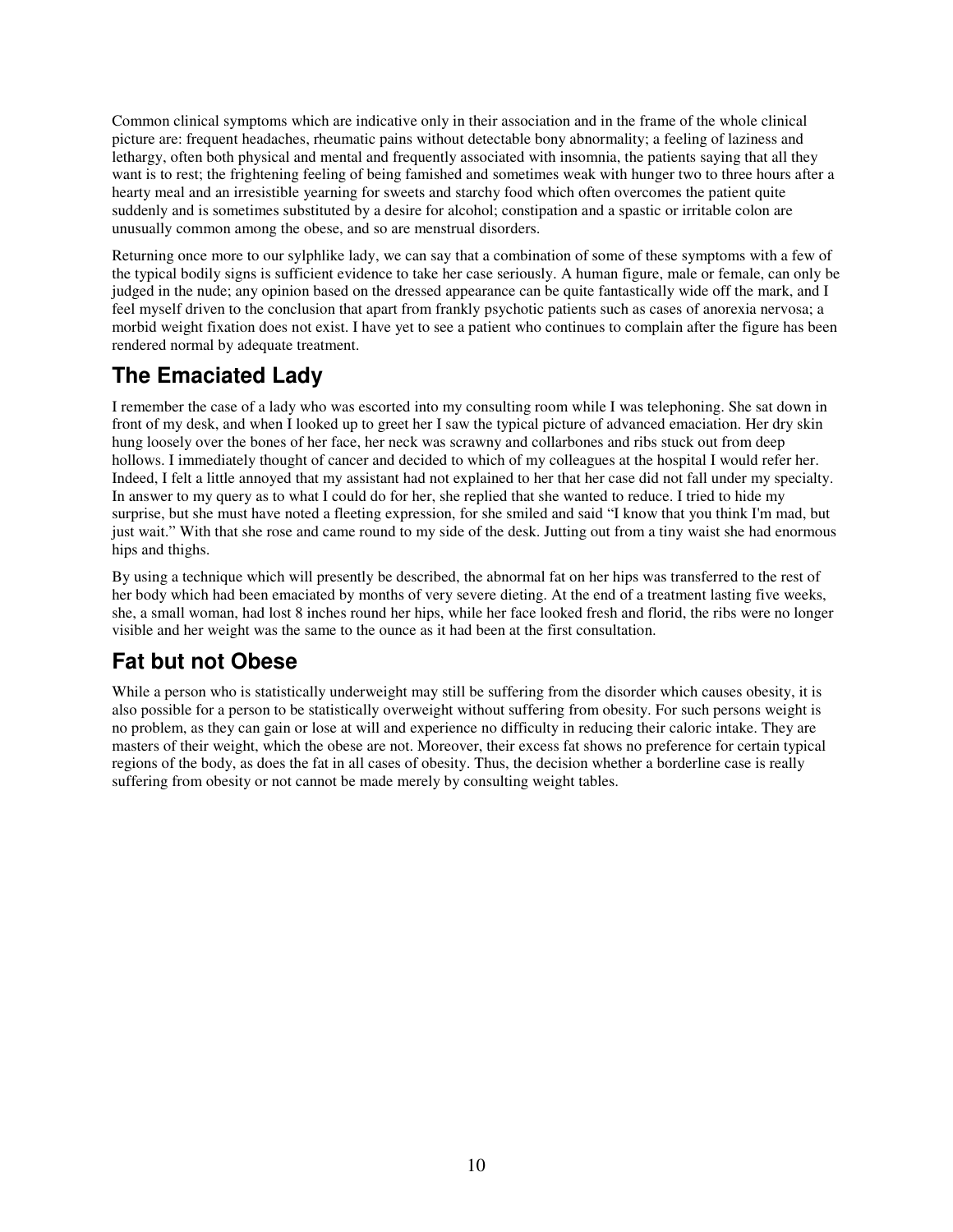# **The Treatment Of Obesity**

If obesity is always due to one very specific diencephalic deficiency, it follows that the only way to cure it is to correct this deficiency. At first this seemed an utterly hopeless undertaking. The greatest obstacle was that one could hardly hope to correct an inherited trait localized deep inside the brain, and while we did possess a number of drugs whose point of action was believed to be in the diencephalons, none of them had the slightest effect on the fatcenter. There was not even a pointer showing a direction in which pharmacological research could move to find a drug that had such a specific action. The closest approaches were the appetite-reducing drugs - the amphetamines---- - but these cured nothing.

#### **A Curious Observation**

Mulling over this depressing situation, I remembered a rather curious observation made many years ago in India. At that time we knew very little about the function of the diencephalon, and my interest centered round the pituitary gland. Proehlich had described cases of extreme obesity and sexual underdevelopment in youths suffering from a new growth of the anterior pituitary lobe, producing what then became known as Froehlich's disease. However, it was very soon discovered that the identical syndrome, though running a less fulminating course, was quite common in patients whose pituitary gland was perfectly normal. These are the so-called "fat boys" with long, slender hands, breasts any flat-chested maiden would be proud to posses, large hips, buttocks and thighs with striation, knock-knees and underdeveloped genitals, often with undescended testicles.

It also became known that in these cases the sex organs could he developed by giving the patients injections of a substance extracted from the urine of pregnant women, it having been shown that when this substance was injected into sexually immature rats it made them precociously mature. The amount of substance which produced this effect in one rat was called one International Unit, and the purified extract was accordingly called "Human Chorionic Gonadotrophin" whereby chorionic signifies that it is produced in the placenta and gonadotropin that its action is sex gland directed.

The usual way of treating "fat boys" with underdeveloped genitals is to inject several hundred international Units twice a week. Human Chorionic Gonadotrophin which we shall henceforth simply call HCG is expensive and as "fat boys" are fairly common among Indians I tried to establish the smallest effective dose. In the course of this study three interesting things emerged. The first was that when fresh pregnancy-urine from the female ward was given in quantities of about 300 cc. by retention enema, as good results could be obtained as by injecting the pure substance. The second was that small daily doses appeared to be just as effective as much larger ones given twice a week. Thirdly, and that is the observation that concerns us here, when such patients were given small daily doses they seemed to lose their ravenous appetite though they neither gained nor lost weight. Strangely enough however, their shape did change. Though they were not restricted in diet, there was a distinct decrease in the circumference of their hips.

#### **Fat on the Move**

Remembering this, it occurred to me that the change in shape could only be explained by a movement of fat away from abnormal deposits on the hips, and if that were so there was just a chance that while such fat was in transition it might be available to the body as fuel. This was easy to find out, as in that case, fat on the move would be able to replace food. It should then he possible to keep a "fat boy" on a severely restricted diet without a feeling of hunger, in spite of a rapid loss of weight. When I tried this in typical cases of Froehlich's syndrome, I found that as long as such patients were given small daily doses of HCG they could comfortably go about their usual occupations on a diet of only 500 Calories daily and lose an average of about one pound per day. It was also perfectly evident that only abnormal fat was being consumed, as there were no signs of any depletion of normal fat. Their skin remained fresh and turgid, and gradually their figures became entirely normal. The daily administration of HCG appeared to have no side-effects other than beneficial ones.

From this point it was a small step to try the same method in all other forms of obesity. It took a few hundred cases to establish beyond reasonable doubt that the mechanism operates in exactly the same way and seemingly without exception in every case of obesity. I found that, though most patients were treated in the outpatients department, gross dietary errors rarely occurred. On the contrary, most patients complained that the two meals of 250 calories each were more than they could manage, as they continually had a feeling of just having had a large meal.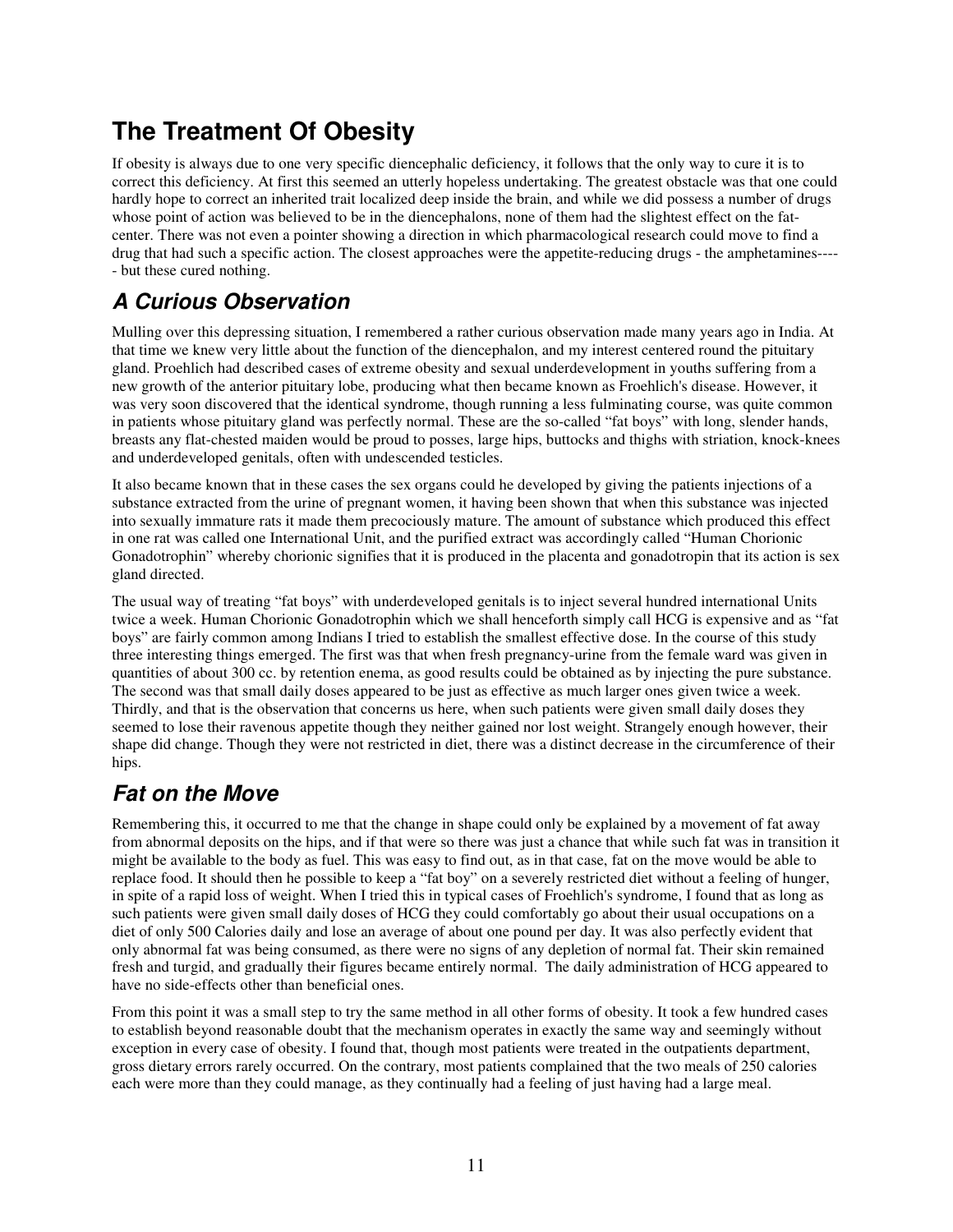#### **Pregnancy and Obesity**

Once this trail was opened, further observations seemed to fall into line. It is well known that during pregnancy an obese woman can very easily lose weight. She can drastically reduce her diet without feeling hunger or discomfort and lose weight without in any way harming the child in her womb. It is also surprising to what extent a woman can suffer from pregnancy-vomiting without coming to any real harm.

Pregnancy is an obese woman's one great chance to reduce her excess weight. That she so rarely makes use of this opportunity is due to the erroneous notion, usually fostered by her elder relations, that she now has "two mouths to feed" and must "keep up her strength for the coming event. All modern obstetricians know that this is nonsense and that the more superfluous fat is lost the less difficult will be the confinement, though some still hesitate to prescribe a diet sufficiently low in calories to bring about a drastic reduction.

A woman may gain weight during pregnancy, but she never becomes obese in the strict sense of the word. Under the influence of the HCG which circulates in enormous quantities in her body during pregnancy, her diencephalic banking capacity seems to be unlimited, and abnormal fixed deposits are never formed. At confinement she is suddenly deprived of HCG, and her diencephalic fat-center reverts to its normal capacity. It is only then that the abnormally accumulated fat is locked away again in a fixed deposit. From that moment on she is again suffering from obesity and is subject to all its consequences.

Pregnancy seems to be the only normal human condition in which the diencephalic fat banking capacity is unlimited. It is only during pregnancy that fixed fat deposits can be transferred back into the normal current account and freely drawn upon to make up for any nutritional deficit. During pregnancy, every ounce of reserve fat is placed at the disposal of the growing fetus. Were this not so, an obese woman, whose normal reserves are already depleted, would have the greatest difficulties in bringing her pregnancy to full term. There is considerable evidence to suggest that it is the HCG produced in large quantities in the placenta which brings about this diencephalic change.

Though we may be able to increase the diencephalic fat banking capacity by injecting HCG, this does not in itself affect the weight, just as transferring monetary funds from a fixed deposit into a current account does not make a man any poorer; to become poorer it is also necessary that he freely spends the money which thus becomes available. In pregnancy the needs of the growing embryo take care of this to some extent, but in the treatment of obesity there is no embryo, and so a very severe dietary restriction must take its place for the duration of treatment.

Only when the fat which is in transit under the effect of HCG is actually consumed can more fat be withdrawn from the fixed deposits. In pregnancy it would be most undesirable if the fetus were offered ample food only when there is a high influx from the intestinal tract. Ideal nutritional conditions for the fetus can only be achieved when the mother's blood is continually saturated with food, regardless of whether she eats or not, as otherwise a period of starvation might hamper the steady growth of the embryo. It seems that HCG brings about this continual saturation of the blood, which is the reason why obese patients under treatment with HCG never feel hungry in spite of their drastically reduced food intake.

#### **The Nature of Human Chorionic Gonadotropin**

HCG is never found in the human body except during pregnancy and in those rare cases in which a residue of placental tissue continues to grow in the womb in what is known as a chorionic epithelioma. It is never found in the male. The human type of chorionic gonadotrophin is found only during the pregnancy of women and the great apes. It is produced in enormous quantities, so that during certain phases of her pregnancy a woman may excrete as much as one million International Units per day in her urine - enough to render a million infantile rats precociously mature. Other mammals make use of a different hormone, which can be extracted from their blood serum but not from their urine. Their placenta differs in this and other respects from that of man and the great apes. This animal chorionic gonadotrophin is much less rapidly broken down in the human body than HCG, and it is also less suitable for the treatment of obesity.

As often happens in medicine, much confusion has been caused by giving HCG its name before its true mode of action was understood. It has been explained that gonadotrophin literally means a sex-gland directed substance or hormone, and this is quite misleading. It dates from the early days when it was first found that HCG is able to render infantile sex glands mature, whereby it was entirely overlooked that it has no stimulating effect whatsoever on normally developed and normally functioning sex-glands. No amount of HCG is ever able to increase a normal sex function. It can only improve an abnormal one and in the young hasten the onset of puberty. However, this is no direct effect. HCG acts exclusively at a diencephalic level and there brings about a considerable increase in the functional capacity of all those centers which are working at maximum capacity.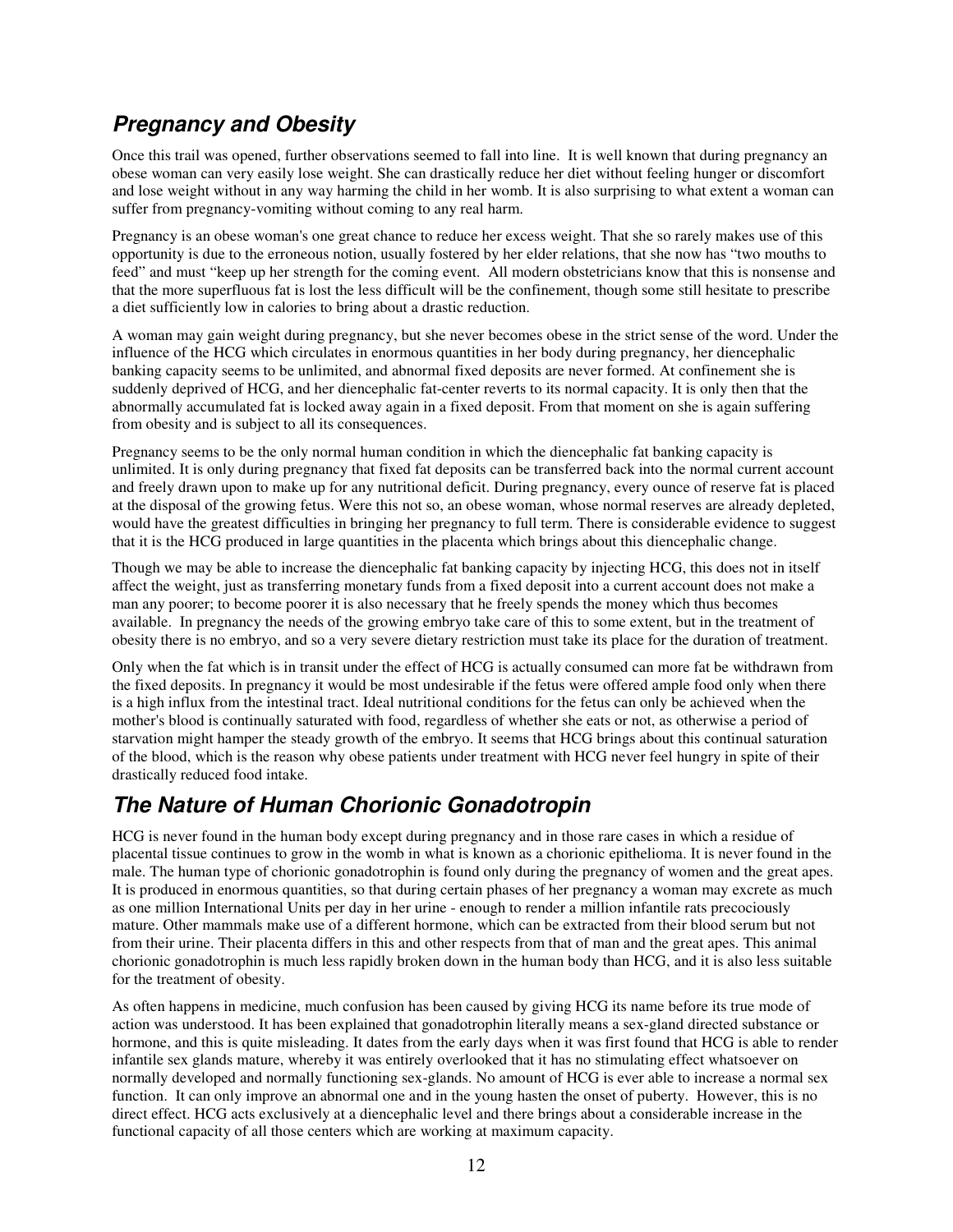#### **The Real Gonadotrophins**

Two hormones known in the female as follicle stimulating hormone (FSH) and corpus luteum stimulating hormone (LSH) are secreted by the anterior lobe of the pituitary gland. These hormones are real gonadotrophilins because they directly govern the function of the ovaries. The anterior pituitary is in turn governed by the diencephalon, and so when there is an ovarian deficiency the diencephalic center concerned is hard put to correct matters by increasing the secretion from the anterior pituitary of FSH or LSH, as the case may be. When sexual deficiency is clinically present, this is a sign that the diencephalic center concerned is unable, in spite of maximal exertion, to cope with the demand for anterior pituitary stimulation. When then the administration of HCG increases the functional capacity of the diencephalon, all demands can be fully satisfied and the sex deficiency is corrected.

That this is the true mechanism underlying the presumed gonadotrophic action of HCG is confirmed by the fact that when the pituitary gland of infantile rats is removed before they are given HCG, the latter has no effect on their sexglands. HCG cannot therefore have a direct sex gland stimulating action like that of the anterior pituitary gonadotrophins, as FSH and LSH are justly called. The latter are entirely different substances from that which can be extracted from pregnancy urine and which, unfortunately, is called chorionic gonadotrophin. It would be no more clumsy, and certainly far more appropriate, if HCG were henceforth called chorionic diencephalotrophin.

### **HCG no Sex Hormone**

It cannot he sufficiently emphasized that HCG is not sex-hormone, that its action is identical in men, women, children and in those cases in which the sex-glands no longer function owing to old age or their surgical removal. The only sexual change it can bring about after puberty is an improvement of a pre-existing deficiency. But never stimulation beyond the normal. In an indirect way via the anterior pituitary, HCG regulates menstruation and facilitates conception, but it never virilizes a woman or feminizes a man. It neither makes men grow breasts nor does it interfere with their virility, though where this was deficient it may improve it. It never makes women grow a beard or develop a gruff voice. I have stressed this point only for the sake of my lay readers, because, it is our daily experience that when patients hear the word hormone they immediately jump to the conclusion that this must have something to do with the sex- sphere. They are not accustomed as we are, to think thyroid, insulin, cortisone, adrenalin etc, as hormones.

### **Importance and Potency of HCG**

Owing to the fact that HCG has no direct action on any endocrine gland, its enormous importance in pregnancy has been overlooked and its potency underestimated. Though a pregnant woman can produce as much as one million units per day, we find that the injection of only 125 units per day is ample to reduce weight at the rate of roughly one pound per day, even in a colossus weighing 400 pounds, when associated with a 500-calorie diet. It is no exaggeration to say that the flooding of the female body with HCG is by far the most spectacular hormonal event in pregnancy. It has an enormous protective importance for mother and child, and I even go so far as to say that no woman, and certainly not an obese one, could carry her pregnancy to term without it.

If I can be forgiven for comparing my fellow-endocrinologists with wicked Godmothers, HCG has certainly been their Cinderella, and I can only romantically hope that its extraordinary effect on abnormal fat will prove to be its Fairy Godmother.

HCG has been known for over half a century. It is the substance which Aschheim and Zondek so brilliantly used to diagnose early pregnancy out of the urine. Apart from that, the only thing it did in the experimental laboratory was to produce precocious rats, and that was not particularly stimulating to further research at a time when much more thrilling endocrinological discoveries were pouring in from all sides, sweeping, HCG into the stiller back waters.

# **Complicating Disorders**

Some complicating disorders are often associated with obesity, and these we must briefly discuss. The most important associated disorders and the ones in which obesity seems to play a precipitating or at least an aggravating role are the following: the stable type of diabetes, gout, rheumatism and arthritis, high blood pressure and hardening of the arteries, coronary disease and cerebral hemorrhage.

Apart from the fact that they are often - though not necessarily - associated with obesity, these disorders have two things in common. In all of them, modern research is becoming more and more inclined to believe that diencephalic regulations play a dominant role in their causation. The other common factor is that they either improve or do not occur during pregnancy. In the latter respect they are joined by many other disorders not necessarily associated with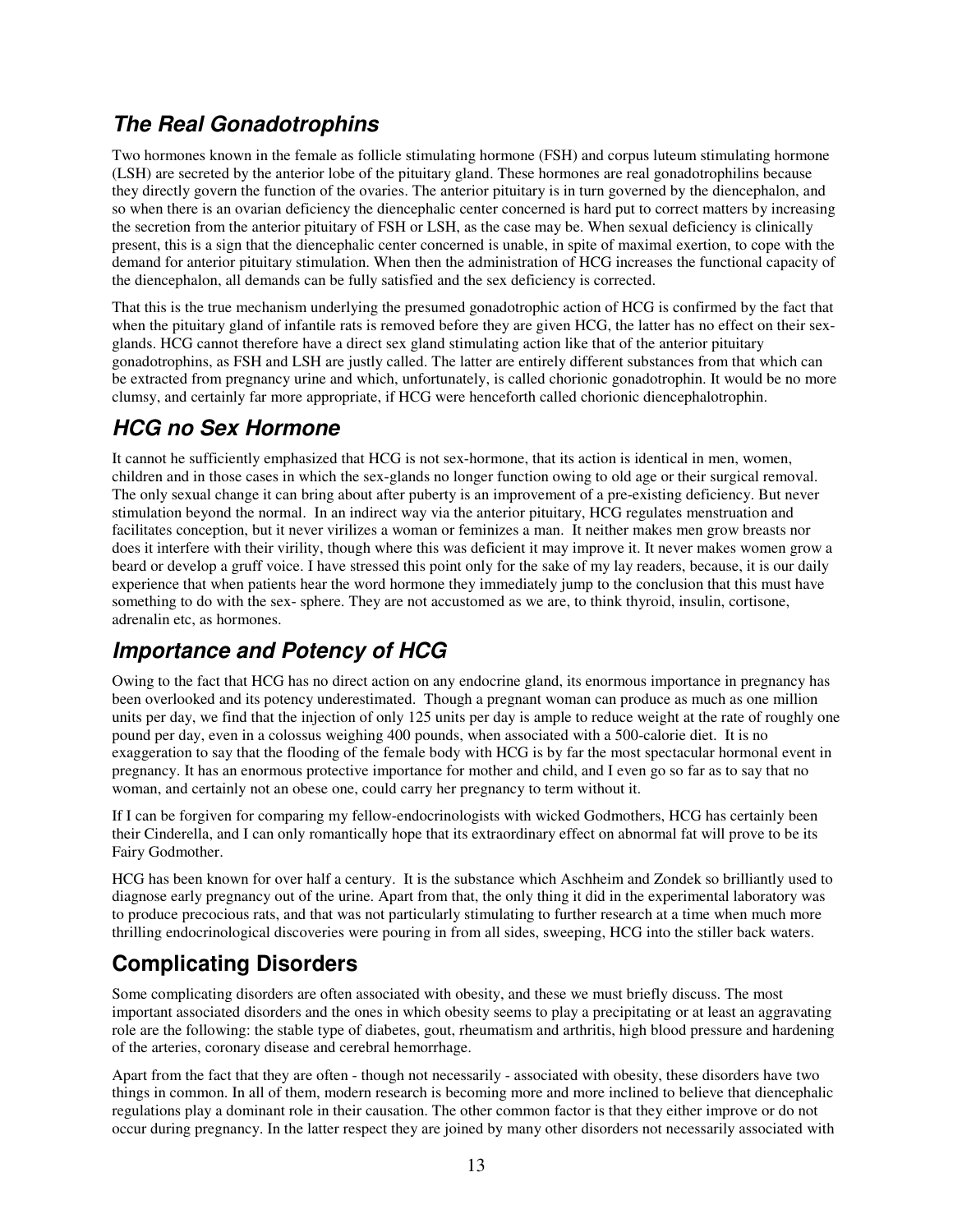obesity. Such disorders are, for instance, colitis, duodenal or gastric ulcers, certain allergies, psoriasis, loss of hair, brittle fingernails, migraine, etc.

If HCG + diet does in the obese bring about those diencephalic changes which are characteristic of pregnancy, one would expect to see an improvement in all these conditions comparable to that seen in real pregnancy. The administration of HCG does in fact do this in a remarkable way.

#### **Diabetes**

In an obese patient suffering from a fairly advanced case of stable diabetes of many years duration in which the blood sugar may range from 300-400 mg, it is often possible to stop all anti-diabetes medication after the first few days of treatment. The blood sugar continues to drop from day to day and often reaches normal values in 2-3 weeks. As in pregnancy, this phenomenon is not observed in the brittle type of diabetes, and as some cases that are predominantly stable may have a small brittle factor in their clinical makeup, all obese diabetics have to be kept under a very careful and expert watch.

A brittle case of diabetes is primarily due to the inability of the pancreas to produce sufficient insulin, while in the stable type, diencephalic regulations seem to be of greater importance. That is possibly the reason why the stable form responds so well to the HCG method of treating obesity, whereas the brittle type does not. Obese patients are generally suffering from the stable type, but a stable type may gradually change into a brittle one, which is usually associated with a loss of weight. Thus, when an obese diabetic finds that he is losing weight without diet or treatment, he should at once have his diabetes expertly attended to. There is some evidence to suggest that the change from stable to brittle is more liable to occur in patients who are taking insulin for their stable diabetes.

#### **Rheumatism**

All rheumatic pains, even those associated with demonstrable bony lesions, improve subjectively within a few days of treatment, and often require neither cortisone nor salicylates. Again this is a well known phenomenon in pregnancy, and while under treatment with HCG + diet the effect is no less dramatic. As it does not after pregnancy, the pain of deformed joints returns after treatment, but smaller doses of pain-relieving drugs seem able to control it satisfactorily after weight reduction. In any case, the HCG method makes it possible in obese arthritic patients to interrupt prolonged cortisone treatment without a recurrence of pain. This in itself is most welcome, but there is the added advantage that the treatment stimulates the secretion of ACTH in a physiological manner and that this regenerates the adrenal cortex, which is apt to suffer under prolonged cortisone treatment.

### **Cholesterol**

The exact extent to which the blood cholesterol is involved in hardening of the arteries, high blood pressure and coronary disease is not as yet known, but it is now widely admitted that the blood cholesterol level is governed by diencephalic mechanisms. The behavior of circulating cholesterol is therefore of particular interest during the treatment of obesity with HCG. Cholesterol circulates in two forms, which we call free and esterified. Normally these fractions are present in a proportion of about 25% free to 75% esterified cholesterol, and it is the latter fraction which damages the walls of the arteries. In pregnancy this proportion is reversed and it may he taken for granted that arteriosclerosis never gets worse during pregnancy for this very reason.

To my knowledge, the only other condition in which the proportion of free to esterified cholesterol is reversed is during the treatment of obesity with HCG + diet, when exactly the same phenomenon takes place. This seems an important indication of how closely a patient under HCG treatment resembles a pregnant woman in diencephalic behavior.

When the total amount of circulating cholesterol is normal before treatment, this absolute amount is neither significantly increased nor decreased. But when an obese patient with abnormally high cholesterol and already showing signs of arteriosclerosis is treated with HCG, his blood pressure drops and his coronary circulation seems to improve, and yet his total blood cholesterol may soar to heights never before reached.

At first this greatly alarmed us. But when we saw that the patients came to no harm even if treatment was continued and we found the same in follow-up examinations undertaken some months after treatment was continued as we found in examinations undertaken some months before treatment. As the increase is mostly in the form of the not dangerous form of the free cholesterol, we gradually came to welcome the phenomenon. Today we believe that the rise is entirely due to the liberation of recent cholesterol deposits that have not yet undergone calcification in the arterial wall and is therefore highly beneficial.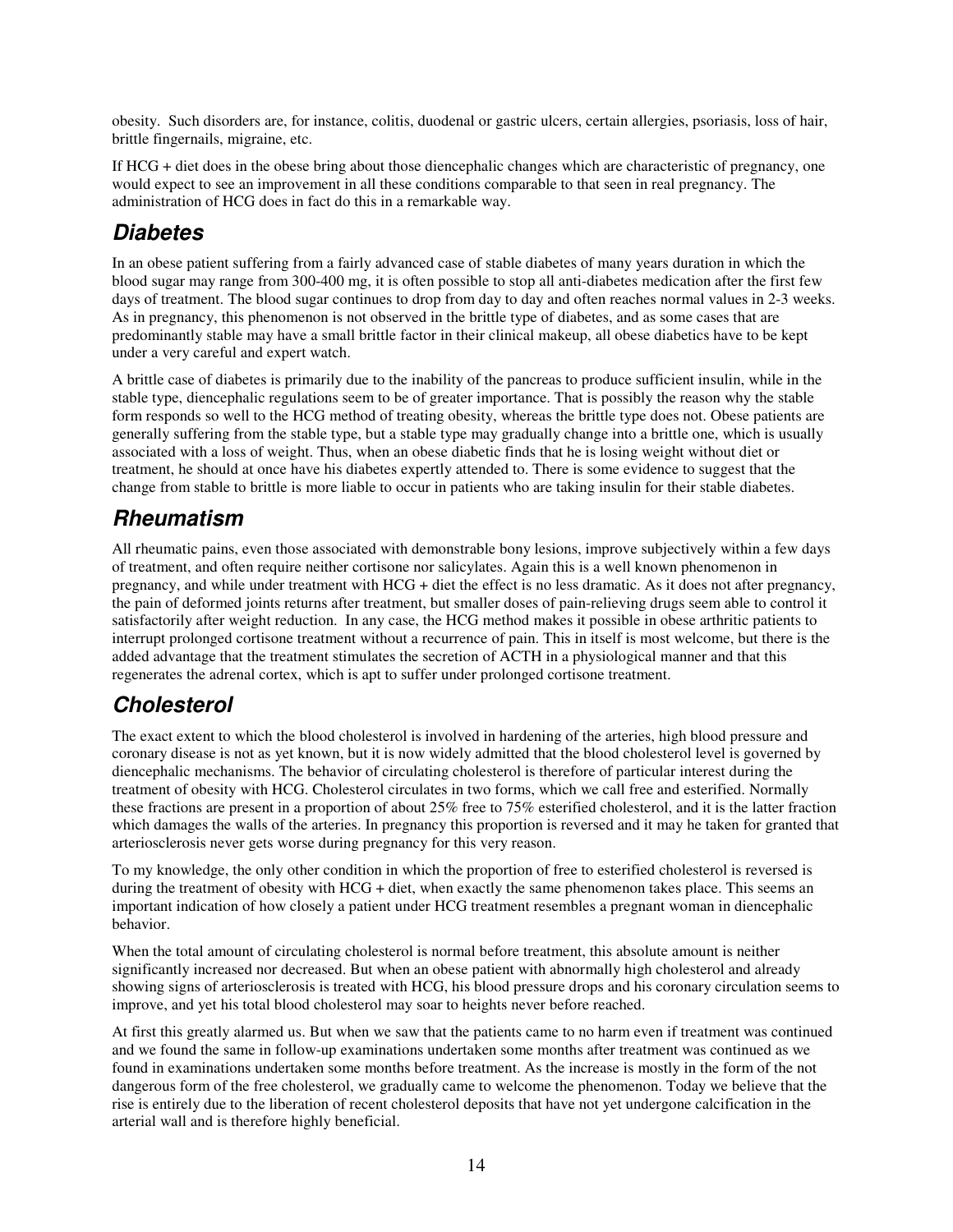#### **Gout**

An identical behavior is found in the blood uric acid level of patients suffering from gout. Predictably such patients get an acute and often severe attack after the first few days of HCG treatment but then remain entirely free of pain, in spite of the fact that their blood uric acid often shows a marked increase which may persist for several months after treatment. Those patients who have regained their normal weight remain free of symptoms regardless of what they eat, while those that require a second course of treatment get another attack of gout as soon as the second course is initiated. We do not yet know what diencephalic mechanisms are involved in gout; possibly emotional factors play a role, and it is worth remembering that the disease does not occur in women of childbearing age. We now give 2 tablets daily of ZYLORIC to all patients who give a history of gout and have a high blood uric acid level. In this way we can completely avoid attacks during treatment.

#### **Blood Pressure**

Patients, who have brought themselves to the brink of malnutrition by exaggerated dieting, laxatives etc, often have an abnormally low blood pressure. In these cases the blood pressure rises to normal values at the beginning of treatment and then very gradually drops, as it always does in patients with a normal blood pressure. Normal values are always regained a few days after the treatment is over. Of this lowering of the blood pressure during treatment the patients are not aware. When the blood pressure is abnormally high, and provided there are no detectable renal lesions, the pressure drops, as it usually does in pregnancy. The drop is often very rapid, so rapid in fact that it sometimes is advisable to slow down the process with pressure sustaining medication until the circulation has had a few days time to adjust itself to the new situation. On the other hand, among the thousands of cases treated, we have never seen any incident which could be attributed to the rather sudden drop in high blood pressure.

When a woman suffering from high blood pressure becomes pregnant her blood pressure very soon drops, but after her confinement it may gradually rise back to its former level. Similarly, a high blood pressure present before HCG treatment tends to rise again after the treatment is over, though this is not always the case. But the former high levels are rarely reached, and we have gathered the impression that such relapses respond better to orthodox drugs such as Reserpine than before treatment.

# **Peptic Ulcers**

In our cases of obesity with gastric or duodenal ulcers we have noticed a surprising subjective improvement in spite of a diet which would generally be considered most inappropriate for an ulcer patient. Here, too, there is a similarity with pregnancy, in which peptic ulcers hardly ever occur. However we have seen two cases with a previous history of several hemorrhages in which a bleeding occurred within 2 weeks of the end of treatment.

### **Psoriasis, Fingernails, Hair Varicose Ulcers**

 As in pregnancy, psoriasis greatly improves during treatment but may relapse when the treatment is over. Most patients spontaneously report a marked improvement in the condition of brittle fingernails. The loss of hair not infrequently associated with obesity is temporarily arrested, though in very rare cases an increased loss of hair has been reported. I remember a case in which a patient developed a patchy baldness - so called alopecia areata - after a severe emotional shock, just before she was about to start an HCG treatment. Our dermatologist diagnosed the case as a particularly severe one, predicting that all the hair would be lost. He counseled against the reducing treatment, but in view of my previous experience and as the patient was very anxious not to postpone reducing, I discussed the matter with the dermatologist and it was agreed that, having fully acquainted the patient with the situation, the treatment should be started. During the treatment, which lasted four weeks, the further development of the bald patches was almost, if not quite, arrested; however, within a week of having finished the course of HCG, all the remaining hair fell out as predicted by the dermatologist. The interesting point is that the treatment was able to postpone this result but not to prevent it. The patient has now grown a new shock of hair of which she is justly proud.

In obese patients with large varicose ulcers we were surprised to find that these ulcers heal rapidly under treatment with HCG. We have since treated non obese patients suffering from varicose ulcers with daily injections of HCG on normal diet with equally good results.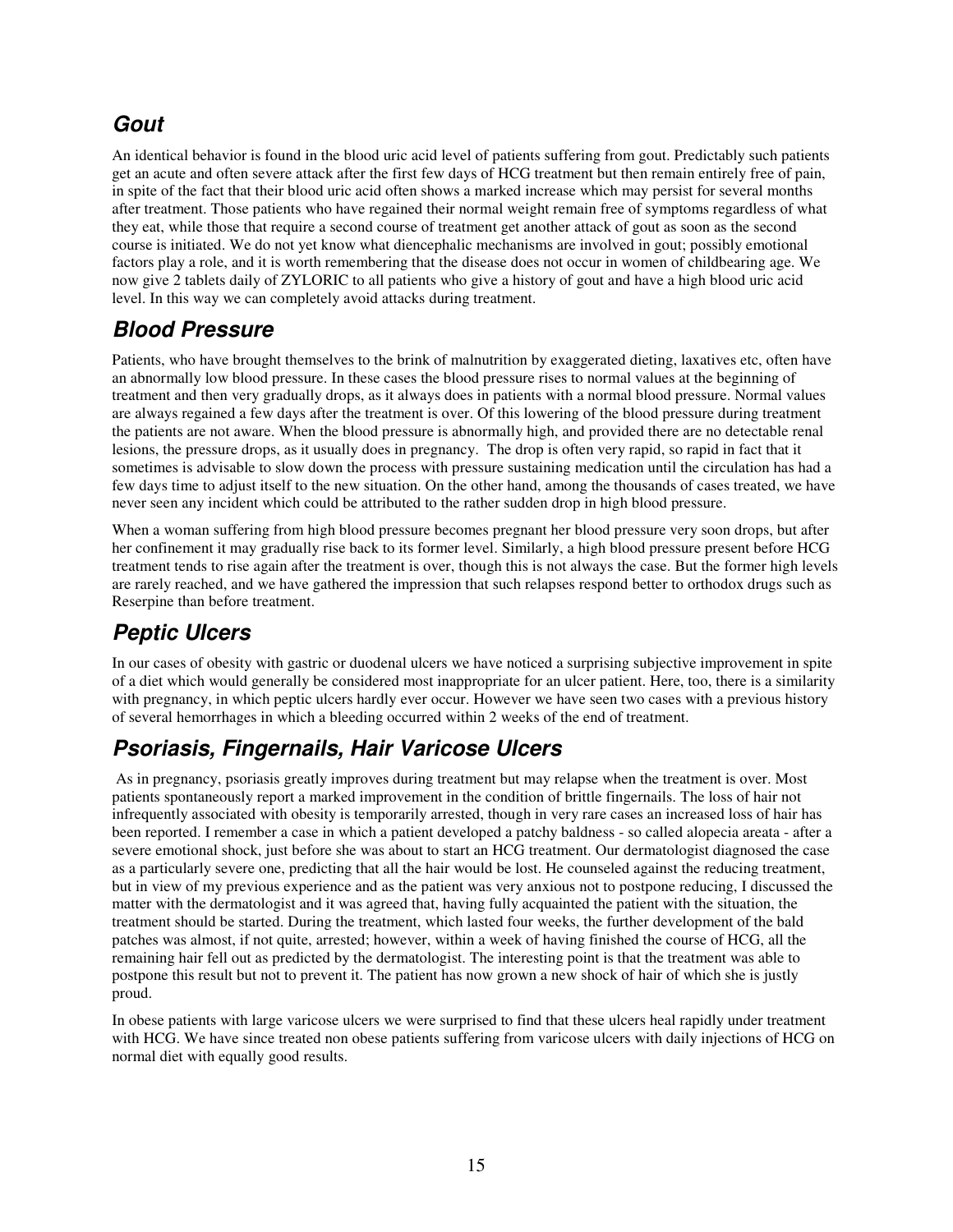#### **The "Pregnant" Male**

When a male patient hears that he is about to be put into a condition which in some respects resembles pregnancy, he is usually shocked and horrified. The physician must therefore carefully explain that this does not mean that he will be feminized and that HCG in no way interferes with his sex. He must be made to understand that in the interest of the propagation of the species nature provides for a perfect functioning of the regulatory headquarters in the diencephalon during pregnancy and that we are merely using this natural safeguard as a means of correcting the diencephalic disorder which is responsible for his overweight.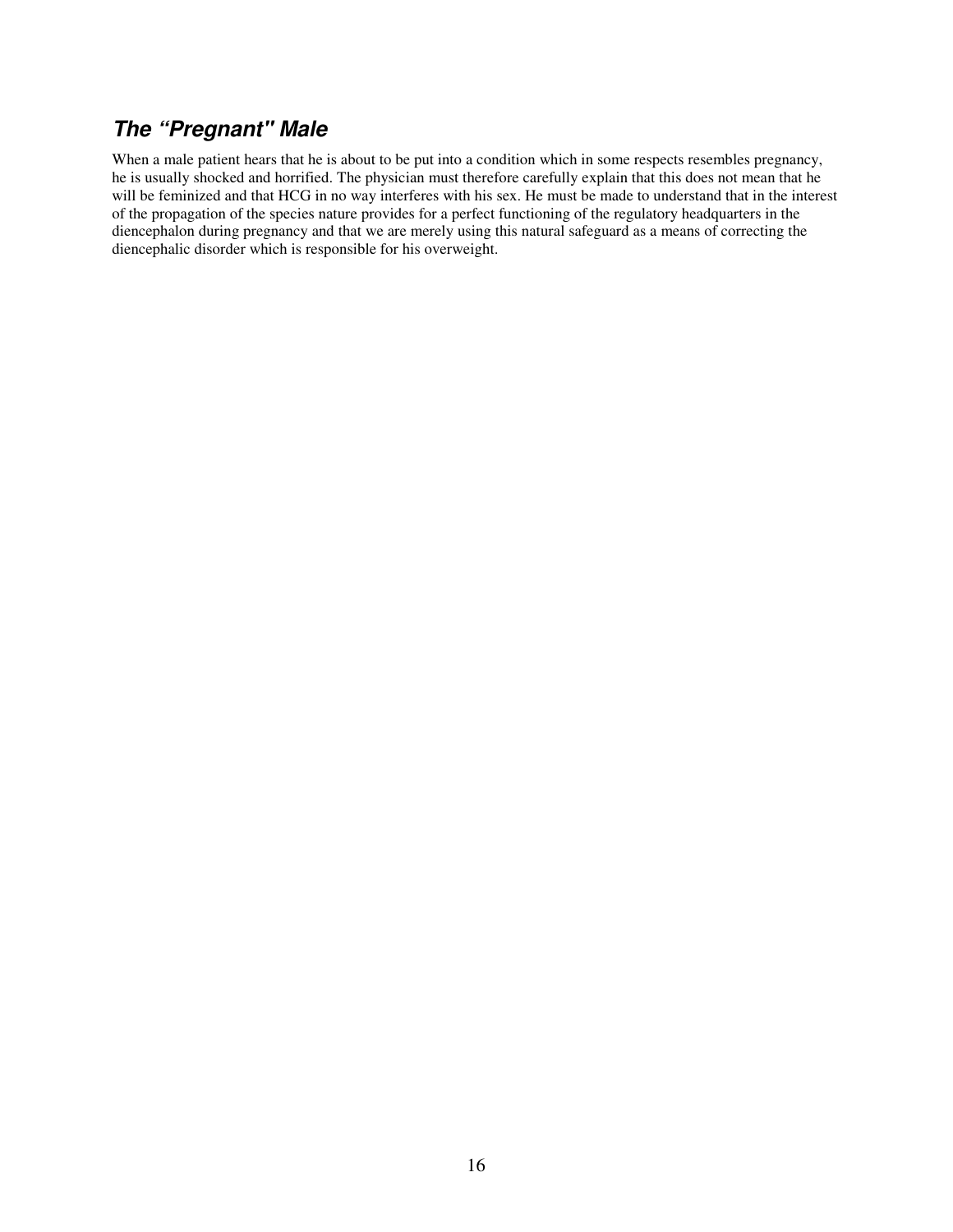# **Technique Warnings**

I must warn the lay reader that what follows is mainly for the treating physician and most certainly not a do-ityourself primer. Many of the expressions used mean something entirely different to a qualified doctor than that which their common use implies, and only a physician can correctly interpret the symptoms which may arise during treatment. Any patient who thinks he can reduce by taking a few "shots" and eating less is not only sure to be disappointed but may be heading for serious trouble. The benefit the patient can derive from reading this part of the book is a fuller realization of how very important it is for him to follow to the letter his physician's instructions.

In treating obesity with the HCG + diet method we are handling what is perhaps the most complex organ in the human body. The diencephalon's functional equilibrium is delicately poised, so that whatever happens in one part has repercussions in others. In obesity this balance is out of kilter and can only be restored if the technique I am about to describe is followed implicitly. Even seemingly insignificant deviations, particularly those that at first sight seem to be an improvement, are very liable to produce most disappointing results and even annul the effect completely. For instance, if the diet is increased from 500 to 600 or 700 Calories, the loss of weight is quite unsatisfactory. If the daily dose of HCG is raised to 200 or more units daily its action often appears to be reversed, possibly because larger doses evoke diencephalic counter-regulations. On the other hand, the diencephalon is an extremely robust organ in spite of its unbelievable intricacy. From an evolutionary point of view it is one of the oldest organs in our body and its evolutionary history dates back more than 500 million years. This has tendered it extraordinarily adaptable to all natural exigencies, and that is one of the main reasons why the human species was able to evolve. What its evolution did not prepare it for were the conditions to which human culture and civilization now expose it.

# **History taking**

When a patient first presents himself for treatment, we take a general history and note the time when the first signs of overweight were observed. We try to establish the highest weight the patient has ever had in his life (obviously excluding pregnancy), when this was, and what measures have hitherto been taken in an effort to reduce.

It has been our experience that those patients who have been taking thyroid preparations for long periods have a slightly lower average loss of weight under treatment with HCG than those who have never taken thyroid. This is even so in those patients who have been taking thyroid because they had an abnormally low basal metabolic rate. In many of these cases the low BMR is not due to any intrinsic deficiency of the thyroid gland, but rather to a lack of diencephalic stimulation of the thyroid gland via the anterior pituitary lobe. We never allow thyroid to be taken during treatment, and yet a BMR which was very low before treatment is usually found to be normal after a week or two of HCG + diet. Needless to say, this does not apply to those cases in which a thyroid deficiency has been produced by the surgical removal of a part of an overactive gland. It is also most important to ascertain whether the patient has taken diuretics (water eliminating pills) as this also decreases the weight loss under the HCG regimen.

Returning to our procedure, we next ask the patient a few questions to which he is held to reply simply with "yes" or "no". These questions are: Do you suffer from headaches? rheumatic pains? menstrual disorders? constipation? breathlessness or exertion? swollen ankles? Do you consider yourself greedy? Do you feel the need to eat snacks between meals?

The patient then strips and is weighed and measured. The normal weight for his height, age, skeletal and muscular build is established from tables of statistical averages, whereby in women it is often necessary to make an allowance for particularly large and heavy breasts. The degree of overweight is then calculated, and from this the duration of treatment can be roughly assessed on the basis of an average loss of weight of a little less than a pound, say 300-400 grams-per injection, per day. It is a particularly interesting feature of the HCG treatment that in reasonably cooperative patients this figure is remarkably constant, regardless of sex, age and degree of overweight.

# **The Duration of Treatment**

Patients who need to lose 15 pounds (7 kg.) or less require 26 days treatment with 23 daily injections. The extra three days are needed because all patients must continue the 500-calorie diet for three days after the last injection. This is a very essential part of the treatment, because if they start eating normally as long as there is even a trace of HCG in their body they put on weight alarmingly at the end of the treatment. After three days when all the HCG has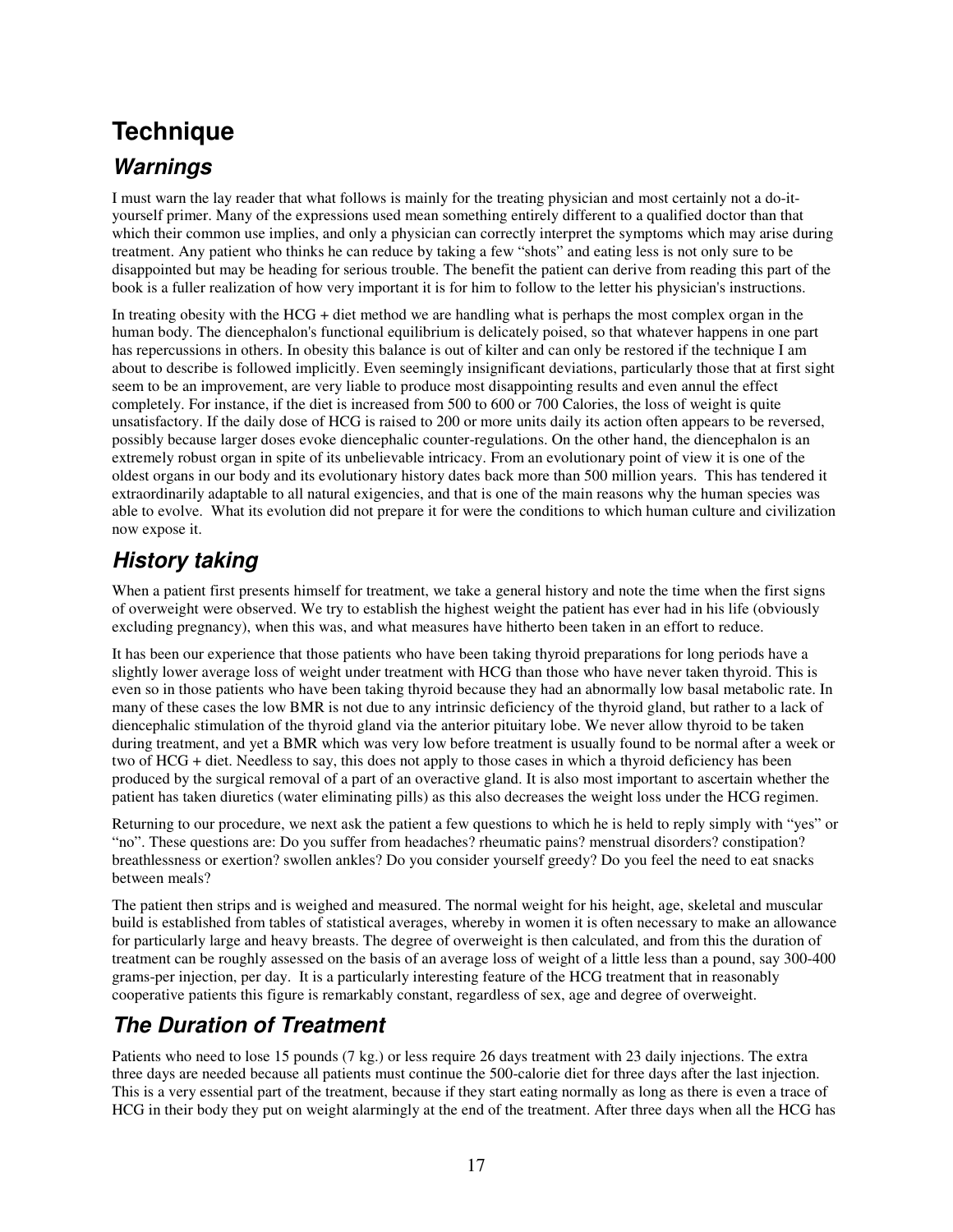been eliminated this does not happen, because the blood is then no longer saturated with food and can thus accommodate an extra influx from the intestines without increasing its volume by retaining water.

We never give a treatment lasting less than 26 days, even in patients needing to lose only 5 pounds. It seems that even in the mildest cases of obesity the diencephalon requires about three weeks rest from the maximal exertion to which it has been previously subjected in order to regain fully its normal fat-banking capacity. Clinically this expresses itself, in the fact that, when in these mild cases, treatment is stopped as soon as the weight is normal, which may be achieved in a week, it is much more easily regained than after a full course of 23 injections.

As soon as such patients have lost all their abnormal superfluous fat, they at once begin to feel ravenously hungry with continued injections. This is because HCG only puts abnormal fat into circulation and cannot, in the doses used, liberate normal fat deposits; indeed, it seems to prevent their consumption. As soon as their statistically normal weight is reached, these patients are put on 800-1000 calories for the rest of the treatment. The diet is arranged in such a way that the weight remains perfectly stationary and is thus continued for three days after the 23rd injection. Only then are the patients free to eat anything they please except sugar and starches for the next three weeks.

Such early cases are common among actresses, models, and persons who are tired of obesity, having seen its ravages in other members of their family. Film actresses frequently explain that they must weigh less than normal. With this request we flatly refuse to comply, first, because we undertake to cure a disorder, not to create a new one, and second, because it is in the nature of the HCG method that it is self limiting. It becomes completely ineffective as soon as all abnormal fat is consumed. Actresses with a slight tendency to obesity, having tried all manner of reducing methods, invariably come to the conclusion that their figure is satisfactory only when they are underweight, simply because none of these methods remove their superfluous fat deposits. When they see that under HCG their figure improves out of all proportion to the amount of weight lost, they are nearly always content to remain within their normal weight-range.

When a patient has more than 15 pounds to lose the treatment takes longer but the maximum we give in a single course is 40 injections, nor do we as a rule allow patients to lose more than 34 lbs. (15 Kg.) at a time. The treatment is stopped when either 34 lbs. have been lost or 40 injections have been given. **The only exception we make is in the case of grotesquely obese patients who may be allowed to lose an additional 5-6 lbs. if this occurs before the 40 injections are up.** 

#### **Immunity to HCG**

The reason for limiting a course to 40 injections is that by then some patients may begin to show signs of HCG immunity. Though this phenomenon is well known, we cannot as yet define the underlying mechanism. Maybe after a certain length of time the body learns to break down and eliminate HCG very rapidly, or possibly prolonged treatment leads to some sort of counter-regulation which annuls the diencephalic effect.

After 40 daily injections it takes about six weeks before this so called immunity is lost and HCG again becomes fully effective. Usually after about 40 injections patients may feel the onset of immunity as hunger which was previously absent. In those comparatively rare cases in which signs of immunity develop before the full course of 40 injections has been completed-say at the 35th injection- treatment must be stopped at once, because if it is continued the patients begin to look weary and drawn, feel weak and hungry and any further loss of weight achieved is then always at the expense of normal fat. This is not only undesirable, but normal fat is also instantly regained as soon as the patient is returned to a free diet.

Patients who need only 23 injections may be injected daily, including Sundays, as they never develop immunity. In those that take 40 injections the onset of immunity can be delayed if they are given only six injections a week, leaving out Sundays or any other day they choose, provided that it is always the same day. On the days on which they do not receive the injections they usually feel a slight sensation of hunger. At first we thought that this might be purely psychological, but we found that when normal saline is injected without the patient's knowledge the same phenomenon occurs.

#### **Menstruation**

During menstruation no injections are given, but the diet is continued and causes no hardship; yet as soon as the menstruation is over, the patients become extremely hungry unless the injections are resumed at once. It is very impressive to see the suffering of a woman who has continued her diet for a day or two beyond the end of the period without coming for her injection and then to hear the next day that all hunger ceased within a few hours after the injection and to see her once again content, florid and cheerful. While on the question of menstruation it must he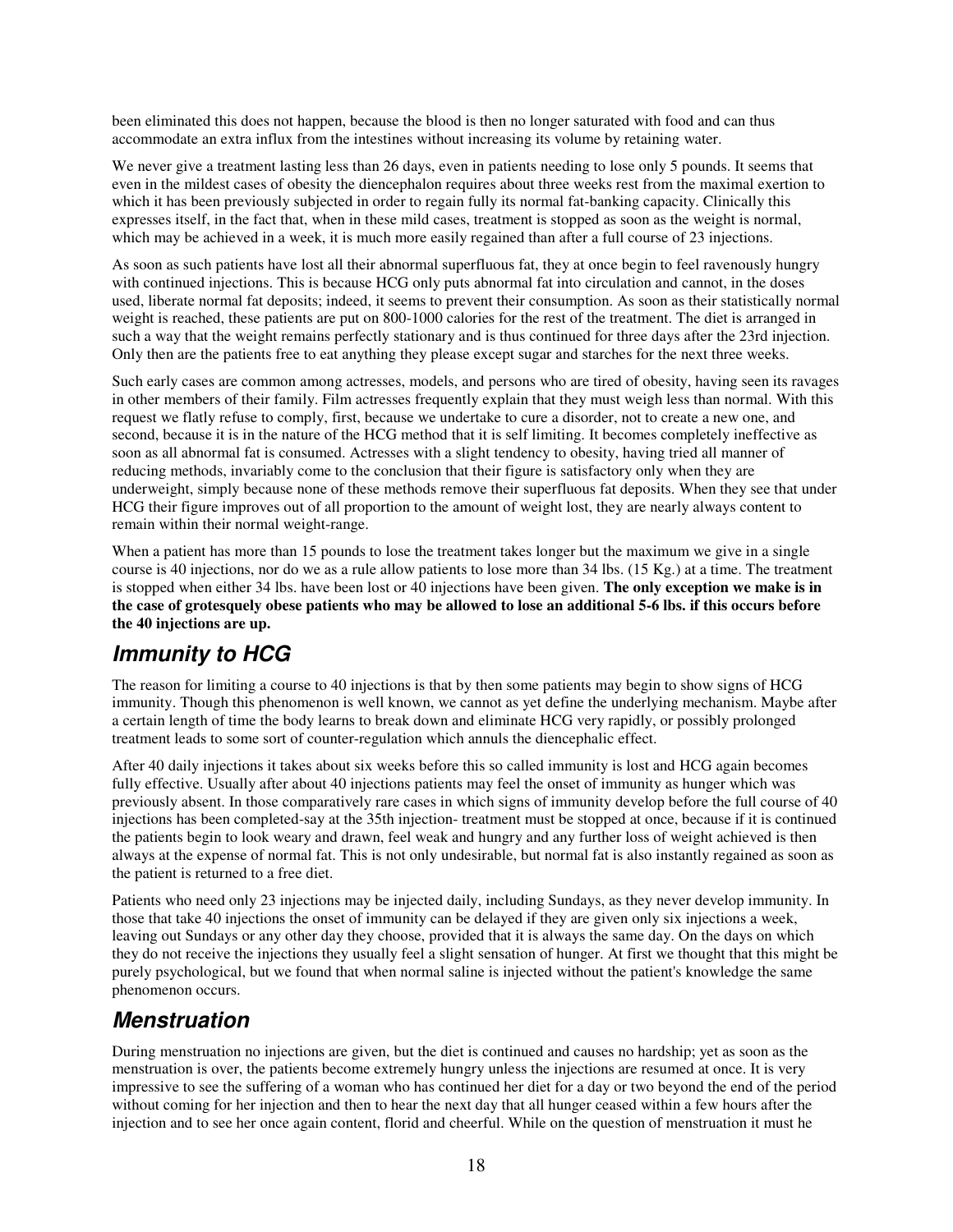added that in teenaged girls the period may in some rare cases be delayed and exceptionally stop altogether. If then later this is artificially induced some weight may be regained.

# **Further Courses**

Patients requiring the loss of more than 34 lbs. must have a second or even more courses. A second course can be started after an interval of not less than six weeks, though the pause can be more than six weeks. When a third, fourth or even fifth course is necessary, the interval between courses should be made progressively longer. Between a second and third course eight weeks should elapse, between a third and fourth course twelve weeks, between a fourth and fifth course twenty weeks and between a fifth and sixth course six months. In this way it is possible to bring about a weight reduction of 100 lbs. and more if required without the least hardship to the patient.

In general, men do slightly better than women and often reach a somewhat higher average daily loss. Very advanced cases do a little better than early ones, but it is a remarkable fact that this difference is only just statistically significant.

#### **Conditions that must be accepted before treatment**

On the basis of these data the probable duration of treatment can he calculated with considerable accuracy, and this is explained to the patient. It is made clear to him that during the course of treatment he must attend the clinic daily to be weighed, injected and generally checked. All patients that live in Rome or have resident friends or relations with whom they can stay are treated as out-patients, but patients coming from abroad must stay in the hospital, as no hotel or restaurant can be relied upon to prepare the diet with sufficient accuracy. These patients have their meals, sleep, and attend the clinic in the hospital, but are otherwise free to spend their time as they please in the city and its surroundings sightseeing, sun-bathing or theater-going.

It is also made clear that between courses the patient gets no treatment and is free to eat anything he pleases except starches and sugar during the first 3 weeks. It is impressed upon him that he will have to follow the prescribed diet to the letter and that after the first three days this will cost him no effort, as he will feel no hunger and may indeed have difficulty in getting down the 500 Calories which he will be given. If these conditions are not acceptable the case is refused, as any compromise or half measure is bound to prove utterly disappointing to patient and physician alike and is a waste of time and energy.

Though a patient can only consider himself really cured when he has been reduced to his statistically normal weight, we do not insist that he commit himself to that extent. Even a partial loss of overweight is highly beneficial, and it is our experience that once a patient has completed a first course he is so enthusiastic about the ease with which the to him surprising - results are achieved that he almost invariably comes back for more. There certainly can be no doubt that in my clinic more time is spent on damping over-enthusiasm than on insisting that the rules of the treatment be observed.

### **Examining the patient**

Only when agreement is reached on the points so far discussed do we proceed with the examination of the patient. A note is made of the size of the first upper incisor, of a pad of fat on the nape of the neck, at the axilla and on the inside of the knees. The presence of striation, a suprapubic fold, a thoracic fold, angulation of elbow and knee joint, breast-development in men and women, edema of the ankles and the state of genital development in the male are noted.

Wherever this seems indicated we X-ray the sella turcica, as the bony capsule which contains the pituitary gland is called, measure the basal metabolic rate, X-ray the chest and take an electrocardiogram. We do a blood-count and a sedimentation rate and estimate uric acid, cholesterol, iodine and sugar in the fasting blood.

### **Gain before Loss**

Patients whose general condition is low, owing to excessive previous dieting, must eat to capacity for about one week before starting treatment, regardless of how much weight they may gain in the process. One cannot keep a patient comfortably on 500 Calories unless his normal fat reserves are reasonably well stocked. **It is for this reason also that every case, even those that are actually gaining must eat to capacity of the most fattening food they can get down until they have had the third injection**. It is a fundamental mistake to put a patient on 500 Calories as soon as the injections are started, as it seems to take about three injections before abnormally deposited fat begins to circulate and thus become available.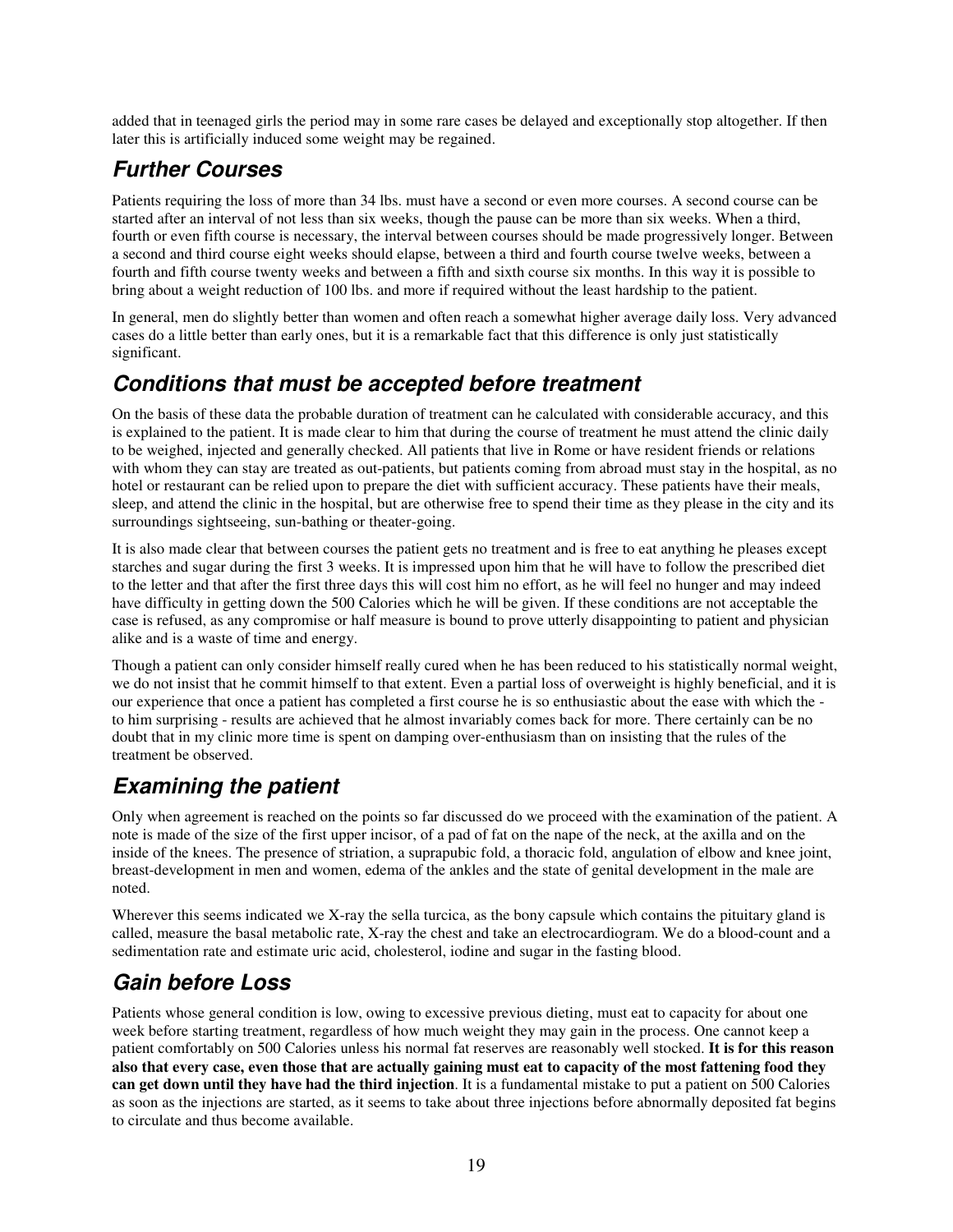We distinguish between the first three injections, which we call "non-effective" as far as the loss of weight is concerned, and the subsequent injections given while the patient is dieting, which we call "effective". The average loss of weight is calculated on the number of effective injections and from the weight reached on the day of the third injection which may be well above what it was two days earlier when the first injection was given.

Most patients who have been struggling with diets for years and know how rapidly they gain if they let themselves go are very hard to convince of the absolute necessity of gorging for at least two days, and yet this must he insisted upon categorically if the further course of treatment is to run smoothly. Those patients who have to be put on forced feeding for a week before starting the injections usually gain weight rapidly - four to six pounds in 24 hours is not unusual - but after a day or two this rapid gain generally levels off. In any case, the whole gain is usually lost in the first 48 hours of dieting. It is necessary to proceed in this manner because the gain re-stocks the depleted normal reserves, whereas the subsequent loss is from the abnormal deposits only.

Patients in a satisfactory general condition and those who have not just previously restricted their diet start forced feeding on the day of the first injection. Some patents say that they can no longer overeat because their stomach has shrunk after years of restrictions. While we know that no stomach ever shrinks, we compromise by insisting that they eat frequently of highly concentrated foods such as milk chocolate, pastries with whipped cream sugar, fried meats (particularly pork), eggs and bacon, mayonnaise, bread with thick butter and jam, etc. The time and trouble spent on pressing this point upon incredulous or reluctant patients is always amply rewarded afterwards by the complete absence of those difficulties which patients who have disregarded these instructions are liable to experience.

During the two days of forced feeding from the first to the third injection - many patients are surprised that contrary to their previous experience they do not gain weight and some even lose. The explanation is that in these cases there is a compensatory flow of urine, which drains excessive water from the body. To some extent this seems to be a direct action of HCG, but it may also be due to a higher protein intake, as we know that a **protein-deficient diet makes the body retain water**.

#### **Starting treatment**

In menstruating women, the best time to start treatment is immediately after a period. Treatment may also be started later, but it is advisable to have at least ten days in hand before the onset of the next period. Similarly, the end of a course should never be made to coincide with onset of menstruation. If things should happen to work out that way, it is better to give the last injection three days before the expected date of the menses so that a normal diet can he resumed at onset. Alternatively, at least three injections should be given after the period, followed by the usual three days of dieting. This rule need not be observed in such patients who have reached their normal weight before the end of treatment and are already on a higher caloric diet.

Patients who require more than the minimum of 23 injections and who therefore skip one day a week in order to postpone immunity to HCG cannot have their third injections on the day before the interval. Thus if it is decided to skip Sundays, the treatment can be started on any day of the week except Thursdays. Supposing they start on Thursday, they will have their third injection on Saturday, which is also the day on which they start their 500 Calorie diet. They would then base no injection on the second day of dieting; this exposes them to an unnecessary hardship, as without the injection they will feel particularly hungry. Of course, the difficulty can be overcome by exceptionally injecting them on the first Sunday. If this day falls between the first and second or between the second and third injection, we usually prefer to give the patient the extra day of forced feeding, which the majority rapturously enjoy.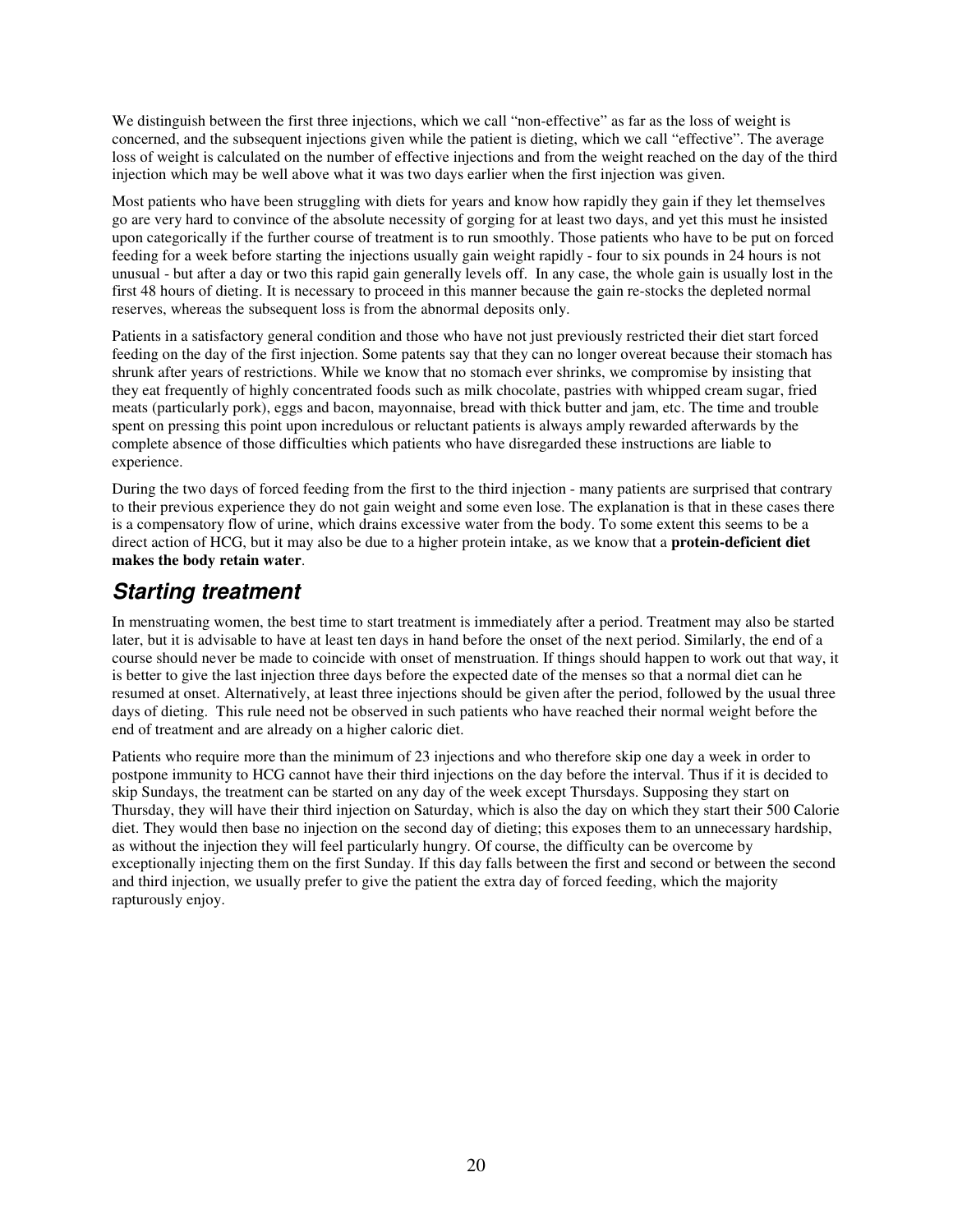#### **The Diet**

The 500 calorie diet is explained on the day of the second injection to those patients who will be preparing their own food, and it is most important that the person who will actually cook is present - the wife, the mother or the cook, as the case may be. Here in Italy patients are given the following diet sheet.

| $\bullet \bullet$ | Tea or coffee in any quantity without sugar. Only |
|-------------------|---------------------------------------------------|
|                   | one tables poonful of milk allowed in 24 hours.   |
|                   | Saccharin or Stevia may be used.                  |

| 1. 100 grams of veal, beef, chicken breast,<br>fresh white fish, lobster, crab, or shrimp. |
|--------------------------------------------------------------------------------------------|
| All visible fat must be carefully removed                                                  |
| before cooking, and the meat must be                                                       |
| weighed raw. It must be boiled or grilled                                                  |
| without additional fat. Salmon, eel, tuna,                                                 |
| herring, dried or pickled fish are not                                                     |
| allowed. The chicken breast must be                                                        |
| removed from the bird.                                                                     |
|                                                                                            |

- 2. One type of vegetable only to be chosen from the following: spinach, chard, chicory, beet-greens, green salad, tomatoes, celery, fennel, onions, red radishes, cucumbers, asparagus, cabbage.
- 3. One breadstick (grissino) or one Melba toast.
- 4. An apple or a handful of strawberries or one-half grapefruit or orange.

**Dinner :** The same four choices as lunch.

The juice of one lemon daily is allowed for all purposes. Salt, pepper, vinegar, mustard powder, garlic, sweet basil, parsley, thyme, marjoram, etc., may be used for seasoning, but no oil, butter or dressing.

Tea, coffee, plain water, or mineral water are the only drinks allowed, but they may be taken in any quantity and at all times.

In fact, the patient should drink about 2 liters of these fluids per day. Many patients are afraid to drink so much because they fear that this may make them retain more water. This is a wrong notion as the body is more inclined to store water when the intake falls below its normal requirements.

The fruit or the breadstick may be eaten between meals instead of with lunch or dinner, but not more than four items listed for lunch and dinner may be eaten at one meal.

No medicines or cosmetics other than lipstick, eyebrow pencil and powder may he used without special permission

Every item in the list is gone over carefully, continually stressing the point that no variations other than those listed may be introduced. All things not listed are forbidden, and the patient is assured that nothing permissible has been left out. The 100 grams of meat must he scrupulously weighed raw after all visible fat has been removed. To do this accurately the patient must have a letter-scale, as kitchen scales are not sufficiently accurate and the butcher should certainly not be relied upon. Those not uncommon patients, who feel that even so little food is too much for them, can omit anything they wish.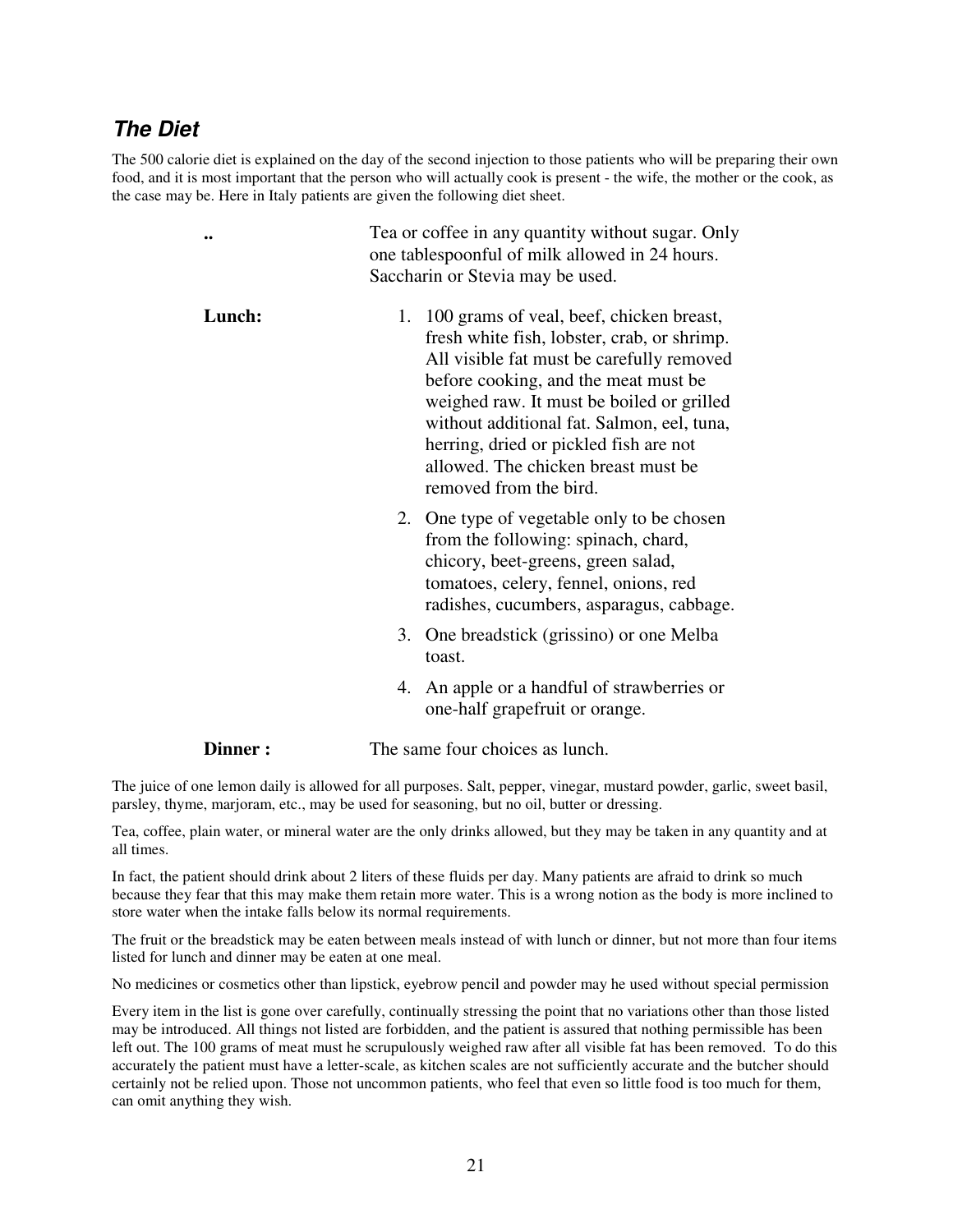There is no objection to breaking up the two meals. For instance having a breadstick and an apple for breakfast or before going to bed, provided they are deducted from the regular meals. The whole daily ration of two breadsticks or two fruits may not be eaten at the same time, nor can any item saved from the previous day be added on the following day. In the beginning patients are advised to check every meal against their diet sheet before starting to eat and not to rely on their memory. It is also worth pointing out that any attempt to observe this diet without HCG will lead to trouble in two to three days. We have had cases in which patients have proudly flaunted their dieting powers in front of their friends without mentioning the fact that they are also receiving treatment with HCG. They let their friends try the same diet, and when this proves to be a failure - as it necessarily must - the patient starts raking in unmerited kudos for superhuman willpower.

It should also be mentioned that two small apples weighing as much as one large one never the less have a higher caloric value and are therefore not allowed though there is no restriction on the size of one apple. Some people do not realize that chicken breast does not mean the breast of any other fowl, nor does it mean a wing or drumstick.

The most tiresome patients are those who start counting calories and then come up with all manner of ingenious variations which they compile from their little books. When one has spent years of weary research trying to make a diet as attractive as possible without jeopardizing the loss of weight, culinary geniuses who are out to improve their unhappy lot are hard to take.

#### **Making up the Calories**

The diet used in conjunction with HCG must not exceed 500 calories per day, and the way these calories are made up is of utmost importance. For instance, if a patient drops the apple and eats an extra breadstick instead, he will not be getting more calories but he will not lose weight. There are a number of foods, particularly fruits and vegetables, which have the same or even lower caloric values than those listed as permissible, and yet we find that they interfere with the regular loss of weight under HCG, presumably owing to the nature of their composition. Pimiento peppers, okra, artichokes and pears are examples of this.

While this diet works satisfactorily in Italy, certain modifications have to be made in other countries. **For instance, American beef has almost double the caloric value of South Italian beef, which is not marbled with fat. This marbling is impossible to remove**. In America, therefore, low-grade veal should be used for one meal and fish (excluding all those species such as herring, mackerel, tuna, salmon, eel, etc., which have a high fat content, and all dried, smoked or pickled fish), chicken breast, lobster, crawfish, prawns or shrimp, crabmeat or kidneys for the other meal. Where the Italian breadsticks, the so-called grissini, are not available, one Melba toast may be used instead, though they are psychologically less satisfying. A Melba toast has about the same weight as the very porous grissini which is much more to look at and to chew.

When local conditions or the feeding habits of the population make changes necessary it must be borne in mind that the total daily intake must not exceed 500 calories if the best possible results are to be obtained, that the daily ration should contain 200 grams of fat-free protein and a very small amount of starch.

Just as the daily dose of HCG is the same in all cases, so the same diet proves to be satisfactory for a small elderly lady of leisure or a hard working muscular giant. Under the effect of HCG the obese body is always able to obtain all the calories it needs from the abnormal fat deposits, regardless of whether it uses up 1500 or 4000 per day. It must be made very clear to the patient that he is living to a far greater extent on the fat which he is losing than on what he eats.

Many patients ask why eggs are not allowed. The contents of two good sized eggs are roughly equivalent to 100 grams of meat, but unfortunately the yolk contains a large amount of fat, which is undesirable. Very occasionally we allow egg - boiled, poached or raw - to patients who develop an aversion to meat, but in this case they must add the white of three eggs to the one they eat whole. In countries where cottage cheese made from skimmed milk is available 100 grams may occasionally be used instead of the meat, but no other cheeses are allowed.

#### **Vegetarians**

Strict vegetarians such as orthodox Hindus present a special problem, because milk and curds are the only animal protein they will eat. To supply them with sufficient protein of animal origin they must drink 500 cc. of skimmed milk per day, though part of this ration can be taken as curds. As far as fruit, vegetables and starch are concerned, their diet is the same as that of non-vegetarians; they cannot be allowed their usual intake of vegetable proteins from leguminous plants such as beans or from wheat or nuts, nor can they have their customary rice. In spite of these severe restrictions, their average loss is about half that of non-vegetarians, presumably owing to the sugar content of the milk.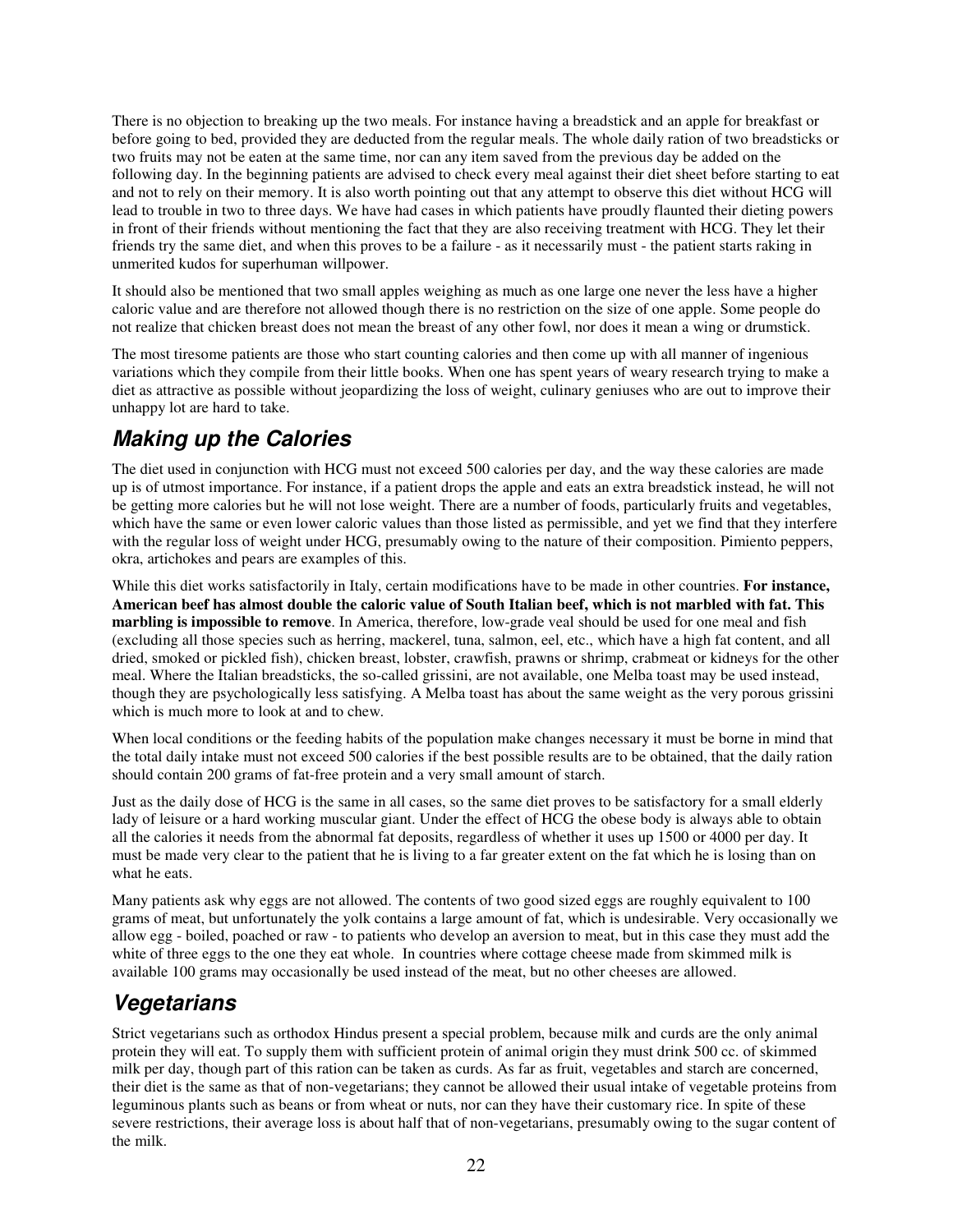#### **Faulty Dieting**

Few patients will take one's word for it that the slightest deviation from the diet has under HCG disastrous results as far as the weight is concerned. This extreme sensitivity has the advantage that the smallest error is immediately detectable at the daily weighing but most patients have to make the experience before they will believe it.

Persons in high official positions such as embassy personnel, politicians, senior executives, etc., who are obliged to attend social functions to which they cannot bring their meager meal must be told beforehand that an official dinner will cost them the loss of about three days treatment, however careful they are and in spite of a friendly and wouldbe cooperative host. We generally advise them to avoid all around embarrassment, the almost inevitable turn of conversation to their weight problem and the outpouring of lay counsel from their table partners by not letting it be known that they are under treatment. They should take dainty servings of everything, bide what they can under the cutlery and book the gain which may take three days to get rid of as one of the sacrifices which their profession entails. Allowing three days for their correction, such incidents do not jeopardize the treatment, provided they do not occur all too frequently in which case treatment should be postponed to a socially more peaceful season.

#### **Vitamins and anemia**

Sooner or later most patients express a fear that they may be running out of vitamins or that the restricted diet may make them anemic. On this score the physician can confidently relieve their apprehension by explaining that every time they lose a pound of fatty tissue, which they do almost daily, only the actual fat is burned up; all the vitamins, the proteins, the blood, and the minerals which this tissue contains in abundance are fed back into the body. Actually, a low blood count not due to any serious disorder of the blood forming tissues improves during treatment, and we have never encountered a significant protein deficiency nor signs of a lack of vitamins in patients who are dieting regularly.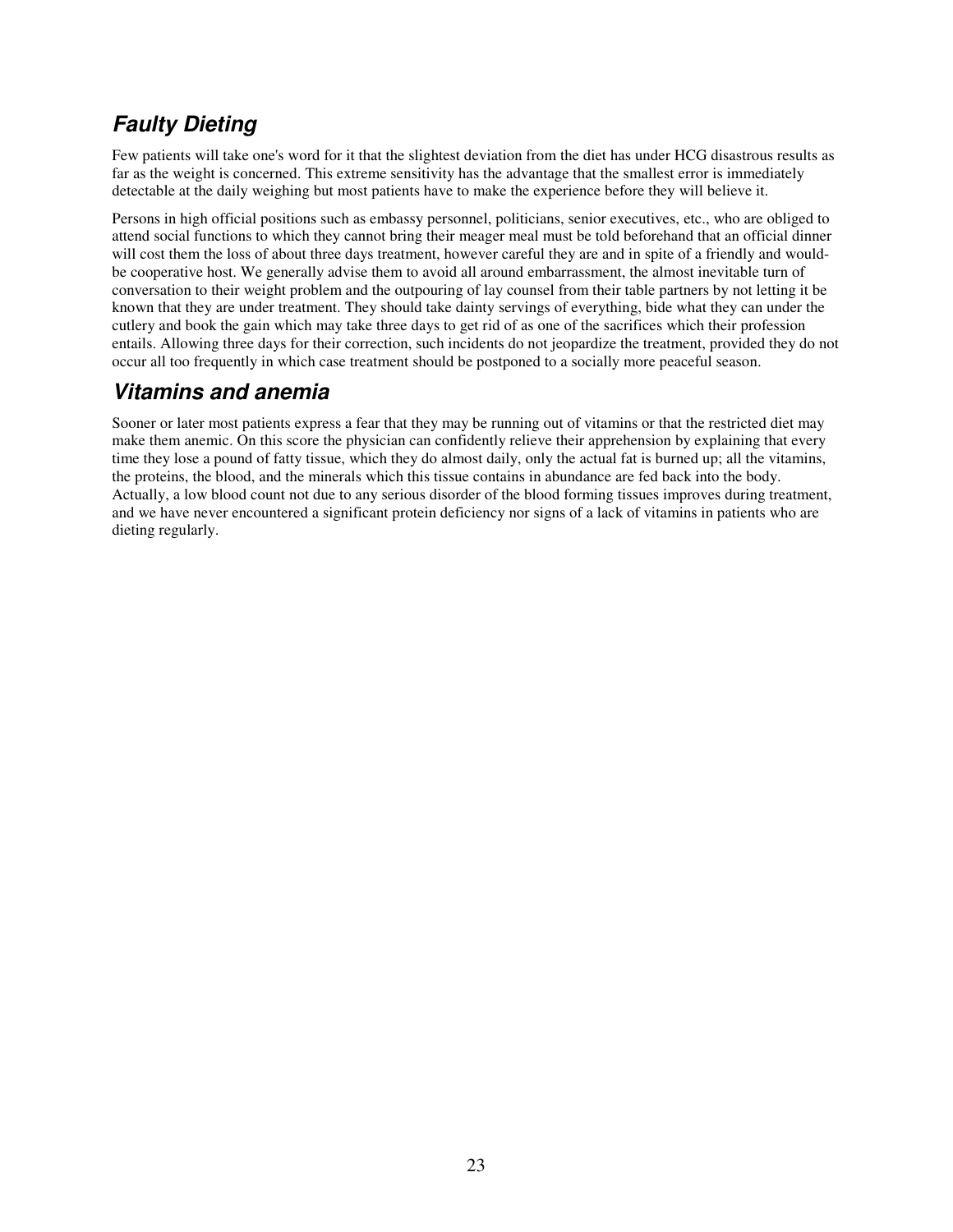### **The First Days of Treatment**

On the day of the third injection it is almost routine to hear two remarks. One is: "You know, Doctor, I'm sure it's only psychological, but I already feel quite different". So common is this remark, even from very skeptical patients that we hesitate to accept the psychological interpretation. The other typical remark is: "Now that I have been allowed to eat anything I want, I can't get it down. Since yesterday I feel like a stuffed pig. Food just doesn't seem to interest me any more, and I am longing to get on with your diet". Many patients notice that they are passing more urine and that the swelling in their ankles is less even before they start dieting.

On the day of the fourth injection most patients declare that they are feeling fine. They have usually lost two pounds or more, some say they feel a bit empty but hasten to explain that this does not amount to hunger. Some complain of a mild headache of which they have been forewarned and for which they have been given permission to take aspirin.

During the second and third day of dieting - that is, the fifth and sixth injection-these minor complaints improve while the weight continues to drop at about double the usually overall average of almost one pound per day, so that a moderately severe case may by the fourth day of dieting have lost as much as 8- 10 lbs.

It is usually at this point that a difference appears between those patients who have literally eaten to capacity during the first two days of treatment and those who have not. The former feel remarkably well; they have no hunger, nor do they feel tempted when others eat normally at the same table. They feel lighter, more clear-headed and notice a desire to move quite contrary to their previous lethargy. Those who have disregarded the advice to eat to capacity continue to have minor discomforts and do not have the same euphoric sense of self-being until about a week later. It seems that their normal fat reserves require that much more time before they are fully stocked.

#### **Fluctuations in weight loss**

After the fourth or fifth day of dieting the daily loss of weight begins to decrease to one pound or somewhat less per day, and there is a smaller urinary output. Men often continue to lose regularly at that rate, but women are more irregular in spite of faultless dieting. There may be no drop at all for two or three days and then a sudden loss which reestablishes the normal average. These fluctuations are entirely due to variations in the retention and elimination of water, which are more marked in women than in men.

The weight registered by the scale is determined by two processes not necessarily synchronized under the influence of HCG. Fat is being extracted from the cells, in which it is stored in the fatty tissue. When these cells are empty and therefore serve no purpose, the body breaks down the cellular structure and absorbs it, but breaking up of useless cells, connective tissue, blood vessels, etc., may lag behind the process of fat-extraction. When this happens the body appears to replace some of the extracted fat with water which is retained for this purpose. As water is heavier than fat the scales may show no loss of weight, although sufficient fat has actually been consumed to make up for the deficit in the 500-Calorie diet. When such tissue is finally broken down, the water is liberated and there is a sudden flood of urine and a marked loss of weight. This simple interpretation of what is really an extremely complex mechanism is the one we give those patients who want to know why it is that on certain days they do not lose, though they have committed no dietary error.

Patients, who have previously regularly used diuretics as a method of reducing, lose fat during the first two or three weeks of treatment which shows in their measurements, but the scale may show little or no loss because they are replacing the normal water content of their body which has been dehydrated. Diuretics should never be used for reducing.

#### **Interruptions of Weight Loss**

We distinguish four types of interruption in the regular daily loss. The first is the one that has already been mentioned in which the weight stays stationary for a day or two, and this occurs, particularly towards the end of a course, in almost every case.

#### **The Plateau**

The second type of interruption we call a "plateau". A plateau lasts 4-6 days and frequently occurs during the second half of a full course, particularly in patients that have been doing well and whose overall average of nearly a pound per effective injection has been maintained. Those who are losing more than the average all have a plateau sooner or later. A plateau always corrects, itself, but many patients who have become accustomed to a regular daily loss get unnecessarily worried. No amount of explanation convinces them that a plateau does not mean that they are no longer responding normally to treatment.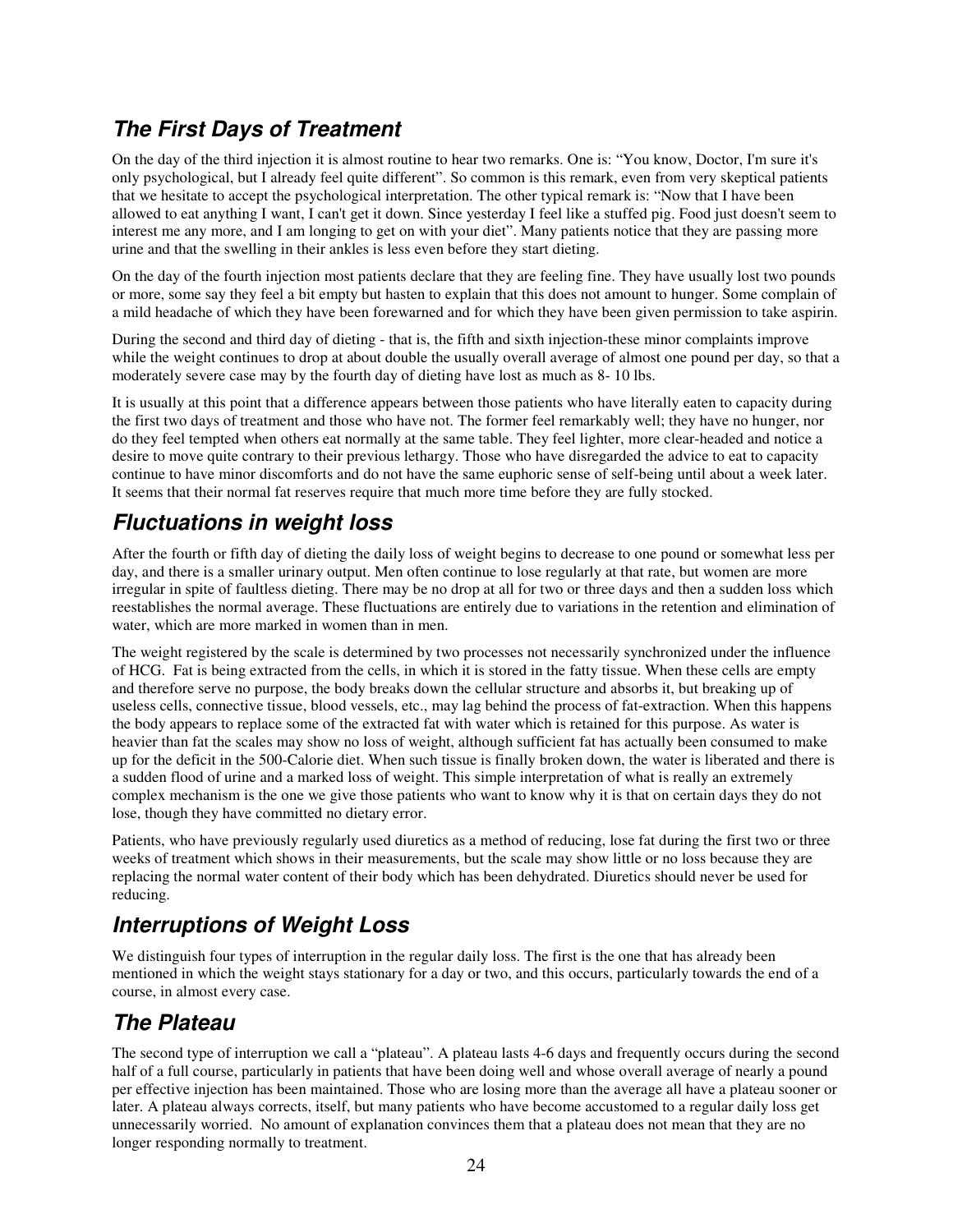In such cases we consider it permissible, for purely psychological reasons, to break up the plateau. This can be done in two ways. One is a so-called "apple day". An apple-day begins at lunch and continues until just before lunch of the following day. The patients are given six large apples and are told to eat one whenever they feel the desire though six apples is the maximum allowed. During an apple-day no other food or liquids except plain water are allowed and of water they may only drink just enough to quench an uncomfortable thirst if eating an apple still leaves them thirsty. Most patients feel no need for water and are quite happy with their six apples. Needless to say, an apple-day may never be given on the day on which there is no injection. The apple-day produces a gratifying loss of weight on the following day, chiefly due to the elimination of water. This water is not regained when the patients resume their normal 500-calorie diet at lunch, and on the following days they continue to lose weight satisfactorily.

The other way to break up a plateau is by giving a non-mercurial diuretic for one day. This is simpler for the patient but we prefer the apple-day as we sometimes find that though the diuretic is very effective on the following day it may take two to three days before the normal daily reduction is resumed, throwing the patient into a new fit of despair. It is useless to give either an apple-day or a diuretic unless the weight has been stationary for at least four days without any dietary error having been committed.

#### **Reaching a Former Level**

The third type of interruption in the regular loss of weight may last much longer - ten days to two weeks. Fortunately, it is rare and only occurs in very advanced cases, and then hardly ever during the first course of treatment. It is seen only in those patients who during some period of their lives have maintained a certain fixed degree of obesity for ten years or more and have then at some time rapidly increased beyond that weight. When then in the course of treatment the former level is reached, it may take two weeks of no loss, in spite of HCG and diet, before further reduction is normally resumed.

# **Menstrual Interruption**

The fourth type of interruption is the one which often occurs a few days before and during the menstrual period and in some women at the time of ovulation. It must also be mentioned that when a woman becomes pregnant during treatment - and this is by no means uncommon - she at once ceases to lose weight. An unexplained arrest of reduction has on several occasions raised our suspicion before the first period was missed. If in such cases, menstruation is delayed, we stop injecting and do a precipitation test five days later. No pregnancy test should be carried out earlier than five days after the last injection, as otherwise the HCG may give a false positive result.

Oral contraceptives may be used during treatment.

#### **Dietary Errors**

Any interruption of the normal loss of weight which does not fit perfectly into one of those categories is always due to some possibly very minor dietary error. Similarly, any gain of more than 100 grams is invariably the result of some transgression or mistake, unless it happens on or about the day of ovulation or during the three days preceding the onset of menstruation, in which case it is ignored. In all other cases the reason for the gain must be established at once.

The patient who frankly admits that he has stepped out of his regimen when told that something has gone wrong is no problem. He is always surprised at being found out, because unless he has seen this himself he will not believe that a salted almond, a couple of potato chips, a glass of tomato juice or an extra orange will bring about a definite increase in his weight on the following day.

Very often he wants to know why extra food weighing one ounce should increase his weight by six ounces. We explain this in the following way: Under the influence of HCG the blood is saturated with food and the blood volume has adapted itself so that it can only just accommodate the 500 calories which come in from the intestinal tract in the course of the day. Any additional income, however little this may be, cannot be accommodated and the blood is therefore forced to increase its volume sufficiently to hold the extra food, which it can only do in a very diluted form. Thus it is not the weight of what is eaten that plays the determining role but rather the amount of water which the body must retain to accommodate this food.

This can be illustrated by mentioning the case of salt. In order to hold one teaspoonful of salt the body requires one liter of water, as it cannot accommodate salt in any higher concentration. Thus, if a person eats one teaspoonful of salt his weight will go up by more than two pounds as soon as this salt is absorbed from his intestine.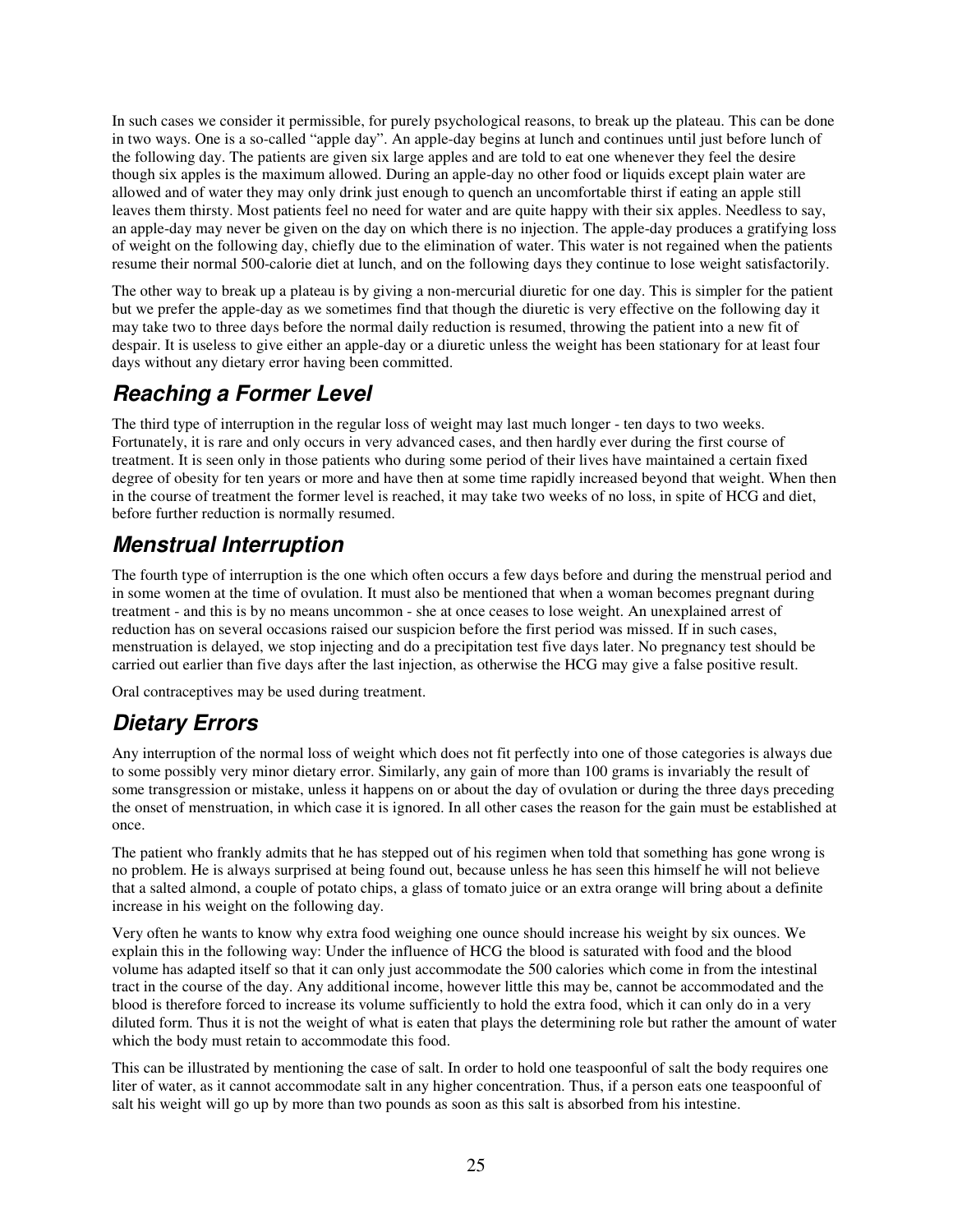To this explanation many patients reply: Well, if I put on that much every time I eat a little extra, how can I hold my weight after the treatment? It must therefore be made clear that this only happens as long as they are under HCG. When treatment is over, the blood is no longer saturated and can easily accommodate extra food without having to increase its volume. Here again the professional reader will be aware that this interpretation is a simplification of an extremely intricate physiological process which actually accounts for the phenomenon.

# **Salt and Reducing**

While we are on the subject of salt, I can take this opportunity to explain that we make no restriction in the use of salt and insist that the patients drink large quantities of water throughout the treatment. We are out to reduce abnormal fat and are not in the least interested in such illusory weight losses as can be achieved by depriving the body of salt and by desiccating it. Though we allow the free use of salt, the daily amount taken should be roughly the same, as a sudden increase will of course be followed by a corresponding increase in weight as shown by the scale. An increase in the intake of salt is one of the most common causes for an increase in weight from one day to the next. Such an increase can be ignored, provided it is accounted for, it in no way influences the regular loss of fat.

#### **Water**

Patients are usually hard to convince that the amount of water they retain has nothing to do with the amount of water they drink. When the body is forced to retain water, it will do this at all costs. If the fluid intake is insufficient to provide all the water required, the body withholds water from the kidneys and the urine becomes scanty and highly concentrated, imposing a certain strain on the kidneys. If that is insufficient, excessive water will be with-drawn from the intestinal tract, with the result that the feces become hard and dry. On the other hand if a patient drinks more than his body requires, the surplus is promptly and easily eliminated. Trying to prevent the body from retaining water by drinking less is therefore not only futile but even harmful.

# **Constipation**

An excess of water keeps the feces soft, and that is very important in the obese, who commonly suffer from constipation and a spastic colon. While a patient is under treatment we never permit the use of any kind of laxative taken by mouth. We explain that owing to the restricted diet it is perfectly satisfactory and normal to have an evacuation of the bowel only once every three to four days and that, provided plenty of fluids are taken, this never leads to any disturbance. Only in those patients who begin to fret after four days do we allow the use of a suppository. Patients who observe this rule find that after treatment they have a perfectly normal bowel action and this delights many of them almost as much as their loss of weight.

# **Investigating Dietary Errors**

When the reason for a slight gain in weight is not immediately evident, it is necessary to investigate further. A patient who is unaware of having committed an error or is unwilling to admit a mistake protests indignantly when told he has done something he ought not to have done. In that atmosphere no fruitful investigation can be conducted; so we calmly explain that we are not accusing him of anything but that we know for certain from our not inconsiderable experience that something has gone wrong and that we must now sit down quietly together and try and find out what it was. Once the patient realizes that it is in his own interest that he play an active and not merely a passive role in this search, the reason for the setback is almost invariably discovered. Having been through hundreds of such sessions, we are nearly always able to distinguish the deliberate liar from the patient who is merely fooling himself or is really unaware of having erred.

# **Liars and Fools**

When we see obese patients there are generally two of us present in order to speed up routine handling. Thus when we have to investigate a rise in weight, a glance is sufficient to make sure that we agree or disagree. If after a few questions we both feel reasonably sure that the patient is deliberately lying, we tell him that this is our opinion and warn him that unless he comes clean we may refuse further treatment. The way he reacts to this furnishes additional proof whether we are on the right track or not; we now very rarely make a mistake.

If the patient breaks down and confesses, we melt and are all forgiveness and treatment proceeds. Yet if such performances have to be repeated more than two or three times, we refuse further treatment. This happens in less than 1% of our cases. If the patient is stubborn and will not admit what he has been up to, we usually give him one more chance and continue even though we have been unable to find the reason for his gain. In many such cases there is no repetition, and frequently the patient does then confess a few days later after he has thought things over.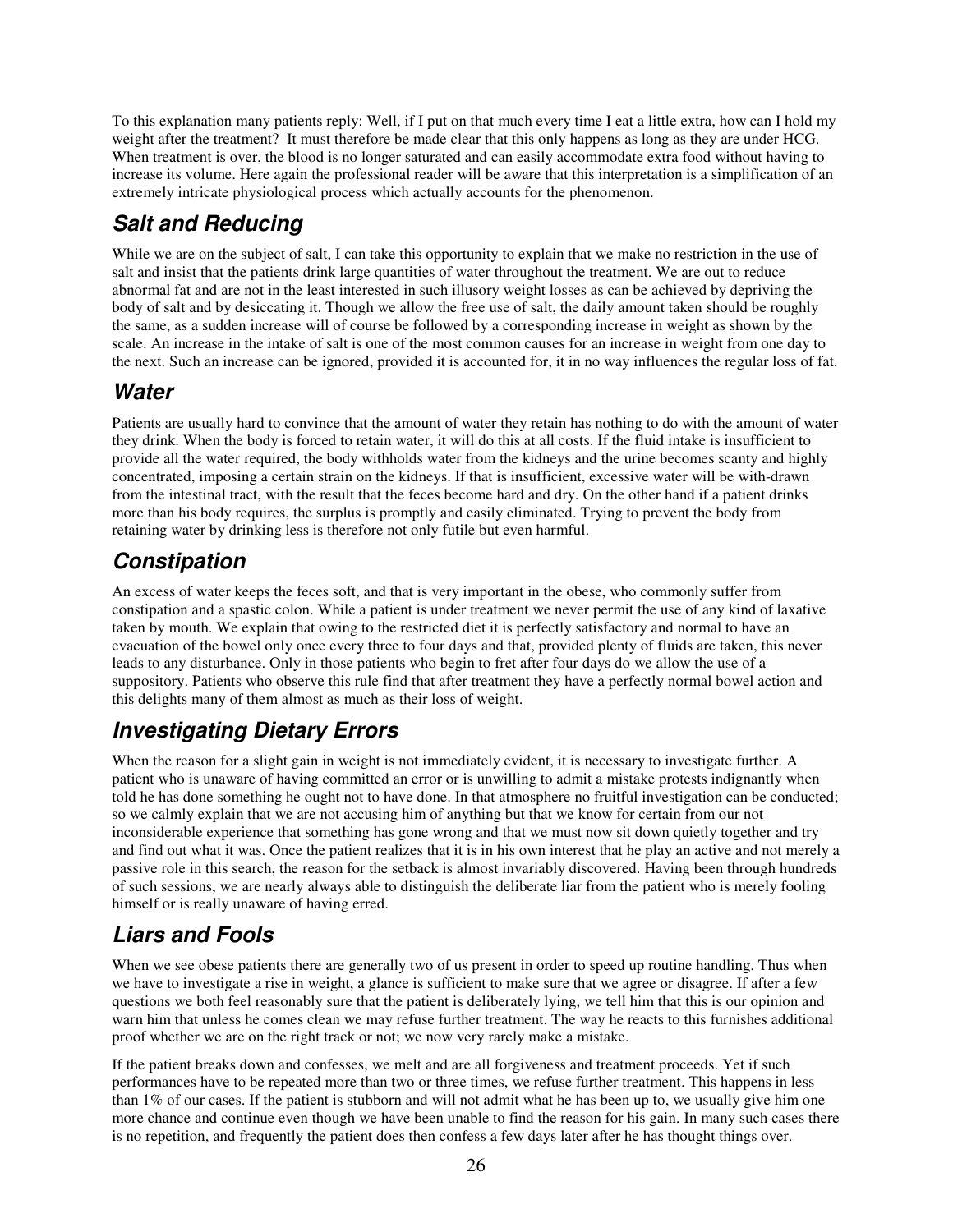The patient who is fooling himself is the one who has committed some trifling, offense against the rules but who has been able to convince him that this is of no importance and cannot possibly account for the gain in weight. Women seem particularly prone to getting themselves entangled in such delusions. On the other hand, it does frequently happen that a patient will in the midst of a conversation unthinkingly spear an olive or forget that he has already eaten his breadstick.

A mother preparing food for the family may out of sheer habit forget that she must not taste the sauce to see whether it needs more salt. Sometimes a rich maiden aunt cannot be offended by refusing a cup of tea into which she has put two teaspoons of sugar, thoughtfully remembering the patient's taste from previous occasions. Such incidents are legion and are usually confessed without hesitation, but some patients seem genuinely able to forget these lapses and remember them with a visible shock only after insistent questioning.

In these cases we go carefully over the day. Sometimes the patient has been invited to a meal or gone to a restaurant, naively believing that the food has actually been prepared exactly according to instructions. They will say: "Yes, now that I come to think of it the steak did seem a bit bigger than the one I have at home, and it did taste better; maybe there was a little fat on it, though I specially told them to cut it all away". Sometimes the breadsticks were broken and a few fragments eaten, and "Maybe they were a little more than one". It is not uncommon for patients to place too much reliance on their memory of the diet-sheet and start eating carrots, beans or peas and then to seem genuinely surprised when their attention is called to the fact that these are forbidden, as they have not been listed.

#### **Cosmetics**

When no dietary error is elicited we turn to cosmetics. Most women find it hard to believe that fats, oils, creams and ointments applied to the skin are absorbed and interfere with weight reduction by HCG just as if they had been eaten. This almost incredible sensitivity to even such very minor increases in nutritional intake is a peculiar feature of the HCG method. For instance, we find that persons who habitually handle organic fats, such as workers in beauty parlors, masseurs, butchers, etc. never show what we consider a satisfactory loss of weight unless they can avoid fat coming into contact with their skin.

The point is so important that I will illustrate it with two cases. A lady who was cooperating perfectly suddenly increased half a pound. Careful questioning brought nothing to light. She had certainly made no dietary error nor had she used any kind of face cream, and she was already in the menopause. As we felt that we could trust her implicitly, we left the question suspended. Yet just as she was about to leave the consulting room she suddenly stopped, turned and snapped her fingers. "I've got it," she said. This is what had happened : She had bought herself a new set of make-up pots and bottles and, using her fingers, had transferred her large assortment of cosmetics to the new containers in anticipation of the day she would be able to use them again after her treatment.

The other case concerns a man who impressed us as being very conscientious. He was about 20 lbs. overweight but did not lose satisfactorily from the onset of treatment. Again and again we tried to find the reason but with no success, until one day he said:" I never told you this, but I have a glass eye. In fact, I have a whole set of them. I frequently change them, and every time I do that I put a special ointment in my eye socket. Do you think that could have anything to do with it?" As we thought just that, we asked him to stop using this ointment, and from that day on his weight-loss was regular.

We are particularly averse to those modern cosmetics which contain hormones, as any interference with endocrine regulations during treatment must be absolutely avoided. Many women whose skin has in the course of years become adjusted to the use of fat containing cosmetics find that their skin gets dry as soon as they stop using them. In such cases we permit the use of plain mineral oil, which has no nutritional value. On the other hand, mineral oil should not be used in preparing the food, first because of its undesirable laxative quality, and second because it absorbs some fat-soluble vitamins, which are then lost in the stool. We do permit the use of lipstick, powder and such lotions as are entirely free of fatty substances. We also allow brilliantine to be used on the hair but it must not be rubbed into the scalp. Obviously sun-tan oil is prohibited.

Many women are horrified when told that for the duration of treatment they cannot use face creams or have facial massages. They fear that this and the loss of weight will ruin their complexion. They can be fully reassured. Under treatment normal fat is restored to the skin, which rapidly becomes fresh and turgid, making the expression much more youthful. This is a characteristic of the HCG method which is a constant source of wonder to patients who have experienced or seen in others the facial ravages produced by the usual methods of reducing. An obese woman of 70 obviously cannot expect to have her pued face reduced to normal without a wrinkle, but it is remarkable how youthful her face remains in spite of her age.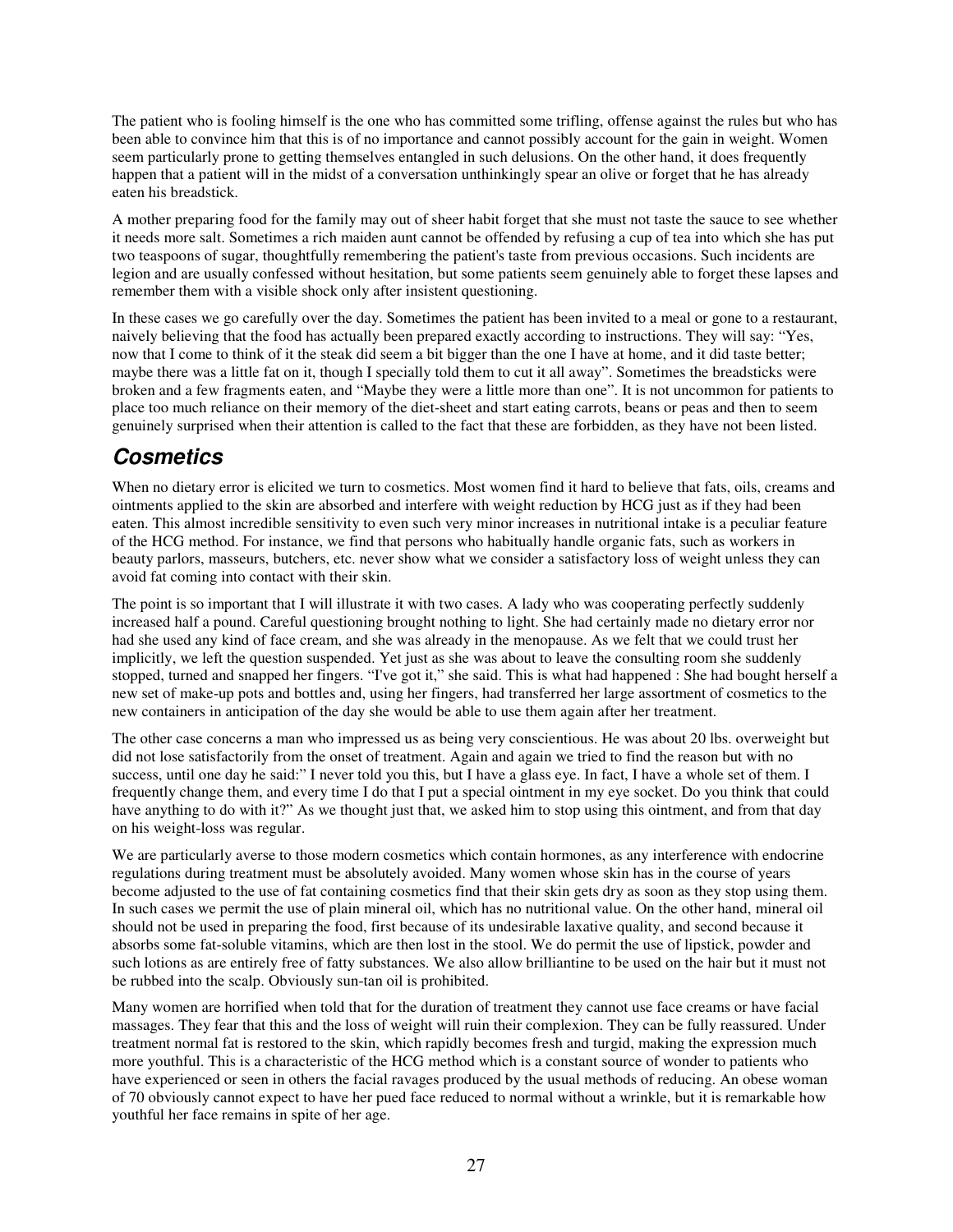#### **The Voice**

Incidentally, another interesting feature of the HCG method is that it does not ruin a singing voice. The typically obese prima donna usually finds that when she tries to reduce, the timbre of her voice is liable to change, and understandably this terrifies her. Under HCG this does not happen; indeed, in many cases the voice improves and the breathing invariably does. We have had many cases of professional singers very carefully controlled by expert voice teachers, and they have been so enthusiastic that they now frequently send us patients.

# **Other Reasons for a Gain**

Apart from diet and cosmetics there can be a few other reasons for a small rise in weight. Some patients unwittingly take chewing gum, throat pastilles, vitamin pills, cough syrups etc., without realizing that the sugar or fats they contain may interfere with a regular loss of weight. Sex hormones or cortisone in its various modern forms must be avoided, though oral contraceptives are permitted. In fact the only self-medication we allow is aspirin for a headache, though headaches almost invariably disappear after a week of treatment, particularly if of the migraine type.

Occasionally we allow a sleeping tablet or a tranquilizer, but patients should be told that while under treatment they need and may get less sleep. For instance, here in Italy where it is customary to sleep during the siesta which lasts from one to four in the afternoon most patients find that though they lie down they are unable to sleep.

We encourage swimming and sun bathing during treatment, but it should be remembered that a severe sunburn always produces a temporary rise in weight, evidently due to water retention. The same may be seen when a patient gets a common cold during treatment. Finally, the weight can temporarily increase - paradoxical though this may sound - after an exceptional physical exertion of long duration leading to a feeling of exhaustion. A game of tennis, a vigorous swim, a run, a ride on horseback or a round of golf do not have this effect; but a long trek, a day of skiing, rowing or cycling or dancing into the small hours usually result in a gain of weight on the following day, unless the patient is in perfect training. In patients coming from abroad, where they always use their cars, we often see this effect after a strenuous day of shopping on foot, sightseeing and visits to galleries and museums. Though the extra muscular effort involved does consume some additional calories, this appears to be offset by the retention of water which the tired circulation cannot at once eliminate.

# **Appetite-reducing Drugs**

We hardly ever use amphetamines, the appetite-reducing drugs such as Dexedrin, Dexamil, Preludin, etc., as there seems to be no need for them during the HCG treatment. The only time we find them useful is when a patient is, for impelling and unforeseen reasons, obliged to forego the injections for three to four days and yet wishes to continue the diet so that he need not interrupt the course.

### **Unforeseen Interruptions of Treatment**

If an interruption of treatment lasting more than four days is necessary, the patient must increase his diet to at least 800 calories by adding meat, eggs, cheese, and milk to his diet after the third day, as otherwise he will find himself so hungry and weak that he is unable to go about his usual occupation. If the interval lasts less than two weeks the patient can directly resume injections and the 500-calorie diet, but if the interruption lasts longer he must again eat normally until he has had his third injection.

When a patient knows beforehand that he will have to travel and be absent for more than four days, it is always better to stop injections three days before he is due to leave so that he can have the three days of strict dieting which are necessary after the last injection at home. This saves him from the almost impossible task of having to arrange the 500 calorie diet while en route, and he can thus enjoy a much greater dietary freedom from the day of his departure. Interruptions occurring before 20 effective injections have been given are most undesirable, because with less than that number of injections some weight is liable to be regained. After the 20th injection an unavoidable interruption is merely a loss of time.

### **Muscular Fatigue**

Towards the end of a full course, when a good deal of fat has been rapidly lost, some patients complain that lifting a weight or climbing stairs requires a greater muscular effort than before. They feel neither breathlessness nor exhaustion but simply that their muscles have to work harder. This phenomenon, which disappears soon after the end of the treatment, is caused by the removal of abnormal fat deposited between, in, and around the muscles. The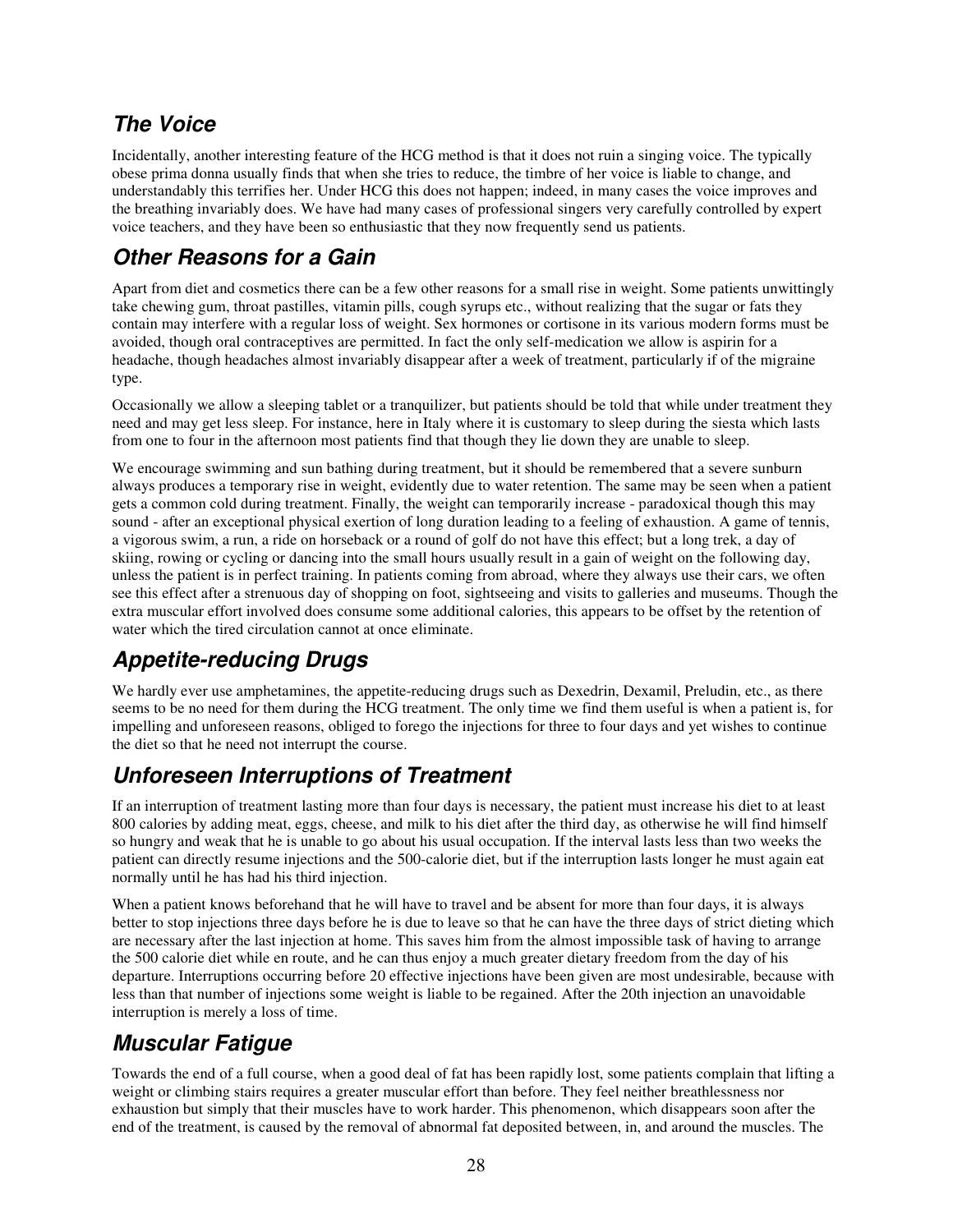removal of this fat makes the muscles too long, and so in order to achieve a certain skeletal movement - say the bending of an arm - the muscles have to perform greater contraction than before. Within a short while the muscle adjusts itself perfectly to the new situation, but under HCG the loss of fat is so rapid that this adjustment cannot keep up with it. Patients often have to be reassured that this does not mean that they are "getting weak". This phenomenon does not occur in patients who regularly take vigorous exercise and continue to do so during treatment.

#### **Massage**

I never allow any kind of massage during treatment. It is entirely unnecessary and merely disturbs a very delicate process which is going on in the tissues. Few indeed are the masseurs and masseuses who can resist the temptation to knead and hammer abnormal fat deposits. In the course of rapid reduction it is sometimes possible to pick up a fold of skin which has not yet had time to adjust itself, as it always does under HCG, to the changed figure. This fold contains its normal subcutaneous fat and may be almost an inch thick. It is one of the main objects of the HCG treatment to keep that fat there. Patients and their masseurs do not always understand this and give this fat a working-over. I have seen such patients who were as black and blue as if they had received a sound thrashing.

In my opinion, massage, thumping, rolling, kneading, and shivering undertaken for the purpose of reducing abnormal fat can do nothing but harm. We once had the honor of treating the proprietress of a high class institution that specialized in such antics. She had the audacity to confess that she was taking our treatment to convince her clients of the efficacy of her methods, which she had found useless in her own case.

How anyone in his right mind is able to believe that fatty tissue can be shifted mechanically or be made to vanish by squeezing is beyond my comprehension. The only effect obtained is severe bruising. The torn tissue then forms scars and these slowly contracts making the fatty tissue even harder and more unyielding.

A lady once consulted us for her most ungainly legs. Large masses of fat bulged over the ankles of her tiny feet, and there were about 40 lbs. too much on her hips and thighs. We assured her that this overweight could be lost and that her ankles would markedly improve in the process. Her treatment progressed most satisfactorily but to our surprise there was no improvement in her ankles. We then discovered that she had for years been taking every kind of mechanical, electric and heat treatment for her legs and that she had made up her mind to resort to plastic surgery if we failed.

Re-examining the fat above her ankles, we found that it was unusually hard. We attributed this to the countless minor injuries inflicted by kneading. These injuries had healed but had left a tough network of connective scar-tissue in which the fat was imprisoned. Ready to try anything, she was put to bed for the remaining three weeks of her first course with her lower legs tightly strapped in unyielding bandages. Every day the pressure was increased. The combination of HCG, diet and strapping brought about a marked improvement in the shape of her ankles. At the end of her first course she returned to her home abroad. Three months later she came back for her second course. She had maintained both her weight and the improvement of her ankles. The same procedure was repeated, and after five weeks she left the hospital with a normal weight and legs that, if not exactly shapely, were at least unobtrusive. Where no such injuries of the tissues have been inflicted by inappropriate methods of treatment, these drastic measures are never necessary.

# **Blood Sugar**

Towards the end of a course or when a patient has nearly reached his normal weight it occasionally happens that the blood sugar drops below normal, and we have even seen this in patients who had an abnormally high blood sugar before treatment. Such an attack of hypoglycemia is almost identical with the one seen in diabetics who have taken too much insulin. The attack comes on suddenly; there is the same feeling of light-headedness, weakness in the knees, trembling, and unmotivated sweating. But under HCG, hypoglycemia does not produce any feeling of hunger. All these symptoms are almost instantly relieved by taking two heaped teaspoons of sugar.

In the course of treatment the possibility of such an attack is explained to those patients who are in a phase in which a drop in blood sugar may occur. They are instructed to keep sugar or glucose sweets handy, particularly when driving a car. They are also told to watch the effect of taking sugar very carefully and report the following day. This is important, because anxious patients to whom such an attack has been explained are apt to take sugar unnecessarily, in which case it inevitably produces a gain in weight and does not dramatically relieve the symptoms for which it was taken, proving that these were not due to hypoglycemia. Some patients mistake the effects of emotional stress for hypoglycemia. When the symptoms are quickly relieved by sugar this is proof that they were indeed due to an abnormal lowering of the blood sugar, and in that case there is no increase in the weight on the following day. We always suggest that sugar be taken if the patient is in doubt.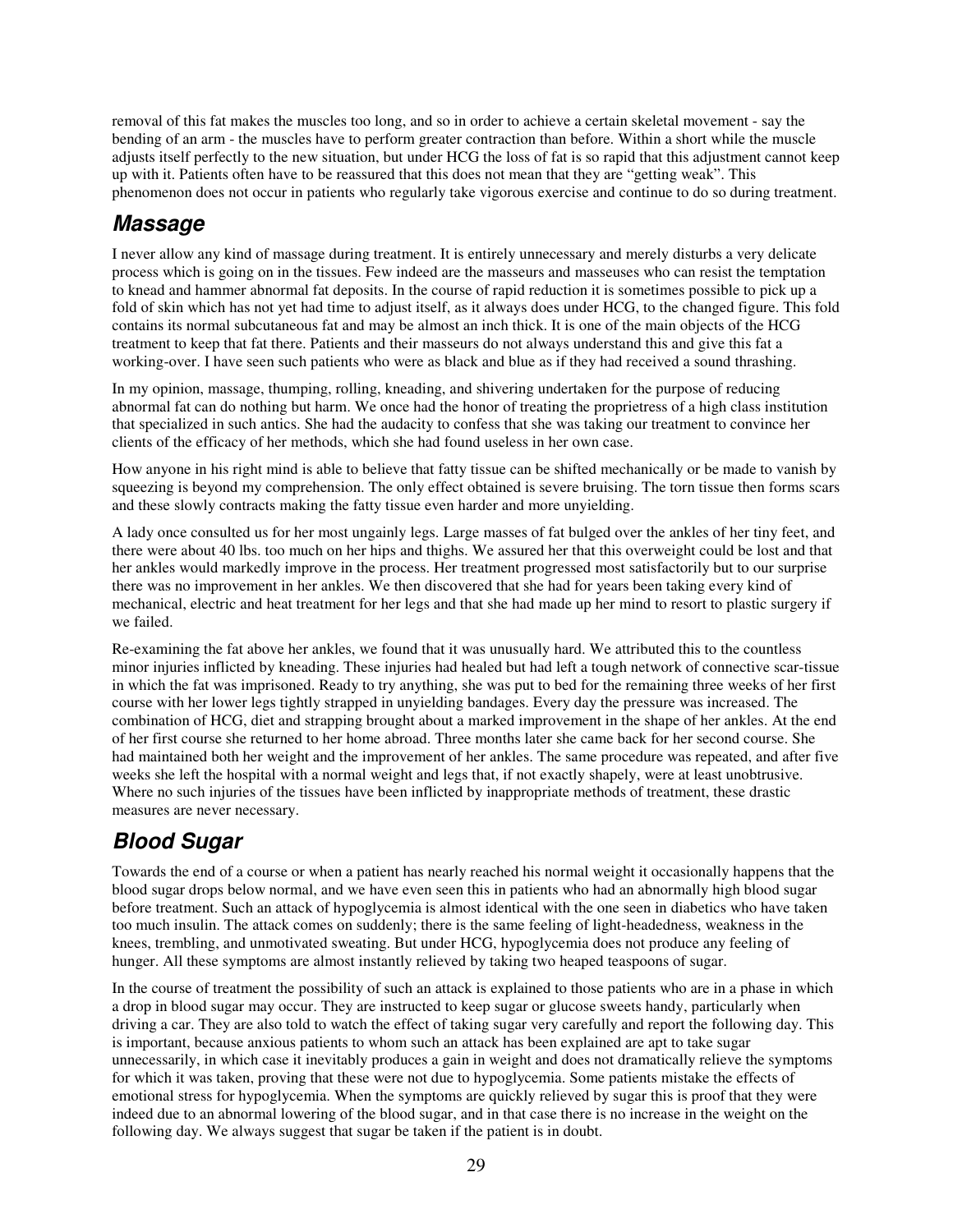Once such an attack has been relieved with sugar we have never seen it recur on the immediately subsequent days, and only very rarely does a patient have two such attacks separated by several days during a course of treatment. In patients who have not eaten sufficiently during the first two days of treatment we sometimes give sugar when the minor symptoms usually felt during the first there days of treatment continue beyond that time, and in some cases this has seemed to speed up the euphoria ordinarily associated with the HCG method.

# **The Ratio of Pounds to Inches**

An interesting feature of the HCG method is that, regardless of how fat a patient is, the greatest circumference - abdomen or hips as the case may be is reduced at a constant rate which is extraordinarily close to 1 cm. per kilogram of weight lost. At the beginning of treatment the change in measurements is somewhat greater than this, but at the end of a course it is almost invariably found that the girth is as many centimeters less as the number of kilograms by which the weight has been reduced. I have never seen this clear cut relationship in patients that try to reduce by dieting only.

# **Preparing the Solution**

Human chorionic gonadotrophin comes on the market as a highly soluble powder which is the pure substance extracted from the urine of pregnant women. Such preparations are carefully standardized, and any brand made by a reliable pharmaceutical company is probably as good as any other. The substance should be extracted from the urine and not from the placenta, and it must of course be of human and not of animal origin. The powder is sealed in ampoules or in rubber-capped bottles in varying amounts which are stated in International Units. In this form HCG is stable; however, only such preparations should be used that have the date of manufacture and the date of expiry clearly stated on the label or package. A suitable solvent is always supplied in a separate ampoule in the same package.

Once HCG is in solution it is far less stable. It may be kept at room-temperature for two to three days, but if the solution must be kept longer it should always be refrigerated. When treating only one or two cases simultaneously, vials containing a small number of units say 1000 I.U. should be used. The 10 cc. of solvent which is supplied by the manufacturer is injected into the rubber- capped bottle containing the HCG, and the powder must dissolve instantly. Of this solution 1 .25 cc. are withdrawn for each injection. One such bottle of 1000 I.U. therefore furnishes 8 injections. When more than one patient is being treated, they should not each have their own bottle but rather all be injected from the same vial and a fresh solution made when this is empty.

As we are usually treating a fair number of patients at the same time, we prefer to use vials containing 5000 units. With these the manufactures also supply 10 cc. of solvent. Of such a solution 0.25 cc. contain the 125 I.U., which is the standard dose for all cases and which should never be exceeded. This small amount is awkward to handle accurately (it requires an insulin syringe) and is wasteful, because there is a loss of solution in the nozzle of the syringe and in the needle. We therefore prefer a higher dilution, which we prepare in the following way: The solvent supplied is injected into the rubber-capped bottle containing the 5000 I.U . As these bottles are too small to hold more solvent, we withdraw 5 cc., inject it into an empty rubber-capped bottle and add 5 cc. of normal saline to each bottle. This gives us 10 cc. of solution in each bottle, and of this solution 0.5 cc. contains 125 I.U. This amount is convenient to inject with an ordinary syringe.

# **Injecting**

HCG produces little or no tissue-reaction, it is completely painless and in the many thousands of injections we have given we have never seen an inflammatory or suppurative reaction at the site of the injection.

One should avoid leaving a vacuum in the bottle after preparing the solution or after withdrawal of the amount required for the injections as otherwise alcohol used for sterilizing a frequently perforated rubber cap might be drawn into the solution. When sharp needles are used, it sometimes happens that a little bit of rubber is punched out of the rubber cap and can be seen as a small black speck floating in the solution. As these bits of rubber are heavier than the solution they rapidly settle out, and it is thus easy to avoid drawing them into the syringe.

We use very fine needles that are two inches long and inject deep intragluteally in the outer upper quadrant of the buttocks. The injection should if possible not be given into the superficial fat layers, which in very obese patients must be compressed so as to enable the needle to reach the muscle. It is also important that the daily injection should be given at intervals as close to 24 hours as possible. Any attempt to economize in time by giving larger doses at longer intervals is doomed to produce less satisfactory results.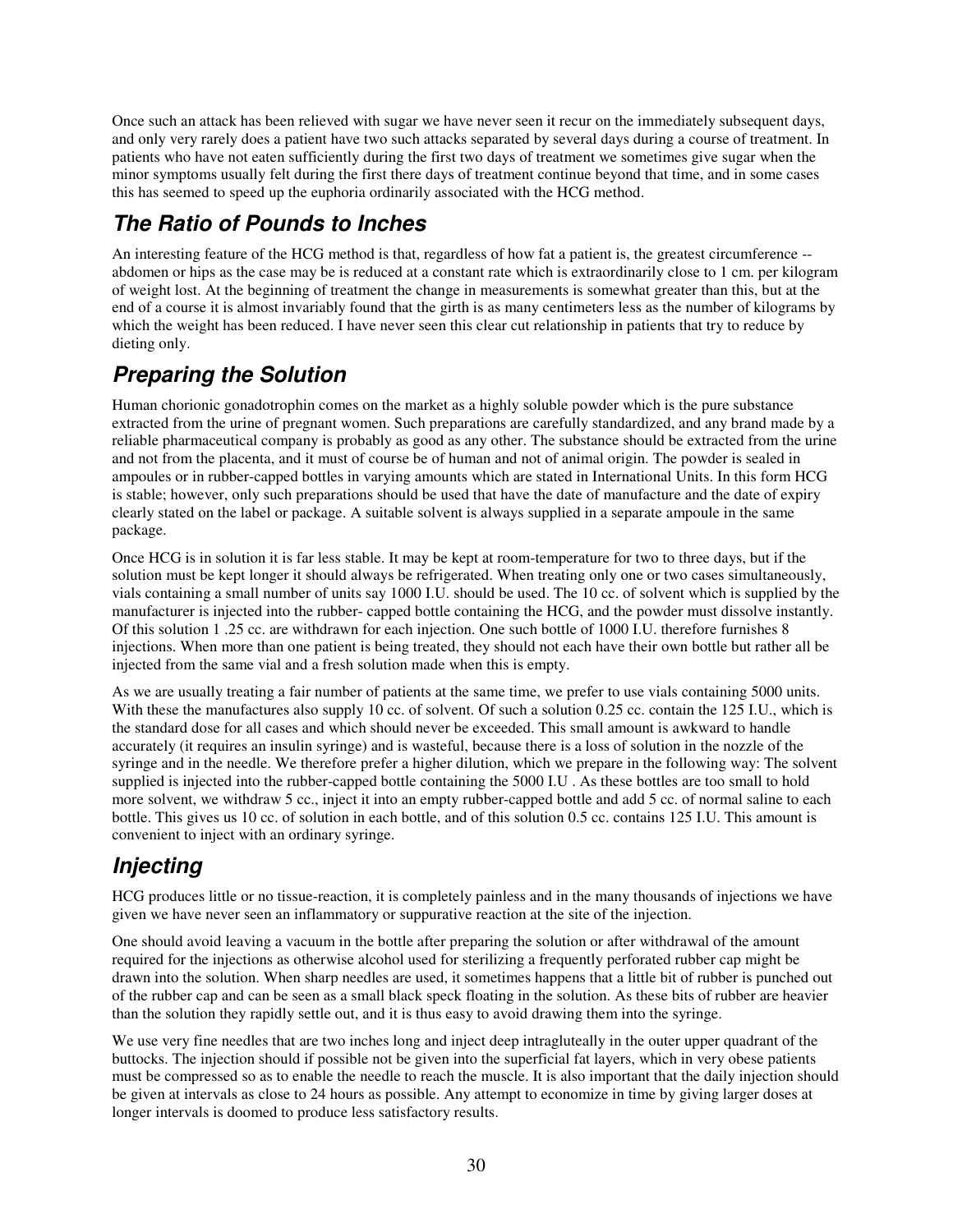There are hardly any contraindications to the HCG method. Treatment can be continued in the presence of abscesses, suppuration, large infected wounds and major fractures. Surgery and general anesthesia are no reason to stop and we have given treatment during a severe attack of malaria. Acne or boils are no contraindication, the former usually clears up, and furunculosis comes to an end. Thrombophlebitis is no contraindication, and we have treated several obese patients with HCG and the 500-calorie diet while suffering from this condition. Our impression has been that in obese patients the phlebitis does rather better and certainly no worse than under the usual treatment alone. This also applies to patients suffering from varicose ulcers which tend to heal rapidly.

### **Fibroids**

While uterine fibroids seem to be in no way affected by HCG in the doses we use, we have found that very large, externally palpable uterine myomas are apt to give trouble. We are convinced that this is entirely due to the rather sudden disappearance of fat from the pelvic bed upon which they rest and that it is the weight of the tumor pressing on the underlying tissues which accounts for the discomfort or pain which may arise during treatment. While we disregard even fair-sized or multiple myomas, we insist that very large ones be operated before treatment. We have had patients present themselves for reducing fat from their abdomen who showed no signs of obesity, but had a large abdominal tumor.

#### **Gallstones**

Small stones in the gall bladder may in patients who have recently had typical colics cause more frequent colics under treatment with HCG. This may be due to the almost complete absence of fat from the diet, which prevents the normal emptying of the gall bladder. Before undertaking treatment we explain to such patients that there is a risk of more frequent and possibly severe symptoms and that it may become necessary to operate. If they are prepared to take this risk and provided they agree to undergo an operation if we consider this imperative, we proceed with treatment, as after weight reduction with HCG the operative risk is considerably reduced in an obese patient. In such cases we always give a drug which stimulates the flow of bile, and in the majority of cases nothing untoward happens. On the other hand, we have looked for and not found any evidence to suggest that the HCG treatment leads to the formation of gallstones as pregnancy sometimes does.

### **The Heart**

Disorders of the heart are not as a rule contraindications. In fact, the removal of abnormal fat - particularly from the heart-muscle and from the surrounding of the coronary arteries - can only be beneficial in cases of myocardial weakness, and many such patients are referred to us by cardiologists. Within the first week of treatment all patients not only heart cases - remark that they have lost much of their breathlessness

### **Coronary Occlusion**

In obese patients who have recently survived a coronary occlusion, we adopt the following procedure in collaboration with the cardiologist. We wait until no further electrocardiographic changes have occurred for a period of three months. Routine treatment is then started under careful control and it is usual to find a further electrocardiographic improvement of a condition which was previously stationary.

In the thousands of cases we have treated we have not once seen any sort of coronary incident occur during or shortly after treatment. The same applies to cerebral vascular accidents. Nor have we ever seen a case of thrombosis of any sort develop during treatment, even though a high blood pressure is rapidly lowered. In this respect, too, the HCG treatment resembles pregnancy.

### **Teeth and Vitamins**

Patients whose teeth are in poor repair sometimes get more trouble under prolonged treatment, just as may occur in pregnancy. In such cases we do allow calcium and vitamin D, though not in an oily solution. The only other vitamin we permit is vitamin C, which we use in large doses combined with an antihistamine at the onset of a common cold. There is no objection to the use of an antibiotic if this is required, for instance by the dentist. In cases of bronchial asthma and hay fever we have occasionally resorted to cortisone during treatment and find that triamcinolone is the least likely to interfere with the loss of weight, but many asthmatics improve with HCG alone.

#### **Alcohol**

Obese heavy drinkers, even those bordering on alcoholism, often do surprisingly well under HCG and it is exceptional for them to take a drink while under treatment. When they do, they find that a relatively small quantity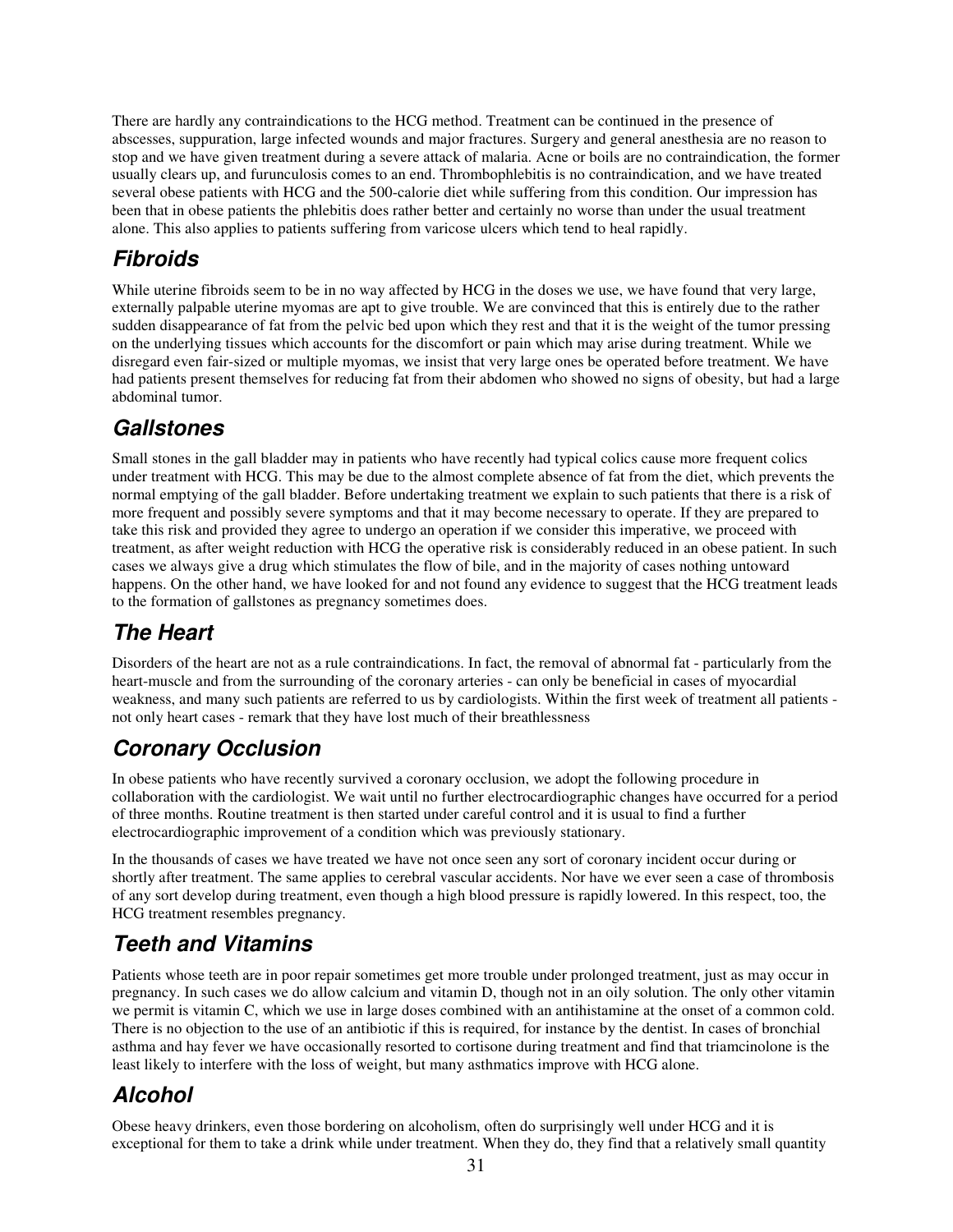of alcohol produces intoxication. Such patients say that they do not feel the need to drink This may in part be due to the euphoria which the treatment produces and in part to the complete absence of the need for quick sustenance from which most obese patients suffer.

Though we have had a few cases that have continued abstinence long after treatment, others relapse as soon as they are back on a normal diet. We have a few "regular customers" who, having once been reduced to their normal weight, start to drink again though watching their weight. Then after some months they purposely overeat in order to gain sufficient weight for another course of HCG which temporarily gets them out of their drinking routine. We do not particularly welcome such cases, but we see no reason for refusing their request.

#### **Tuberculosis**

It is interesting that obese patients suffering from inactive pulmonary tuberculosis can be safely treated. We have under very careful control treated patients as early as three months after they were pronounced inactive and have never seen a relapse occur during or shortly after treatment. In fact, we only have one case on our records in which active tuberculosis developed in a young man about one year after a treatment which had lasted three weeks. Earlier X-rays showed a calcified spot from a childhood infection which had not produced clinical symptoms. There was a family history of tuberculosis, and his illness started under adverse conditions which certainly had nothing to do with the treatment. Residual calcifications from an early infection are exceedingly common, and we never consider them a contraindication to treatment.

# **The Painful Heel**

In obese patients who have been trying desperately to keep their weight down by severe dieting, a curious symptom sometimes occurs. They complain of an unbearable pain in their heels which they feel only while standing or walking. As soon as they take the weight off their heels the pain ceases. These cases are the bane of the rheumatologists and orthopedic surgeons who have treated them before they come to us. All the usual investigations are entirely negative, and there is not the slightest response to anti- rheumatic medication or physiotherapy. The pain may be so severe that the patients are obliged to give up their occupation, and they are not infrequently labeled as a case of hysteria. When their heels are carefully examined one finds that the sole is softer than normal and that the heel bone - the calcaneus - can be distinctly felt, which is not the case in a normal foot.

We interpret the condition as a lack of the hard fatty pad on which the calcaneus rests and which protects both the bone and the skin of the sole from pressure. This fat is like a springy cushion which carries the weight of the body. Standing on a heel in which this fat is missing or reduced must obviously be very painful. In their efforts to keep their weight down these patients have consumed this normal structural fat.

Those patients who have a normal or subnormal weight while showing the typically obese fat deposits are made to eat to capacity, often much against their will, for one week. They gain weight rapidly but there is no improvement in the painful heels. They are then started on the routine HCG treatment. Overweight patients are treated immediately. In both cases the pain completely disappears in 10-20 days of dieting, usually around the 15th day of treatment, and so far no case has had a relapse. We have been able to follow up such patients for years.

We are particularly interested in these cases, as they furnish further proof of the contention that HCG + 500 calories not only removes abnormal fat but actually permits normal fat to be replaced, in spite of the deficient food intake. It is certainly not so that the mere loss of weight reduces the pain, because it frequently disappears before the weight the patient had prior to the period of forced feeding is reached.

### **The Skeptical Patient**

Any doctor who starts using the HCG method for the first time will have considerable difficulty, particularly if he himself is not fully convinced, in making patients believe that they will not feel hungry on 500 calories and that their face will not collapse. New patients always anticipate the phenomena they know so well from previous treatments and diets and are incredulous when told that these will not occur. We overcome all this by letting new patients spend a little time in the waiting room with older hands, who can always be relied upon to allay these fears with evangelistic zeal, often demonstrating the finer points on their own body.

A waiting-room filled with obese patients who congregate daily is a sort of group therapy. They compare notes and pop back into the waiting room after the consultation to announce the score of the last 24 hours to an enthralled audience. They cross-check on their diets and sometimes confess sins which they try to hide from us, usually with the result that the patient in whom they have confided palpitatingly tattles the whole disgraceful story to us with a "But don't let her know I told you."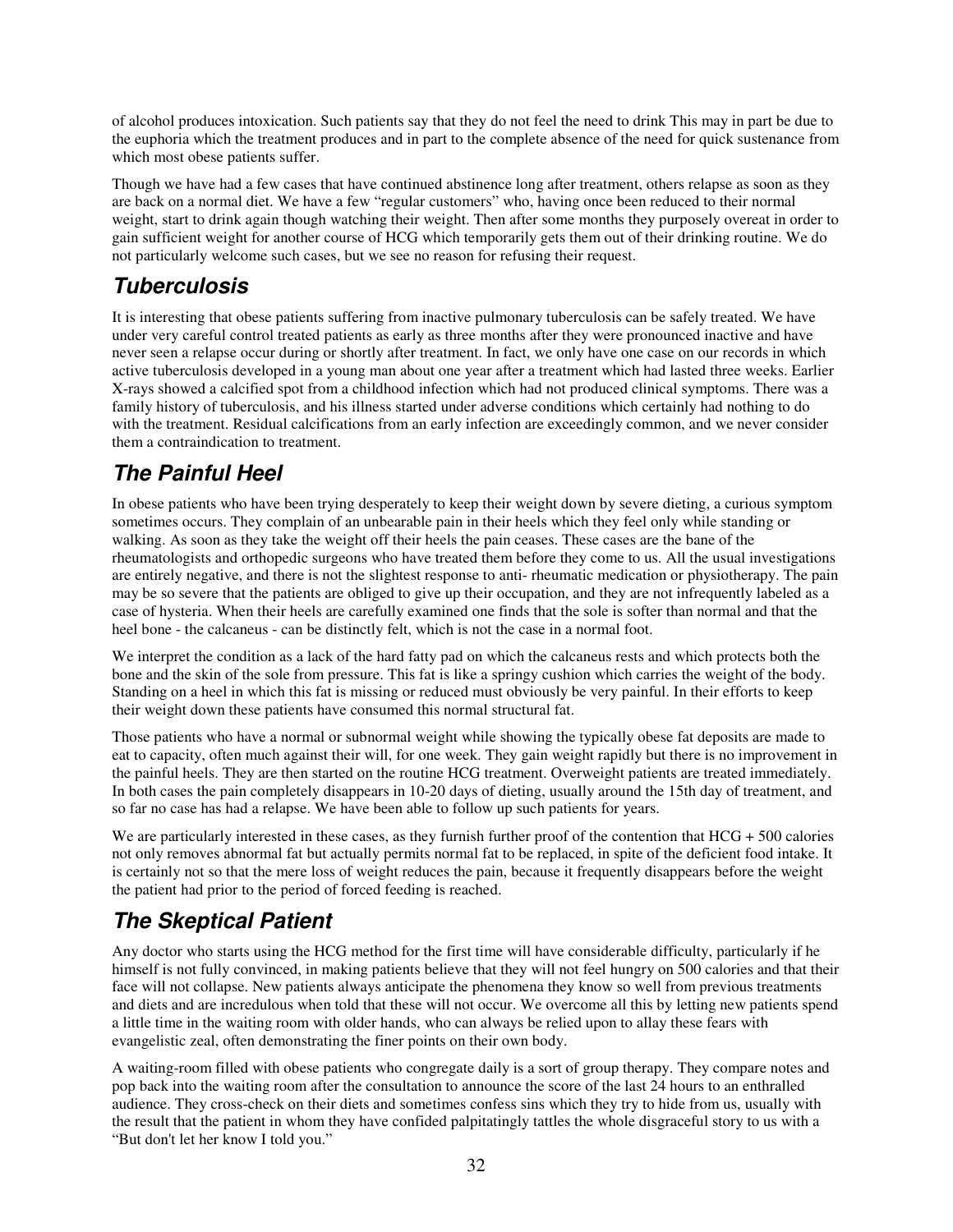### **Concluding a Course**

When the three days of dieting after the last injection are over, the patients are told that they may now eat anything they please, except sugar and starch provided they faithfully observe one simple rule. This rule is that they must have their own portable bathroom-scale always at hand, particularly while traveling. They must without fail weight themselves every morning as they get out of bed, having first emptied their bladder. If they are in the habit of having breakfast in bed, they must weigh before breakfast.

It takes about 3 weeks before the weight reached at the end of the treatment becomes stable, i.e. does not show violent fluctuations after an occasional excess. During this period patients must realize that the so-called carbohydrates, that is sugar, rice, bread, potatoes, pastries etc, are by far the most dangerous. If no carbohydrates whatsoever are eaten, fats can be indulged in somewhat more liberally and even small quantities of alcohol, such as a glass of wine with meals, does no harm, but **as soon as fats and starch are combined things are very liable to get out of hand.** This has to be observed very carefully during the first 3 weeks after the treatment is ended otherwise disappointments are almost sure to occur.

# **Skipping a Meal**

As long as their weight stays within two pounds of the weight reached on the day of the last injection, patients should take no notice of any increase but the moment the scale goes beyond two pounds, even if this is only a few ounces, they must on that same day entirely skip breakfast and lunch but take plenty to drink. In the evening they must eat a huge steak with only an apple or a raw tomato. Of course this rule applies only to the morning weight. Ex-obese patients should never check their weight during the day, as there may be wide fluctuations and these are merely alarming and confusing.

**It is of utmost importance that the meal is skipped on the same day as the scale registers an increase of more than two pounds and that missing the meals is not postponed until the following day.** If a meal is skipped on the day in which a gain is registered in the morning this brings about an immediate drop of often over a pound. But if the skipping of the meal - and skipping means literally skipping, not just having a light meal - is postponed the phenomenon does not occur and several days of strict dieting may be necessary to correct the situation.

Most patients hardly ever need to skip a meal. If they have eaten a heavy lunch they feel no desire to eat their dinner, and in this case no increase takes place. If they keep their weight at the point reached at the end of the treatment, even a heavy dinner does not bring about an increase of two pounds on the next morning and does not therefore call for any special measures. Most patients are surprised how small their appetite has become and yet how much they can eat without gaining weight. They no longer suffer from an abnormal appetite and feel satisfied with much less food than before. In fact, they are usually disappointed that they cannot manage their first normal meal, which they have been planning for weeks.

# **Losing more Weight**

**An ex-patient should never gain more than two pounds without immediately correcting this, but it is equally undesirable that more than two pounds be lost after treatment, because a greater loss is always achieved at the expense of normal fat.** Any normal fat that is lost is invariably regained as soon as more food is taken, and it often happens that this rebound overshoots the upper two lbs. limit.

# **Trouble After Treatment**

Two difficulties may be encountered in the immediate post-treatment period. When a patient has consumed all his abnormal fat or, when after a full course, the injection has temporarily lost its efficacy owing to the body having gradually evolved a counter regulation, the patient at once begins to feel much more hungry and even weak. In spite of repeated warnings, some over-enthusiastic patients do not report this. However, in about two days the fact that they are being undernourished becomes visible in their faces, and treatment is then stopped at once. In such cases and only in such cases - we allow a very slight increase in the diet, such as an extra apple, 150 grams of meat or two or three extra breadsticks during the three days of dieting after the last injection.

When abnormal fat is no longer being put into circulation either because it has been consumed or because immunity has set in, this is always felt by the patient as sudden, intolerable and constant hunger. In this sense, the HCG method is completely self-limiting. With HCG it is impossible to reduce a patient, however enthusiastic, beyond his normal weight. As soon as no more abnormal fat is being issued, the body starts consuming normal fat, and this is always regained as soon as ordinary feeding is resumed. The patient then finds that the 2-3 lbs. he has lost during the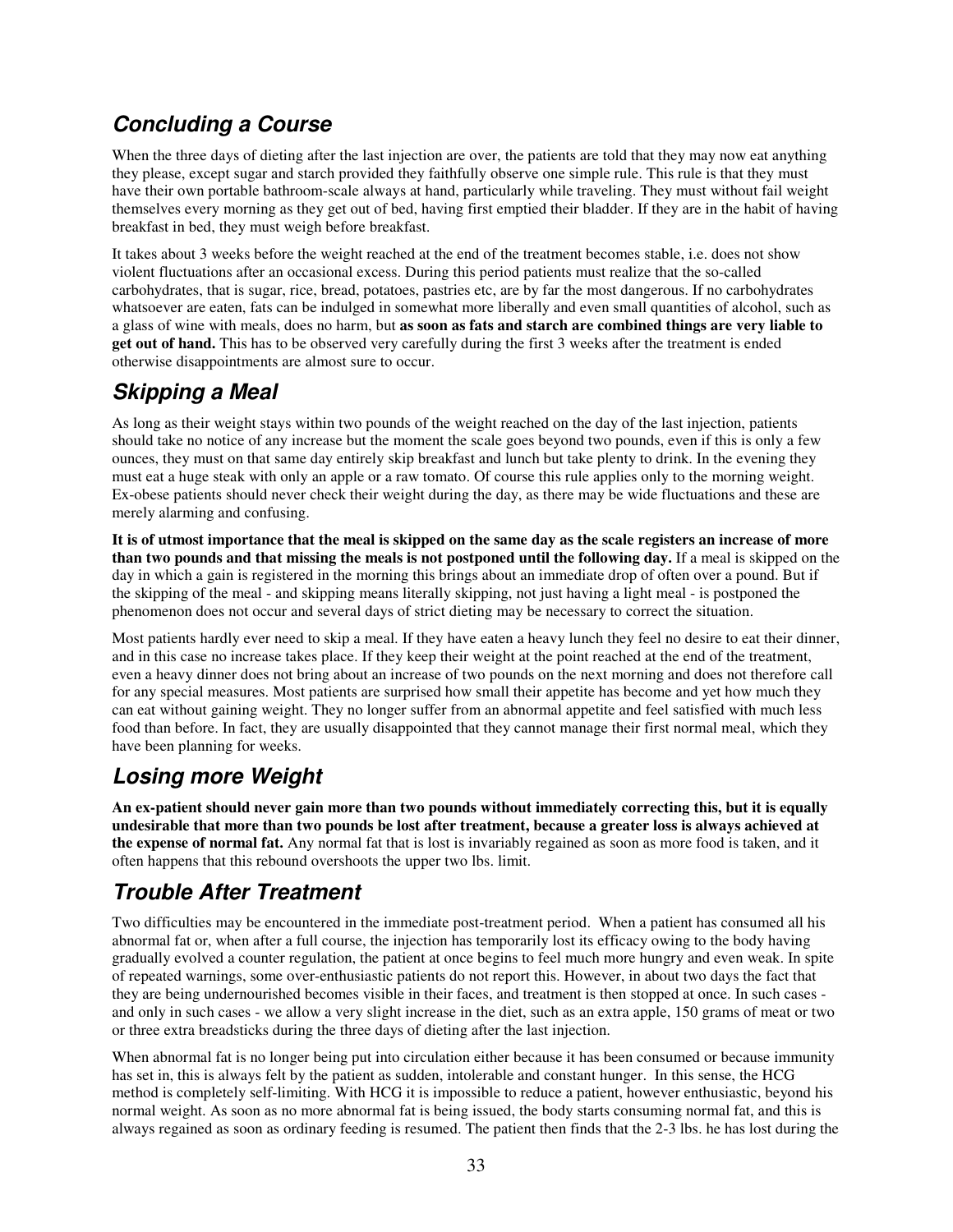last days of treatment are immediately regained. A meal is skipped and maybe a pound is lost. The next day this pound is regained, in spite of a careful watch over the food intake. In a few days a tearful patient is back in the consulting room, convinced that her case is a failure.

All that is happening is that the essential fat lost at the end of the treatment, owing to the patient's reluctance to report a much greater hunger, is being replaced. The weight at which such a patient must stabilize thus lies 2-3 lbs. higher than the weight reached at the end of the treatment. Once this higher basic level is established, further difficulties in controlling the weight at the new point of stabilization hardly arise.

#### **Beware of Over-enthusiasm**

The other trouble which is frequently encountered immediately after treatment is again due to over-enthusiasm. Some patients cannot believe that they can eat fairly normally without regaining weight. They disregard the advice to eat anything they please except sugar and starch and want to play safe. They try more or less to continue the 500 calorie diet on which they felt so well during treatment and make only minor variations, such as replacing the meat with an egg, cheese, or a glass of milk. To their horror they find that in spite of this bravura, their weight goes up. So, following instructions, they skip one meager lunch and at night eat only a little salad and drink a pot of unsweetened tea, becoming increasingly hungry and weak. The next morning they find that they have increased yet another pound. They feel terrible, and even the dreaded swelling of their ankles is back. Normally we check our patients one week after they have been eating freely, but these cases return in a few days. Either their eyes are filled with tears or they angrily imply that when we told them to eat normally we were just fooling them.

#### **Protein deficiency**

Here too, the explanation is quite simple. During treatment the patient has been only just above the verge of protein deficiency and has had the advantage of protein being fed back into his system from the breakdown of fatty tissue. Once the treatment is over there is no more HCG in the body and this process no longer takes place. Unless an adequate amount of protein is eaten as soon as the treatment is over, protein deficiency is bound to develop, and this inevitably causes the marked retention of water known as hunger- edema.

The treatment is very simple. The patient is told to eat two eggs for breakfast and a huge steak for lunch and dinner followed by a large helping of cheese and to phone through the weight the next morning. When these instructions are followed a stunned voice is heard to report that two lbs. have vanished overnight, that the ankles are normal but that sleep was disturbed, owing to an extraordinary need to pass large quantities of water. The patient having learned this lesson usually has no further trouble.

#### **Relapses**

As a general rule one can say that 60%-70% of our cases experience little or no difficulty in holding their weight permanently. Relapses may be due to negligence in the basic rule of daily weighing. Many patients think that this is unnecessary and that they can judge any increase from the fit of their clothes. Some do not carry their scale with them on a journey as it is cumbersome and takes a big bite out of their luggage-allowance when flying. This is a disastrous mistake, because after a course of HCG as much as 10 lbs. can be regained without any noticeable change in the fit of the clothes. The reason for this is that after treatment newly acquired fat is at first evenly distributed and does not show the former preference for certain parts of the body.

Pregnancy or the menopause may annul the effect of a previous treatment. Women who take treatment during the one year after the last menstruation - that is at the onset of the menopause - do just as well as others, but among them the relapse rate is higher until the menopause is fully established. The period of one year after the last menstruation applies only to women who are not being treated with ovarian hormones. If these are taken, the premenopausal period may be indefinitely prolonged.

Late teenage girls who suffer from attacks of compulsive eating have by far the worst record of all as far as relapses are concerned.

Patients who have once taken the treatment never seem to hesitate to come back for another short course as soon as they notice that their weight is once again getting out of hand. They come quite cheerfully and hopefully, assured that they can be helped again. Repeat courses are often even more satisfactory than the first treatment and have the advantage, as do second courses, that the patient already, knows that he will feel comfortable throughout.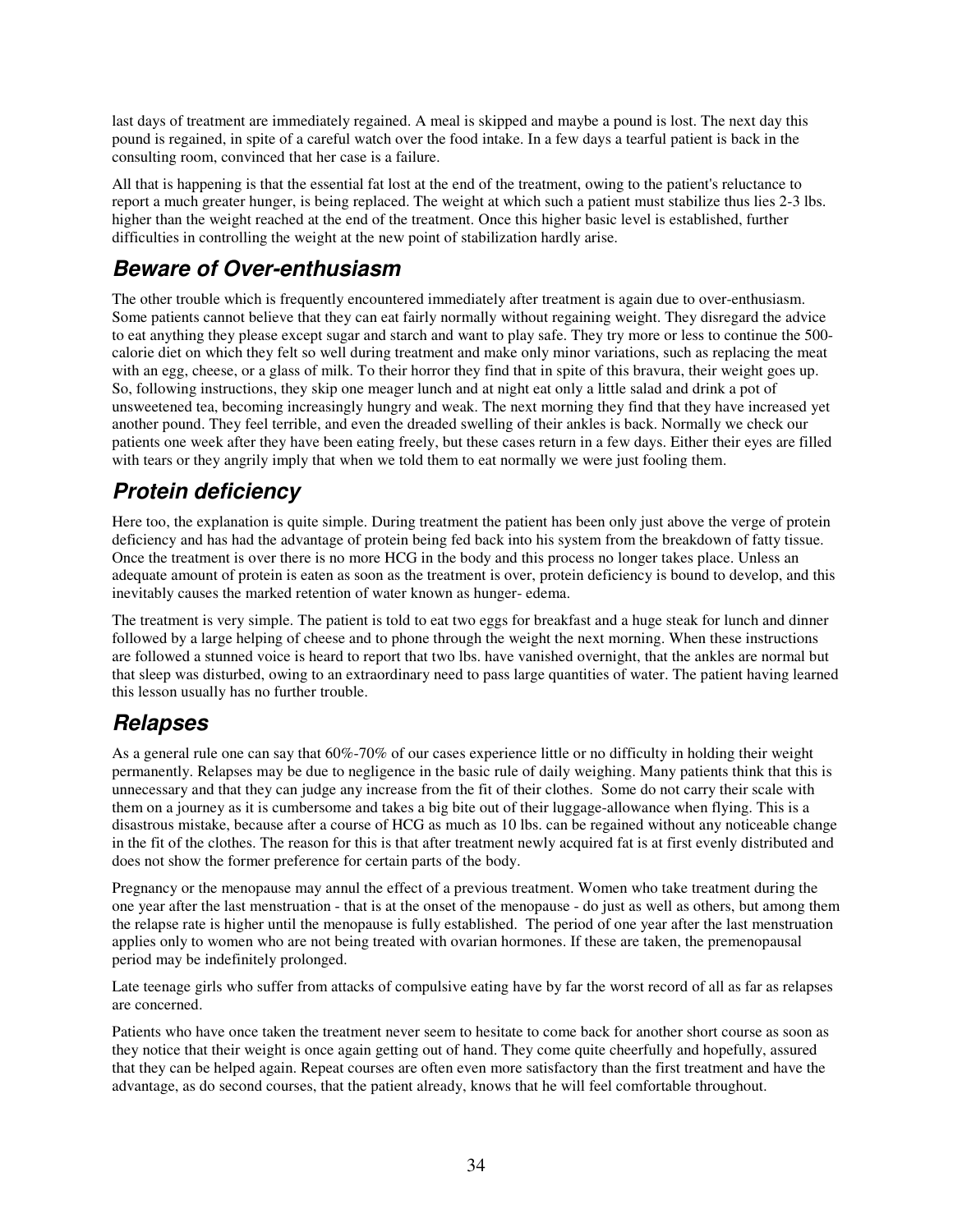#### **Plan of a Normal Course**

125 I.U. of HCG daily (except during menstruation) iu injections have been given.

Until 3rd injection forced feeding.

After 3rd injection, 500 calorie diet to be continued until 72 hours after the last injection.

For the following 3 weeks, all foods allowed except starch and sugar in any form (careful with very sweet fruit).

After 3 weeks, very gradually add starch in small quantities, always controlled by morning weighing.

# **CONCLUSION**

The HCG + diet method can bring relief to every case of obesity, but the method is not simple. It is very time consuming and requires perfect cooperation between physician and patient. Each case must be handled individually, and the physician must have time to answer questions, allay fears and remove misunderstandings. He must also check the patient daily. When something goes wrong he must at once investigate until he finds the reason for any gain that may have occurred. In most cases it is useless to hand the patient a diet-sheet and let the nurse give him a "shot."

The method involves a highly complex bodily mechanism, and the physician must make himself some sort of picture of what is actually happening; otherwise he will not be able to deal with such difficulties as may arise during treatment.

I must beg those trying the method for the first time to adhere very strictly to the technique and the interpretations here outlined and thus treat a few hundred cases before embarking on experiments of their own, and until then refrain from introducing innovations, however thrilling they may seem. In a new method, innovations or departures from the original technique can only be usefully evaluated against a substantial background of experience with what is at the moment the orthodox procedure.

I have tried to cover all the problems that come to my mind. Yet a bewildering array of new questions keeps arising, and my interpretations are still fluid. In particular, I have never had an opportunity of conducting the laboratory investigations which are so necessary for a theoretical understanding of clinical observations, and I can only hope that those more fortunately placed will in time be able to fill this gap.

The problems of obesity are perhaps not so dramatic as the problems of cancer, but they often cause life long suffering. How many promising careers have been ruined by excessive fat; how many lives have been shortened. If some way -however cumbersome - can be found to cope effectively with this universal problem of modern civilized man, our world will be a happier place for countless fellow men and women.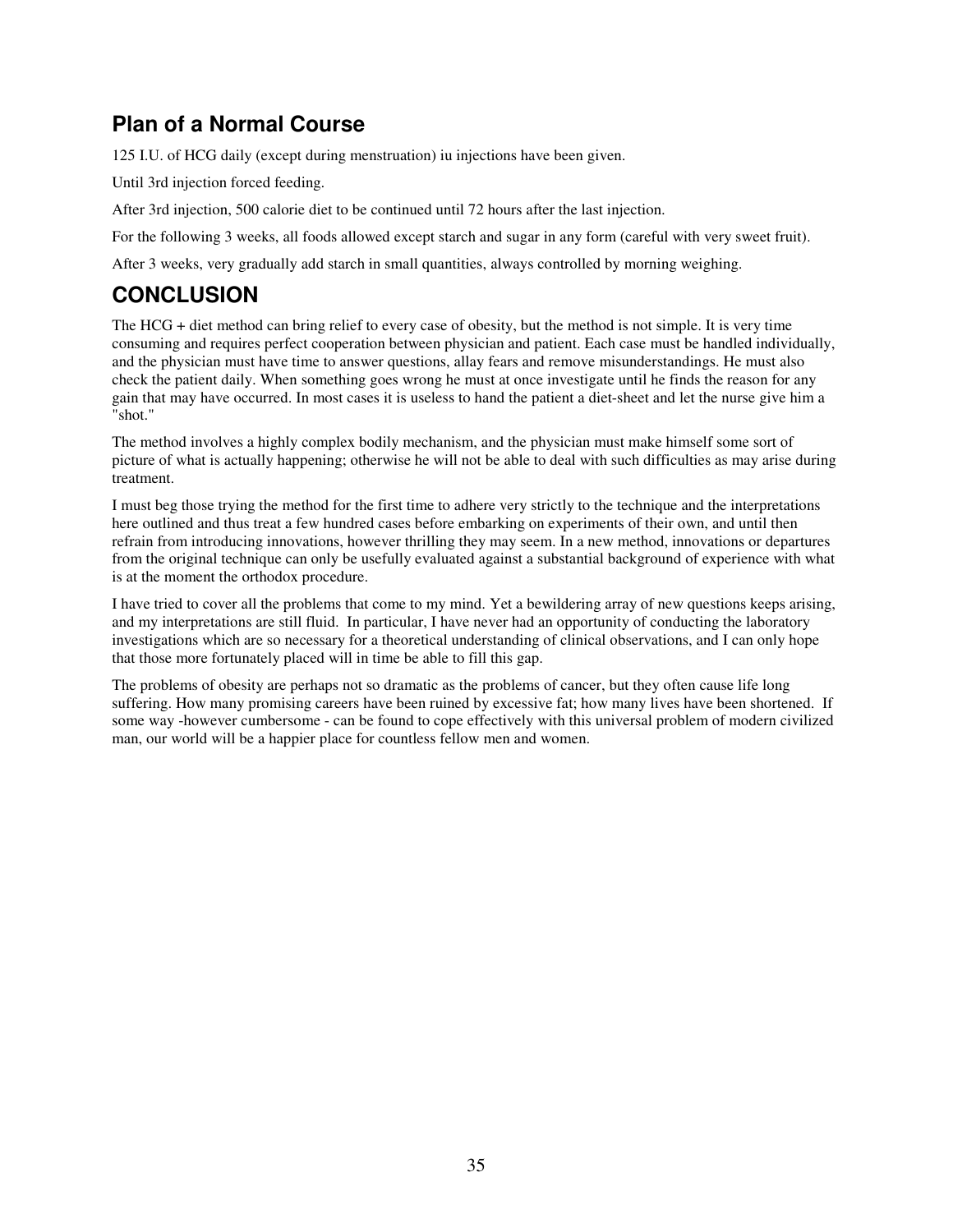#### **GLOSSARY**

**ACNE . . .** Common skin disease in which pimples, often containing pus, appear on face, neck and shoulders.

**ACTH . . .** Abbreviation for adrenocorticotrophic hormone. One of the many hormones produced by the anterior lobe of the pituitary gland. ACTH controls the outer part, rind or cortex of the adrenal glands. When ACTH is injected it dramatically relieves arthritic pain, but it has many undesirable side effects, among which is a condition similar to severe obesity. ACTH is now usually replaced by cortisone.

**ADRENALIN . . .** Hormone produced by the inner part of the Adrenals. Among many other functions, adrenalin is concerned with blood pressure, emotional stress, fear and cold.

**ADRENALS . . .** Endocrine glands. Small bodies situated atop the kidneys and hence also known as suprarenal glands. The adrenals have an outer rind or cortex which produces vitally important hormones, among which are Cortisone similar substances. The adrenal cortex is controlled by ACTH. The inner part of the adrenals, the medulla, secretes adrenalin and is chiefly controlled by the autonomous nervous system.

#### **ADRENOCORTEX...** See adrenals.

**AMPHETAMINES . . .** Synthetic drugs which reduce the awareness of hunger and stimulate mental activity, rendering sleep impossible. When used for the latter two purposes they are dangerously habit-forming. They do not diminish the body's need for food, but merely suppress the perception of that need. The original drug was known as Benzedrine, from which modern variants such as Dexedrine, Dexamil, and Preludin have been derived. Amphetamines may help an obese patient to prevent a further increase in weight but are unsatisfactory for reducing, as they do not cure the underlying disorder and as their prolonged use may lead to malnutrition and addiction.

**ARTERIOSCLEROSIS . . .** Hardening of the arterial wall through the calcification of abnormal deposits of a fatlike substance known as cholesterol.

**ASCHFIE1M-ZONDEK . . .** Authors of a test by which early pregnancy can be diagnosed by injecting a woman's urine into female mice. The HCG present in pregnancy urine produces certain changes in the vagina of these animals. Many similar tests, using other animals such as rabbits, frogs, etc. have been devised.

**ASSIMILATE . . .** Absorbed digested food from the intestines.

**AUTONOMOUS . . .** Here used to describe the independent or vegetative nervous system which manages the automatic regulations of the body.

**BASAL METABOLISM ...** The body's chemical turnover at complete rest and when fasting. The basal metabolic rate is expressed as the amount of oxygen used up in a given time. The basal metabolic rate (BMR) is controlled by the thyroid gland.

**CALORIE . . .** The physicist's calorie is the amount of heat required to raise the temperature of 1 cc. of water by 1 degree Centigrade. **The dieticiari's Calorie (always written with a capital C) is 1000 times greater.** Thus when we speak of a 500 Calorie diet this means that the body is being supplied with as much fuel as would be required to raise the temperature of 500 liters of water by 1 degree Centigrade or 50 liters by 10 degrees. This is quite insufficient to cover the heat and energy requirements of an adult body. In the HCG method the deficit is made up from the abnormal fat-deposits, of which **1 lb. furnishes the body with more than 2000 Calories.** As this is roughly the amount lost every day, a patient under HCG is never short of fuel.

**CEREBRAL . . .** Of the brain. Cerebral vascular disease is a disorder concerning the blood vessels of the brain, such as cerebral thrombosis or hemorrhage, known as apoplexy or stroke.

**CHOLESTEROL . . .** A fatlike substance contained in almost every cell of the body. In the blood it exists in two forms, known as free and esterified. The latter form is under certain conditions deposited in the inner lining of the arteries (see arteriosclerosis). No clear and definite relationship between fat intake and cholesterol-level in the blood has yet been established.

**CHORIONIC . . .** Of the chorion, which is part of the placenta or after-birth. The term chorionic is justly applied to HCG, as this hormone is exclusively produced in the placenta, from where it enters the human mother's blood and is later excreted in her urine.

**COMPULSIVE EATING. . .** A form of oral gratification with which a repressed sex-instinct is sometimes vicariously relieved. Compulsive eating must not be confused with the real hunger from which most obese patients suffer.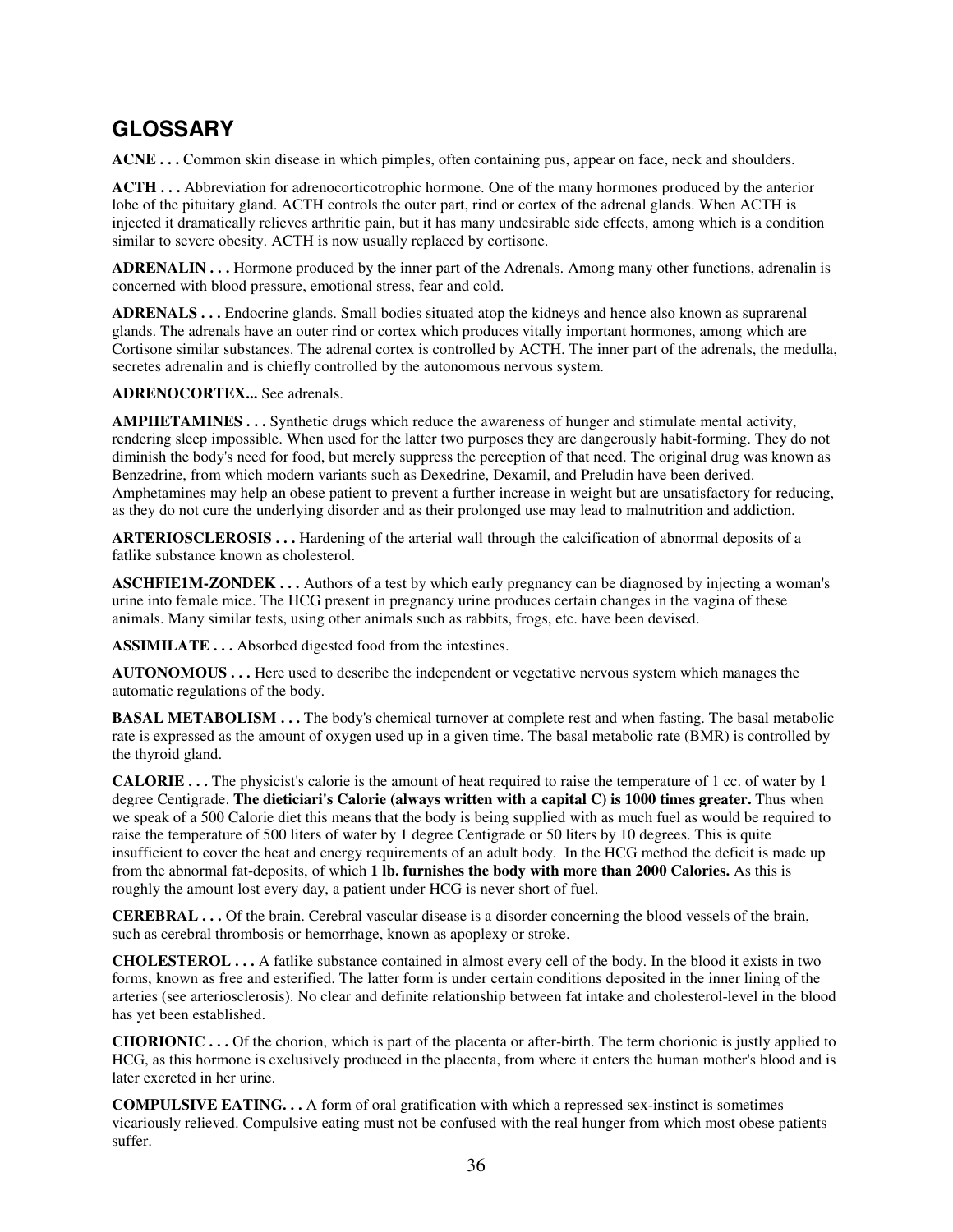**CONGENITAL . . .** Any condition which exists at or before birth.

**CORONARY ARTERIES** . . . Two blood vessels which encircle the heart and supply all the blood required by the heart-muscle.

**CORPUS LUTEUM . . .** A yellow body which forms in the ovary at the follicle from which an egg has been detached. This body acts as an endocrine gland and plays an important role in menstruation and pregnancy. Its secretion is one of the sex hormones, and it is stimulated by another hormone known as LSH, which stands for luteum stimulating hormones. LSH is produced in the anterior lobe of the pituitary gland. LSH is truly gonadotrophic and must never be confused with HCG, which is a totally different substance, having no direct action on the corpus luteum.

**CORTEX . . .** Outer covering or rind. The term is applied to the outer part of the adrenals but is also used to describe the gray matter which covers the white matter of the brain.

**CORTISONE . . .** A synthetic substance which acts like an adrenal hormone. It is today used in the treatment of a large number of illnesses, and several chemical variants have been produced, among which are prednisone and triaincinolone.

**CUSHING . . .** A great American brain surgeon who described a condition of extreme obesity associated with symptoms of adrenal disorder. Cushing's Syndrome may be caused by organic disease of the pituitary or the adrenal glands but, as was later discovered, it also occurs as a result of excessive ACTH medication.

**DIENCEPHALON . . .** A primitive and hence very old part of the brain which lies between and under the two large hemispheres. In man the diencephalon (or hypothalamus) is subordinate to the higher brain or cortex, and yet it ultimately controls all that happens inside the body. It regulates all the endocrine glands, the autonomous nervous system, the turnover of fat and sugar. It seems also to be the seat of the primitive animal instincts and is the relay station at which emotions are translated into bodily reactions.

**DIURETIC. . .** Any substance that increases the flow of urine.

**DYSFUNCTION . . .** Abnormal functioning of any organ, be this excessive, deficient or in any way altered.

**EDEMA . . .** An abnormal accumulation of water in the tissues.

**ELECTROCARDIOGRAM . . .** Tracing of electric phenomena taking place in the heart during each beat. The tracing provides information about the condition and working of the heart which is not otherwise obtainable.

**ENDOCRINE** . . . We distinguish endocrine and exocrine glands. The former produce hormones, chemical regulators, which they secrete directly into the blood circulation in the gland and from where they are carried all over the body. Examples of endocrine glands are the pituitary, the thyroid and the adrenals. Exocrine glands produce a visible secretion such as saliva, sweat, urine. There are also glands which are endocrine and exocrine. Examples are the testicles, the prostate and the pancreas, which produces the hormone insulin and digestive ferments which flow from the gland into the intestinal tract. Endocrine glands are closely inter dependent of each other, they are linked to the autonomous nervous system and the diencephalon presides over this whole incredibly complex regulatory system.

**EMACIATED . . .** Grossly undernourished.

**EUPHORIA . . .** A feeling of particular physical and mental well being.

**FERAL . . .** Wild, unrestrained.

**FIBROID** . . . Any benign new growth of connective tissue. When such a tumor originates from a muscle, it is known as a myoma. The most common seat of myomas is the uterus.

**FOLLICLE**... Any small bodily cyst or sac containing a liquid. Here the term applies to the ovarian cyst in which the egg is formed. The egg is expelled when a ripe follicle bursts and this is known as ovulation (see corpus luteurn).

**FSH** . . . Abbreviation for follicle-stimulating hormone. FSH is another (see corpus luteum) anterior pituitary hormone which acts directly on the ovarian follicle and is therefore correctly called a gonadotrophin.

**GLANDS . . .** See endocrine.

**GONADOTROPHIN . . .** See corpus luteum, follicle and FSH. Gonadotrophic literally means sex gland-directed. FSH, LSH and the equivalent hormones in the male, all produced in the anterior lobe of the pituitary gland, are true gonadotrophins. Unfortunately and confusingly, the term gonadotrophin has also been applied to the placental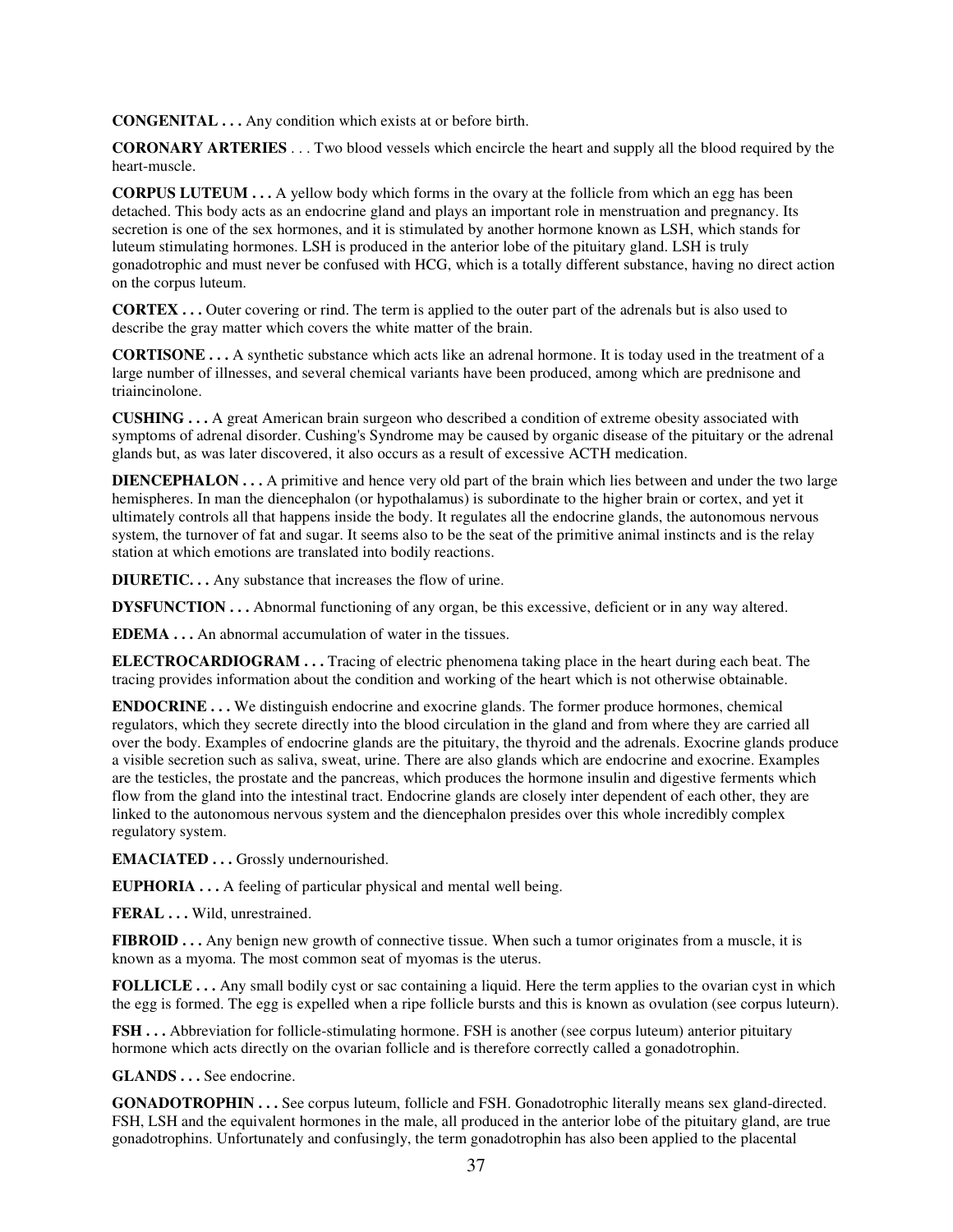hormone of pregnancy known as human chorionic gonadotrophin (HCG). This hormone acts on the diencephalon and can only indirectly influence the sex-glands via the anterior lobe of the pituitary.

**HCG . . .** Abbreviation for human chorionic gonadotrophin

**HORMONES . . .** See endocrine.

**HYPERTENSION . . .** High blood pressure.

**HYPOGLYCEMIA . . .** A condition in which the blood sugar is below normal. It can be relieved by eating sugar.

**HYPOPHYSIS . . .** Another name for the pituitary gland.

**HYPOTHESIS . . .** A tentative explanation or speculation on how observed facts and isolated scientific data can be brought into an intellectually satisfying relationship of cause and effect. Hypotheses are useful for directing further research, but they are not necessarily an exposition of what is believed to be the truth. Before a hypothesis can advance to the dignity of a theory or a law, it must be confirmed by all future research. As soon as research turns up data which no longer fit the hypothesis, it is immediately abandoned for a better one.

**LSH . . .** See corpus luteum.

**METABOLISM . . .** See basal metabolism.

**MIGRAINE . . .** Severe half-sided headache often associated with vomiting.

**MUCOID . . .** Slime-like.

**MYOCARDIUM . . .** The heart-muscle.

**MYOMA . . .** See fibroid.

**MYXEDEMA . . .** Accumulation of a mucoid substance in the tissues which occurs in cases of severe primary thyroid deficiency.

**NEOLITHIC . . .** In the history of human culture we distinguish the Early Stone Age or Paleolithic, the Middle Stone Age or Mesolithic and the New Stone Age or Neolithic period. The Neolithic period started about 8000 years ago when the first attempts at agriculture, pottery and animal domestication made at the end of the Mesolithic period suddenly began to develop rapidly along the road that led to modern civilization.

**NORMAL SALINE . . .** A low concentration of salt in water equal to the salinity of body fluids.

**PHLEBITIS** . . . An inflammation of the veins. When a blood-clot forms at the site of the inflammation, we speak of thrombophlebitis.

**PITUITARY** ... A very complex endocrine gland which lies at the base of the skull, consisting chiefly of an anterior and a posterior lobe. The pituitary is controlled by the diencephalon, which regulates the anterior lobe by means of hormones which reach it through small blood vessels. The posterior lobe is controlled by nerves which run from the diencephalon into this part of the gland. The anterior lobe secretes many hormones, among which are those that regulate other glands such as the thyroid, the adrenals and the sex glands.

**PLACENTA** . . . The after-birth. In women, a large and highly complex organ through which the child in the womb receives its nourishment from the mother's body. It is the organ in which HCG is manufactured and then given off into the mother's blood.

**PROTEIN** . . . The living substance in plant and animal cells. Herbivorous animals can thrive on plant protein alone, but man must base some protein of animal origin (milk, eggs or flesh) to live healthily. When insufficient protein is eaten, the body retains water.

**PSORIASIS . . .** A skin disease which produces scaly patches. These tend to disappear during pregnancy and during the treatment of obesity by the HCG method.

**RENAL . . .** Of the kidney.

**RESERPINE . . .** An Indian drug extensively used in the treatment of high blood pressure and some forms of mental disorder.

**RETENTION ENEMA . . .** The slow infusion of a liquid into the rectum, from where it is absorbed and not evacuated.